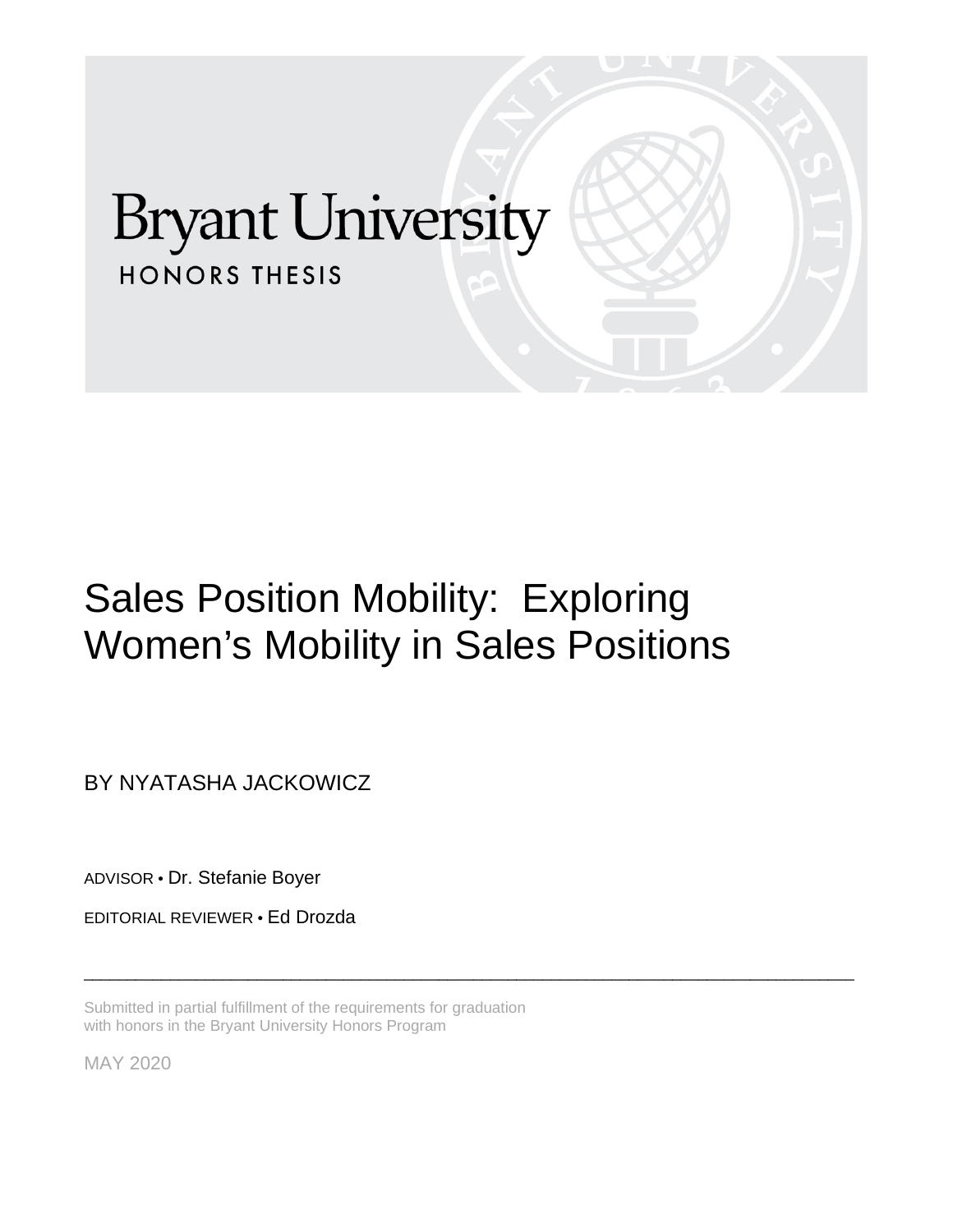### **Sales Position Mobility: Exploring Women's Mobility in Sales Positions**

Bryant University Honors Program Honors Thesis Student's Name: Nyatasha Jackowicz Faculty Advisor: Stefanie Boyer Editorial Reviewer: Ed Drozda May 2020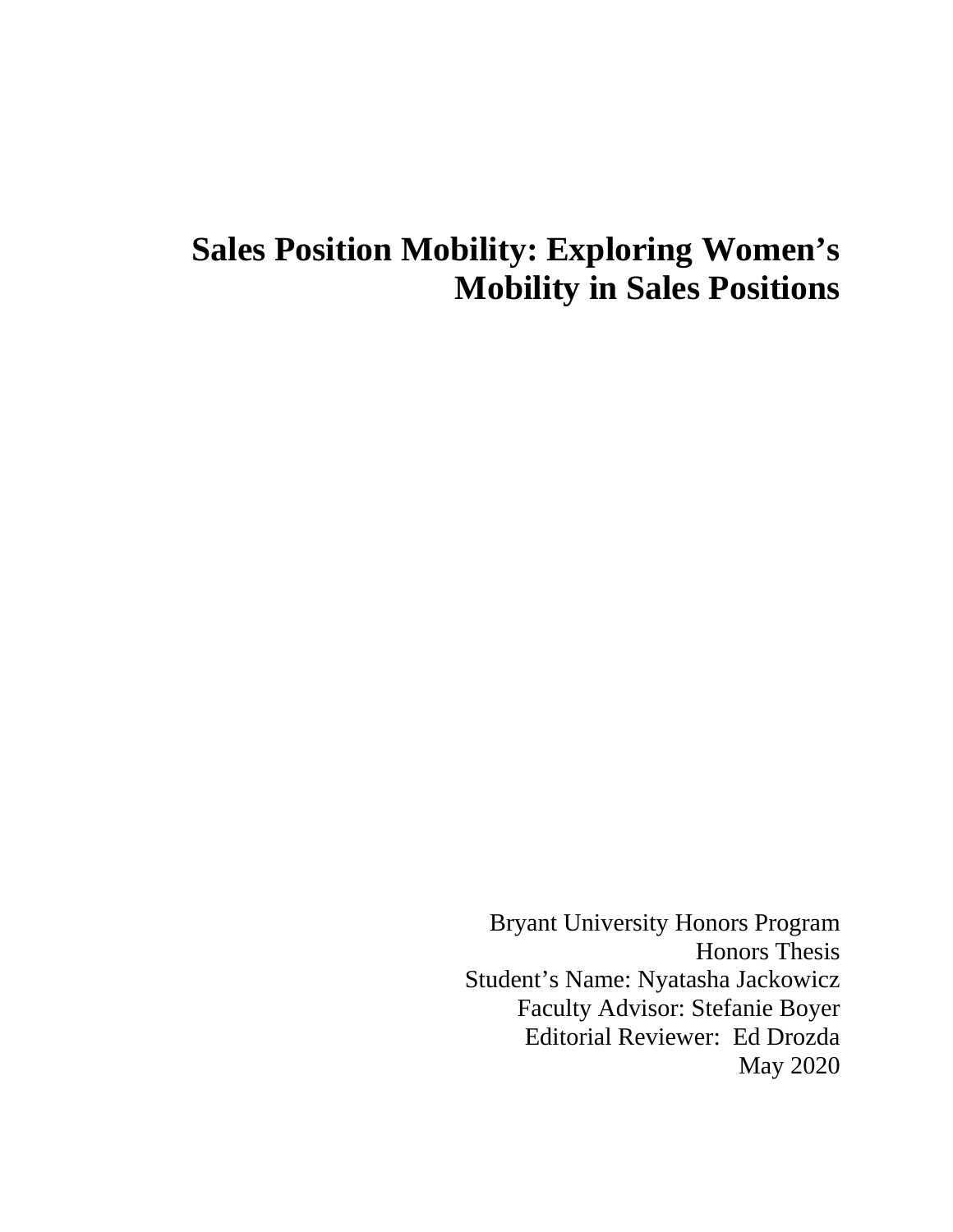### **Table of Contents**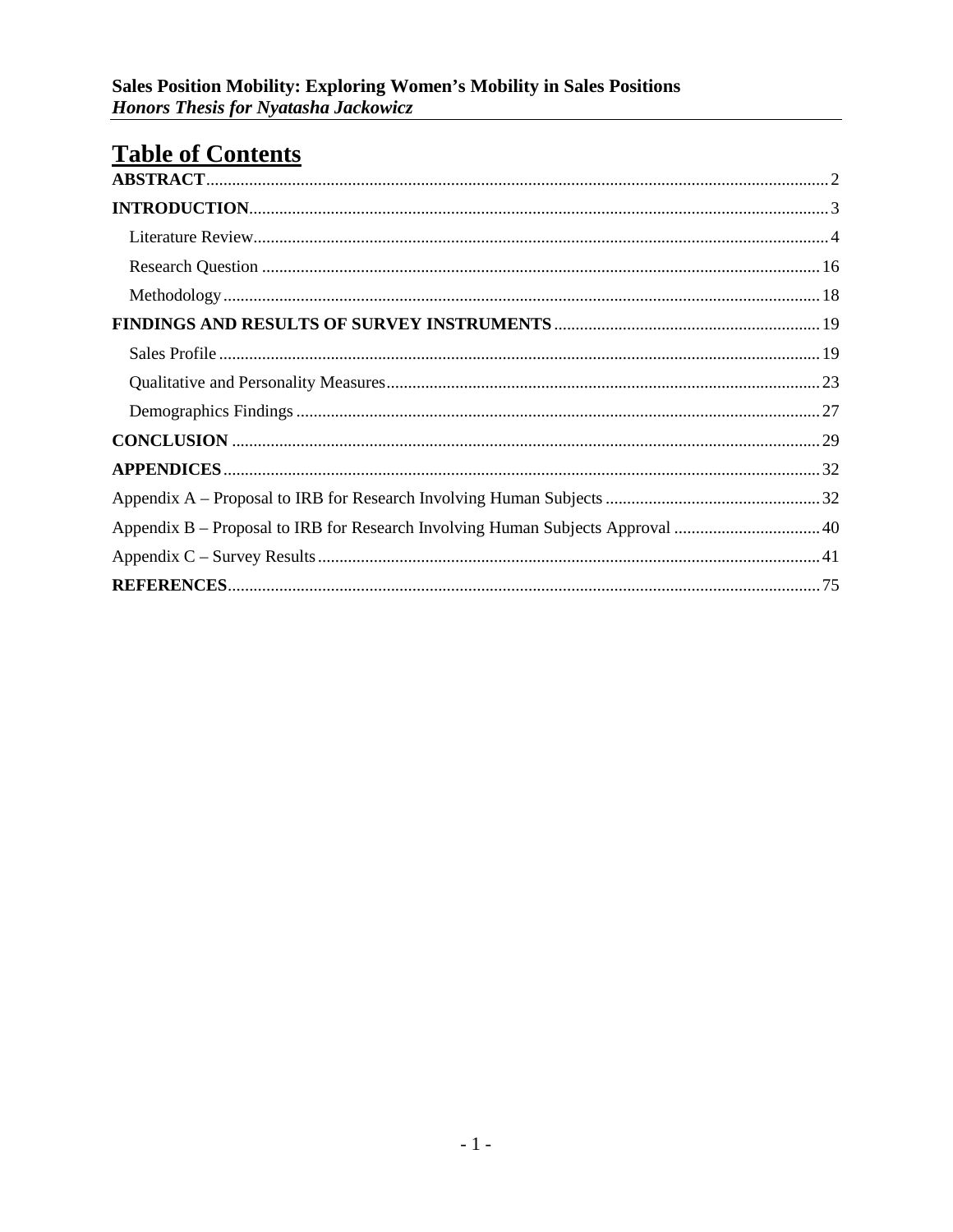#### <span id="page-3-0"></span>**ABSTRACT**

This thesis consists of literature research and a survey study to answer the question "Is there a consistent movement over the course of a sales career from outside sales to inside sales among women?" The survey will help find correlations between specific job qualities and how they link to inside and outside sales positions. The survey will find qualitative information on specific sales professional's career paths and provide an in-depth view on motivational and job factors that have also affected female salespeople's decisions to pursue inside sales roles over outside sales roles.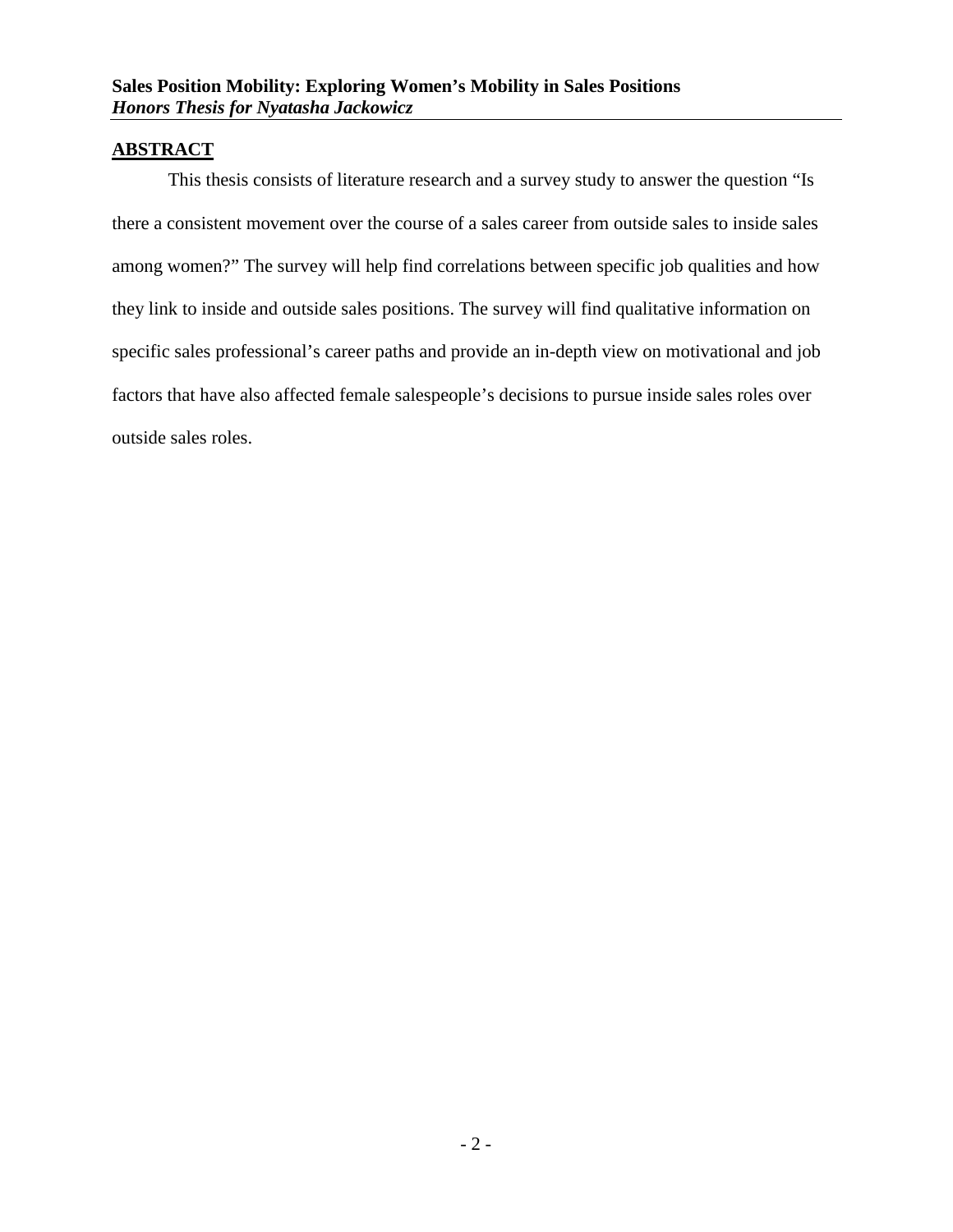#### <span id="page-4-0"></span>**INTRODUCTION**

Extensive research has been published on gender differences in the United States sales industry from the initial entrance of females in the sales industry in the 1970's (Fugate). Research has also been published on how job satisfaction has affected males and females' perceptions on their inside/outside roles in sales organizations (Rutherford). Yet why do sales professionals change their roles in their organizations? The literature that I reviewed spoke heavily on factors such as sales management and sex stereotyping that affected job performance. The articles have discussed increased likelihood for individuals to leave sales organizations if they were dissatisfied with their work environment but do not touch upon movement within the company as an alternative. This paper aims to determine what factors affect the movement of sales professionals from outside to inside sales and create the basis for more research to be completed in this area. This was accomplished by understanding women's background in the sales industry, researching gender factors of current sales professionals while also analyzing qualitative data to better understand life factors that push professionals to change their current sales paths.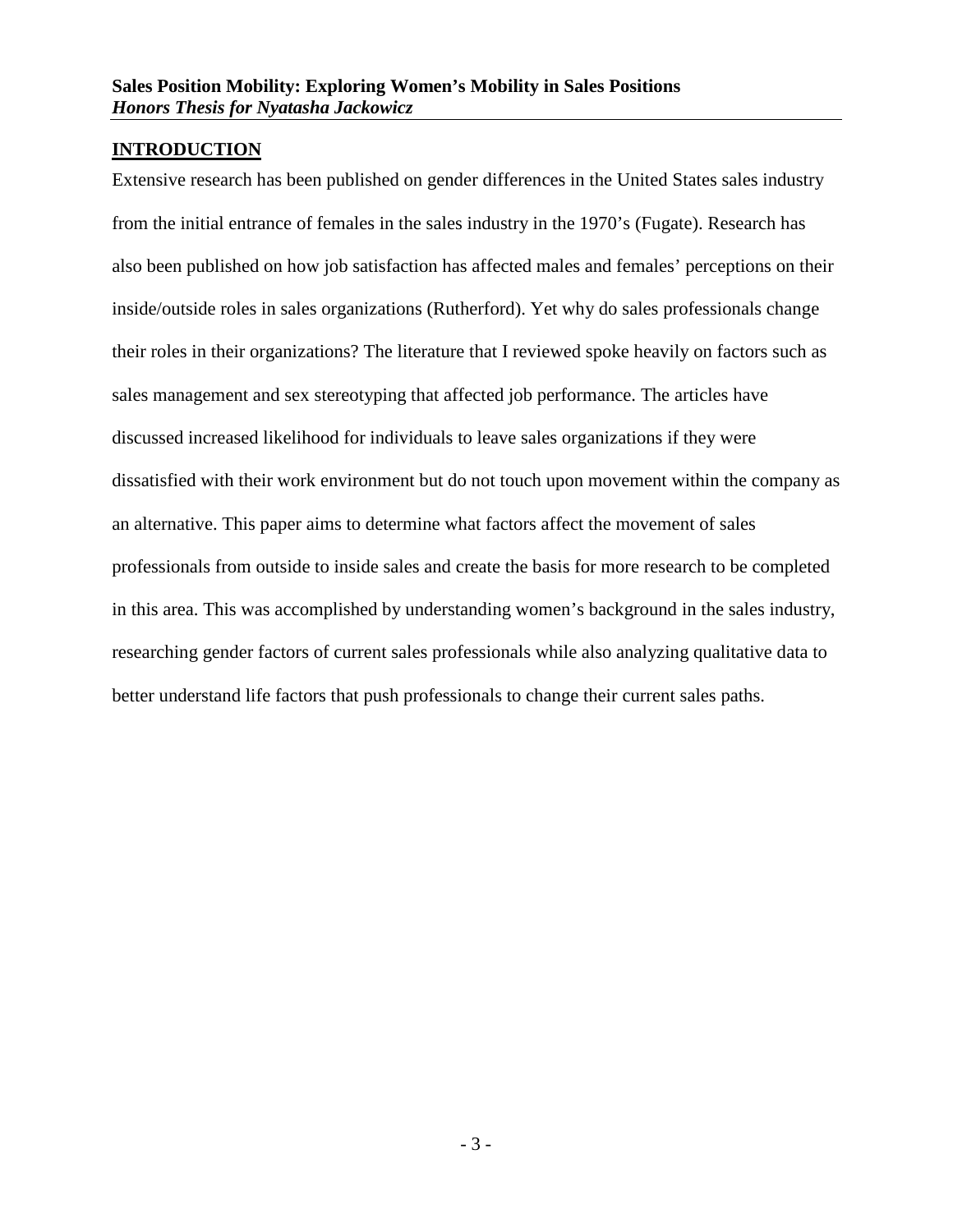#### <span id="page-5-0"></span>**Literature Review**

1. Babakus, E., Cravens, D., Johnston, M., Moncrief, W. (2000). Examining Gender Differences in Field Sales Organizations. Journal of Business Research, 49(3)245-257. [https://doi.org/10.1016/S0148-2963\(99\)00019-3](https://doi-org.bryant.idm.oclc.org/10.1016/S0148-2963(99)00019-3)

"Examining Gender Difference in Field Sales Organizations" is an article published in the Journal of Business Research that found there are more similarities than differences between men and women in the sales force. The two main conclusions are that gender appears to be much less important sales management concern than in previous research and that few gender differences that do exist may be opposite to the direction hypothesized. It found that the role of women is changing in industrial selling and it may be affected on the organizational environment the subjects are in.

2. Bagozzi, R. P. (1978). Salesforce Performance and Satisfaction as a Function of Individual Difference, Interpersonal, and Situational Factors. *Journal of Marketing Research (JMR)*, *15*(4), 517–531.<https://doi-org.bryant.idm.oclc.org/10.2307/3150622>

This peer reviewed article in the Journal of Marketing Research discusses a model designed to explain the performance, job satisfaction, and other behavioral outcomes experienced by salespeople. By building on the model of man proposed by Lewin and modern interactionist and social learning theories of personality, the behavior of salespeople is shown to be a function of the person, the interactions the person has with significant others in his or her role set, and forces in the situation. This was tested on Industrial salespeople and helps contribute to my research by providing traits and behaviors I can analyze.

3. Barnes, J. W., Jackson, D. W., Hutt, M. D., & Kumar, A. (2006). The Role of Culture Strength in Shaping Sales Force Outcomes. *Journal of Personal Selling & Sales Management*, *26*(3), 255–270. [https://doi-org.bryant.idm.oclc.org/10.2753/PSS0885-](https://doi-org.bryant.idm.oclc.org/10.2753/PSS0885-3134260301) [3134260301](https://doi-org.bryant.idm.oclc.org/10.2753/PSS0885-3134260301)

"The Role of Culture and Strength in Shaping Sales Force Outcomes" is a peer reviewed article in the Journal of Personal Selling & Sales Management. This article discusses how a strong culture in a sales firm can influence the attitudes and behaviors of salespeople. There were two studies conducted, one in a Fortune 500 company and another in specialized sales organizations, that determined that levels of job satisfaction, organizational commitment and congruity were higher in firms with strong cultures. It also found that levels of role stress were low in these companies.

4. Bellizzi, J. A. (1995). Committing and Supervising Unethical Sales Force Behavior: The Effects of Victim Gender, Victim Status, and Sales Force Motivational Techniques. *Journal of Personal Selling & Sales Management*, *15*(2), 1–15. Retrieved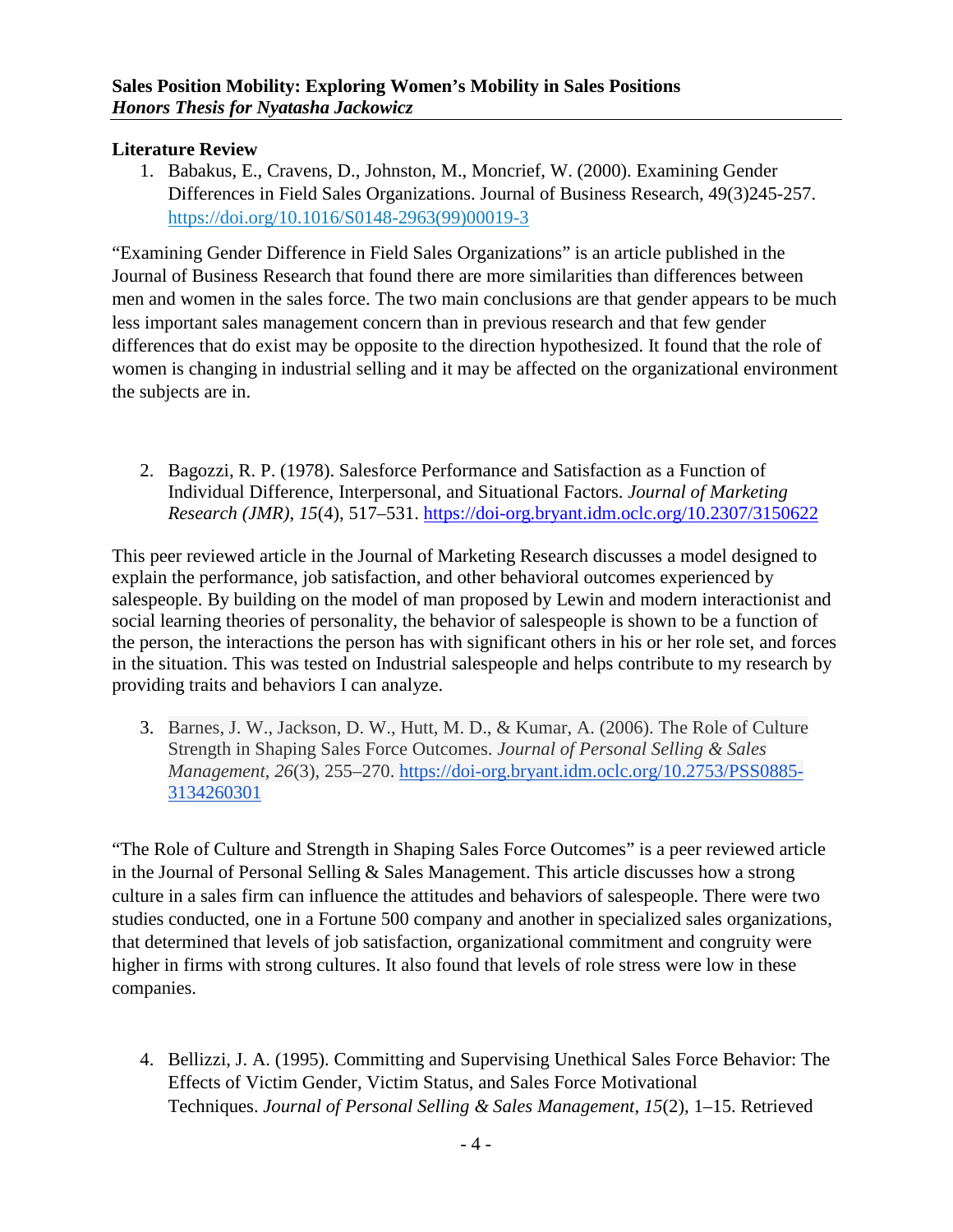#### from

[http://search.ebscohost.com.bryant.idm.oclc.org/login.aspx?direct=true&db=bth&AN=96](http://search.ebscohost.com.bryant.idm.oclc.org/login.aspx?direct=true&db=bth&AN=9605143655&site=ehost-live) [05143655&site=ehost-live](http://search.ebscohost.com.bryant.idm.oclc.org/login.aspx?direct=true&db=bth&AN=9605143655&site=ehost-live)

This peer reviewed article in the Journal of Personal Selling and Sales Management gives me insight on a study that found that unethical behavior is related to victim status and the method for awarding sales force incentives. Unethical behavior is occurring when the victim is a salesperson that is held in low regard and when firms use an intra-firm competitive scheme that encourages competition among salespeople in the same sales force. Supervisory reaction to unethical behavior was found to be related to victim status, but not victim gender or intra-firm competition. This helped me understand that management's handling of unethical behavior was not biased based on gender and gave a broader understanding of sales management.

5. Busch, P., & Bush, R. F. (1978). Women Contrasted to Men in the Industrial Salesforce: Job Satisfaction, Values, Role Clarity, Performance, and Propensity to Leave. *Journal of Marketing Research (JMR)*, *15*(3), 438–448. [https://doi](https://doi-org.bryant.idm.oclc.org/10.2307/3150592)[org.bryant.idm.oclc.org/10.2307/3150592](https://doi-org.bryant.idm.oclc.org/10.2307/3150592)

"Women Contrasted to Men in the Industrial Salesforce: Job Satisfaction, Values, Role Clarity, Performance, and Propensity to Leave" Is a peer reviewed article found in the Journal of Marketing Research. This article explores a study where women and men were evaluated on their performance, role clarity, value importance, job satisfaction, and propensity to leave the organization. It further discusses the *Value Importance,* the perceived importance an individual attach to a job component. This is different in men and women because men typically place a higher value on money and job security while women value a strong work environment. The study concluded that men and women did not have differences in the industrial sales force, but women did have lower role clarity and a higher propensity to leave their organizations.

6. Busch, P., & Wilson, D. T. (1976). An Experimental Analysis of a Salesman's Expert and Referent Bases of Social Power in the Buyer-Seller Dyad. *Journal of Marketing Research (JMR)*, *13*(1), 3–11.<https://doi-org.bryant.idm.oclc.org/10.2307/3150896>

This peer reviewed article published by the Journal of Marketing Research gives insight on a study that focused on a salesman's expert and referent social power bases that assess their impact on the customer's trust in the salesman, attitude, and behavioral intentions. Its findings indicate that expertise is generally more effective than referent power in producing the desired customer changes. This shows that expertise and training could be a key factor in producing outside sales representatives for my thesis.

7. Chang, C.-C., & Dubinsky, A. J. (2005). Organizational Justice in the Sales Force: A Literature Review with Propositions. *Journal of Business-to-Business Marketing*, *12*(1), 35–71. [https://doi-org.bryant.idm.oclc.org/10.1300/J033v12n01\\_03](https://doi-org.bryant.idm.oclc.org/10.1300/J033v12n01_03)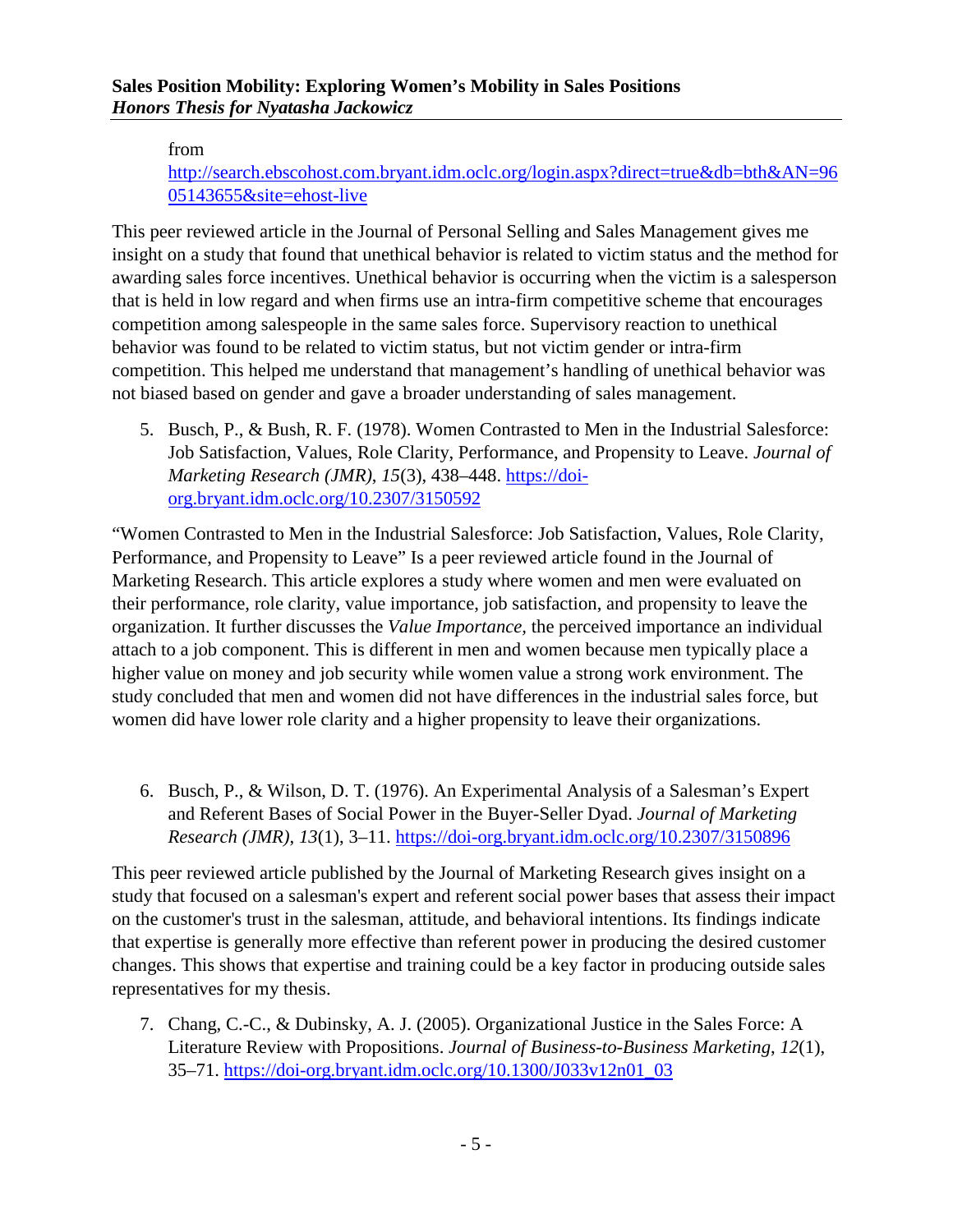Published by the Journal of Business-to-Business Marketing, this peer reviewed article indicates certain factors that have an impact on salespeople's work outcomes. It focuses on the minimal attention that has been given to the effects of organizational justice in a selling context. The nature of the sales position, as well as the fact that organizational justice is managerially controllable. The purpose of the article is to explore the concept of organizational justice and develop propositions regarding linkages among components of this variable and salespeople's performance, job satisfaction, extra-role behavior, organizational commitment, and intention to quit. This is insightful for my work to help me better understand sales organizations overall.

8. Comer, L. B., Jolson, M. A., Dubinsky, A. J., & Yammarino, F. J. (1995). When the Sales Manager is a Woman: An Exploration into the Relationship Between Salespeople's Gender and their Responses to Leadership Styles. *Journal of Personal Selling & Sales Management*, *15*(4), 17–32. Retrieved from [http://search.ebscohost.com.bryant.idm.oclc.org/login.aspx?direct=true&db=bth&AN=95](http://search.ebscohost.com.bryant.idm.oclc.org/login.aspx?direct=true&db=bth&AN=9512060314&site=ehost-live) [12060314&site=ehost-live](http://search.ebscohost.com.bryant.idm.oclc.org/login.aspx?direct=true&db=bth&AN=9512060314&site=ehost-live)

This peer reviewed article was published by the Journal of Personal Selling and Sales Management. It explains the results of an exploratory study comparing the responsiveness of male versus female salespersons to differing leadership styles of female sales managers. Responding triads, made up of one female sales manager and two subordinate salespersons (one male and one female), and completed questionnaires assessing the managers' leadership style, the salespersons' satisfaction with supervision, and the salespersons' selling performance. It revealed gender differences in satisfaction with supervision and performance effectiveness about the female managers' leadership styles. Male sales force members were most responsive to leaders who displayed individualized consideration and used a transactional style. Saleswomen preferred charismatic leaders and those who were capable of intellectually stimulating methods. The results are discussed and recommendations made for future research.

9. Comer, L. B., & Jolson, M. A. (1991). Perceptions of Gender Stereotypic Behavior: An Exploratory Study of Women in Selling. *Journal of Personal Selling & Sales Management*, *11*(1), 43–59. Retrieved from [http://search.ebscohost.com.bryant.idm.oclc.org/login.aspx?direct=true&db=bth&AN=66](http://search.ebscohost.com.bryant.idm.oclc.org/login.aspx?direct=true&db=bth&AN=6652858&site=ehost-live) [52858&site=ehost-live](http://search.ebscohost.com.bryant.idm.oclc.org/login.aspx?direct=true&db=bth&AN=6652858&site=ehost-live)

"Perceptions of Gender Stereotypic Behavior: An Exploratory Study of Women in Selling" is an article published in the Journal of Personal Selling & Sales Management. It discusses a study that focuses on sales managers' view of the relationship between saleswomen's stereotypic behavior, such as human relations, motivation, selling performance and selling ability stereotypes, and their effectiveness in sales. It also examined the linkages between sales manager's perceptions of stereotypical labeling and their perceptions of the sex role identities of the saleswomen. The results indicate that sales managers do not perceive saleswomen to be uniform and that each saleswoman has a sex type that can identify females who are least likely to display cited stereotypical behavior.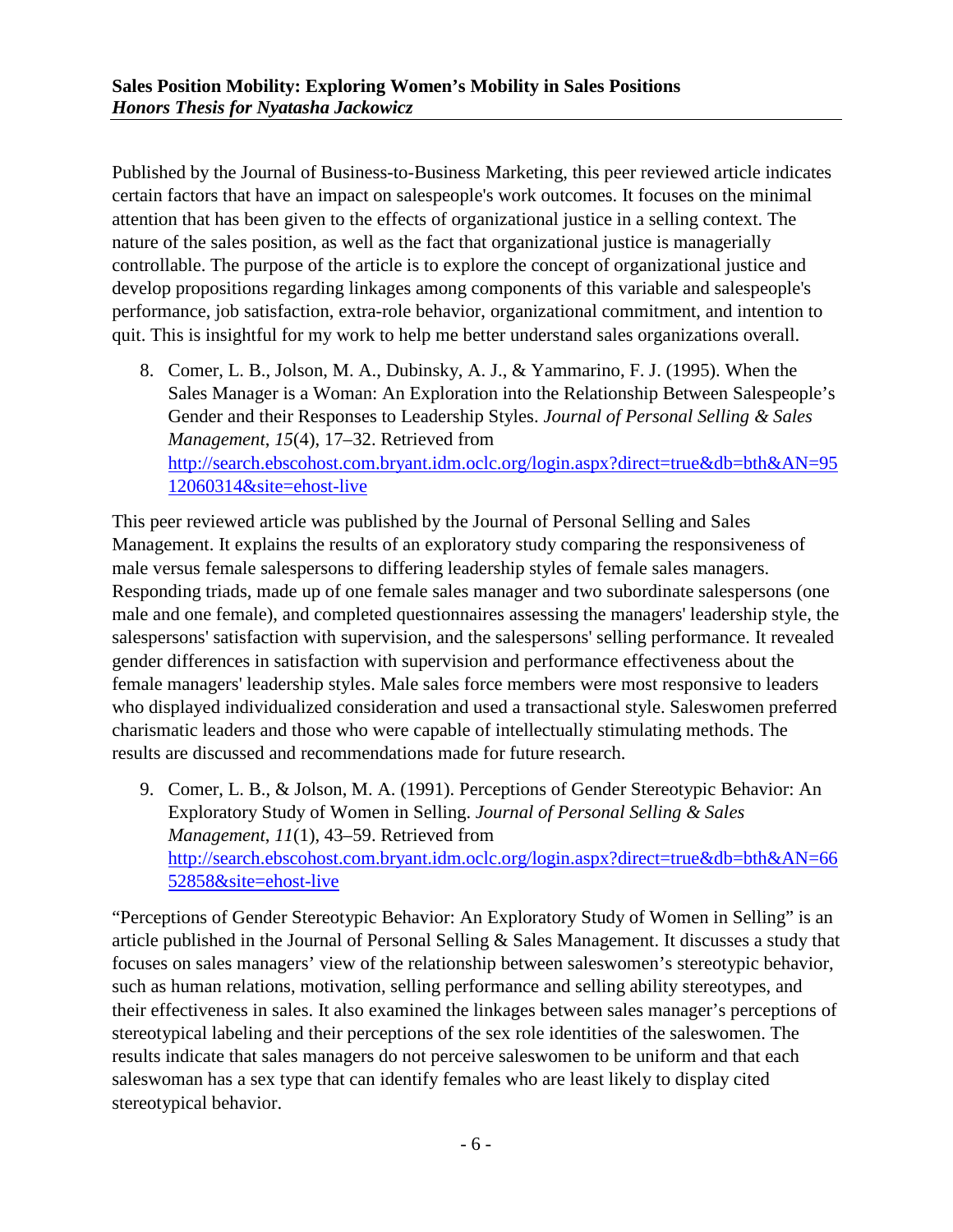10. Comer, L. B., Nicholls, J. A. F., & Vermillion, L. J. (1998). Diversity in the Sales Force: Problems and Challenges. *Journal of Personal Selling & Sales Management*, *18*(4), 1–20. Retrieved from [http://search.ebscohost.com.bryant.idm.oclc.org/login.aspx?direct=true&db=bth&AN=13](http://search.ebscohost.com.bryant.idm.oclc.org/login.aspx?direct=true&db=bth&AN=1343525&site=ehost-live) [43525&site=ehost-live](http://search.ebscohost.com.bryant.idm.oclc.org/login.aspx?direct=true&db=bth&AN=1343525&site=ehost-live)

Published by the Journal of Personal Selling & Sales Management, this peer reviewed provides a knowledge assessment concerning diversity on the sales force. It identifies four social determinants that may underlie problems non-traditional salespeople encounter (stereotypes, devaluation, tokenism, communication style compatibility, and perceptions of selling careers). It describes potential road blocks that such salespeople face (involving such things as getting hired, corporate networking, customer resistance, upward mobility, and supervisory support), and then discusses the challenges confronted by management that are generated by these social determinants and road blocks. Finally, it details needed research in the area. These factors could motivate females or males to pursue an inside sales career so it is very insightful for my thesis.

11. Dion, P. A., Eastering, D., Javalgi, R. (1997). Women in the business-to-business salesforce: Some differences in performance factors. *Journal Of Industrial Marketing Management*, 26(5), 447-457. [https://doi.org/10.1016/S0019-8501\(96\)00152-6](https://doi-org.bryant.idm.oclc.org/10.1016/S0019-8501(96)00152-6)

"Women in the business-to-business salesforce: Some differences in performance factors" was published by the Journal of Industrial Marketing Management. This study took a sample of National Association of Purchasing Management buyers and recorded their perceptions of the salespeople who called them. The buyers rated the sales professionals on overall sales performance, buyer trust of the salesperson, similarity to the buyer, product expertise, adaptive selling ability and sales presentation. It found that there were no gender differences on buyer assessment of overall sales performance. Yet men were rated higher on service performance and were paid 20% higher despite having the same level of performance, education and experience as their female counterpart. The study concluded that gender bias remains a part of the industrial sales environment. Females were rated lower on customer service and the proportion of orders received by buyers while also being perceived as less professional.

12. Donoho, C., Heinze, T. & Kondo, C. (2012). Gender Differences in Personal Selling Ethics Evaluations: Do They Exist and What Does Their Existence Mean for Teaching Sales Ethics? *Journal of Marketing Education*, 34(1), 55-66. Retrieved from <https://journals-sagepub-com.bryant.idm.oclc.org/doi/pdf/10.1177/0273475311430805>

This peer reviewed article was published by the Journal of Marketing Education and enforces the idea that educators must adequately prepare both men and women for today's ethical sales dilemmas. Using the Personal Selling Ethics Scale, it ran a study analyzing the impact of idealism and relativism on the sales ethics evaluations of men and women. Results indicated that women evaluate sales ethics scenarios as less ethical than males and that varying positions on these ethical frameworks partially explain the divergence. It also found that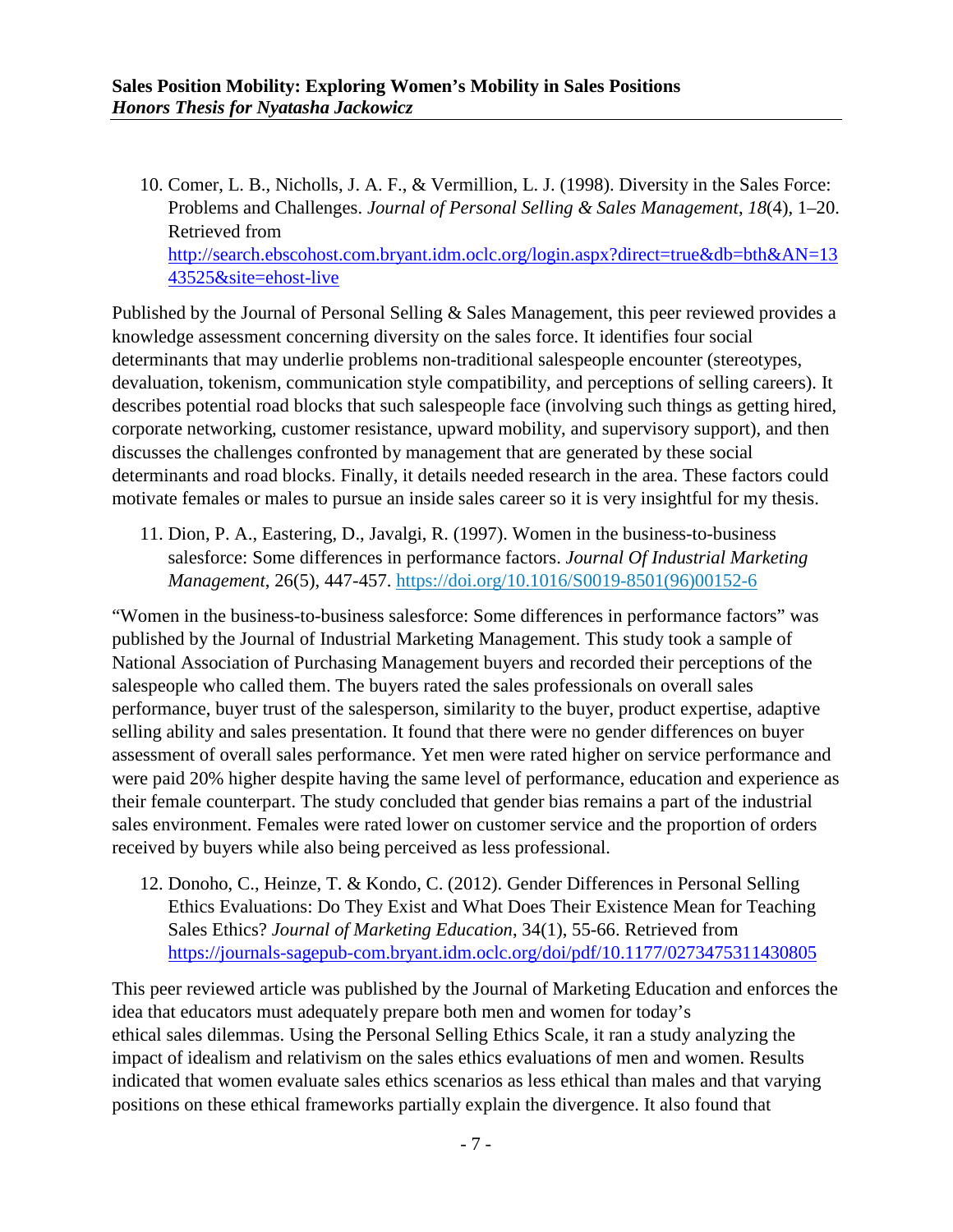today's sales educators should focus on moral idealism when teaching sales ethics. When teaching relativistic individuals, educators can supplement idealistic methods via the use of cognitive moral development frameworks. This is essential to my paper to better understand how sales individuals can be educated and supported throughout their ethical development.

13. Fine, L. M., & Pullins, E. B. (1998). Peer Mentoring in the Industrial Sales Force: An Exploratory Investigation of Men and Women in Developmental Relationships. *Journal of Personal Selling & Sales Management*, *18*(4), 89–103. Retrieved from [http://search.ebscohost.com.bryant.idm.oclc.org/login.aspx?direct=true&db=bth&AN=13](http://search.ebscohost.com.bryant.idm.oclc.org/login.aspx?direct=true&db=bth&AN=1343548&site=ehost-live) [43548&site=ehost-live](http://search.ebscohost.com.bryant.idm.oclc.org/login.aspx?direct=true&db=bth&AN=1343548&site=ehost-live)

"Peer Mentoring in the Industrial Sales Force: An Exploratory Investigation of Men and Women in Developmental Relationships" is a peer reviewed article published in the Journal of Personal Selling & Sales Management. It discusses the effects of peer mentoring relationships in sales organizations and their effects on the mentees. It found that men perceived greater benefits from mentoring than women, female proteges engaged in high levels of role modeling especially with women mentors and the female/female mentoring dyads increase certain job attitudes for the mentor and proteges.

14. Fugate, D. L., Decker, P. J., & Brewer, J. J. (1988). Women in Professional Selling: A Human Resource Management Perspective. *Journal of Personal Selling & Sales Management*, *8*(3), 33. Retrieved from [http://search.ebscohost.com.bryant.idm.oclc.org/login.aspx?direct=true&db=bth&AN=66](http://search.ebscohost.com.bryant.idm.oclc.org/login.aspx?direct=true&db=bth&AN=6653620&site=ehost-live) [53620&site=ehost-live](http://search.ebscohost.com.bryant.idm.oclc.org/login.aspx?direct=true&db=bth&AN=6653620&site=ehost-live)

"Women in Professional Selling: A Human Resource Management Perspective" is an article published in the Journal of Personal Selling & Sales Management. This article discusses the managerial focus on the entry and performance of women in professional sales roles and correlates it to their future success. It found the acceptance, retention, and success of women in sales created changes in the structure of the job environment and led to the development of professional organizations, The National Association of Business and Industrial Saleswomen and the National Association of Professional Saleswomen. The study also addressed four concerns that affected women when they entered the sales force. The concerns were issues with risk socialization, lack of competitive situations to develop survival skills, fear of sales management that prevents upward mobility and lack of corporate sponsors for females.

#### 15. Kanuk, L. (1978). Women in Industrial Selling. *Journal of Marketing*, *42*(1), 87–91. <https://doi-org.bryant.idm.oclc.org/10.2307/1250333>

This peer reviewed article published by the Journal of Marketing suggested that the reasons that sales companies gave for hiring women were to meet EEO requirements, 38%; for their previous experience, 29%; because they were highly motivated and "talked their way in," 11%; because of the need for equal opportunity, 7%; and for their technical knowhow, 7%. The article discusses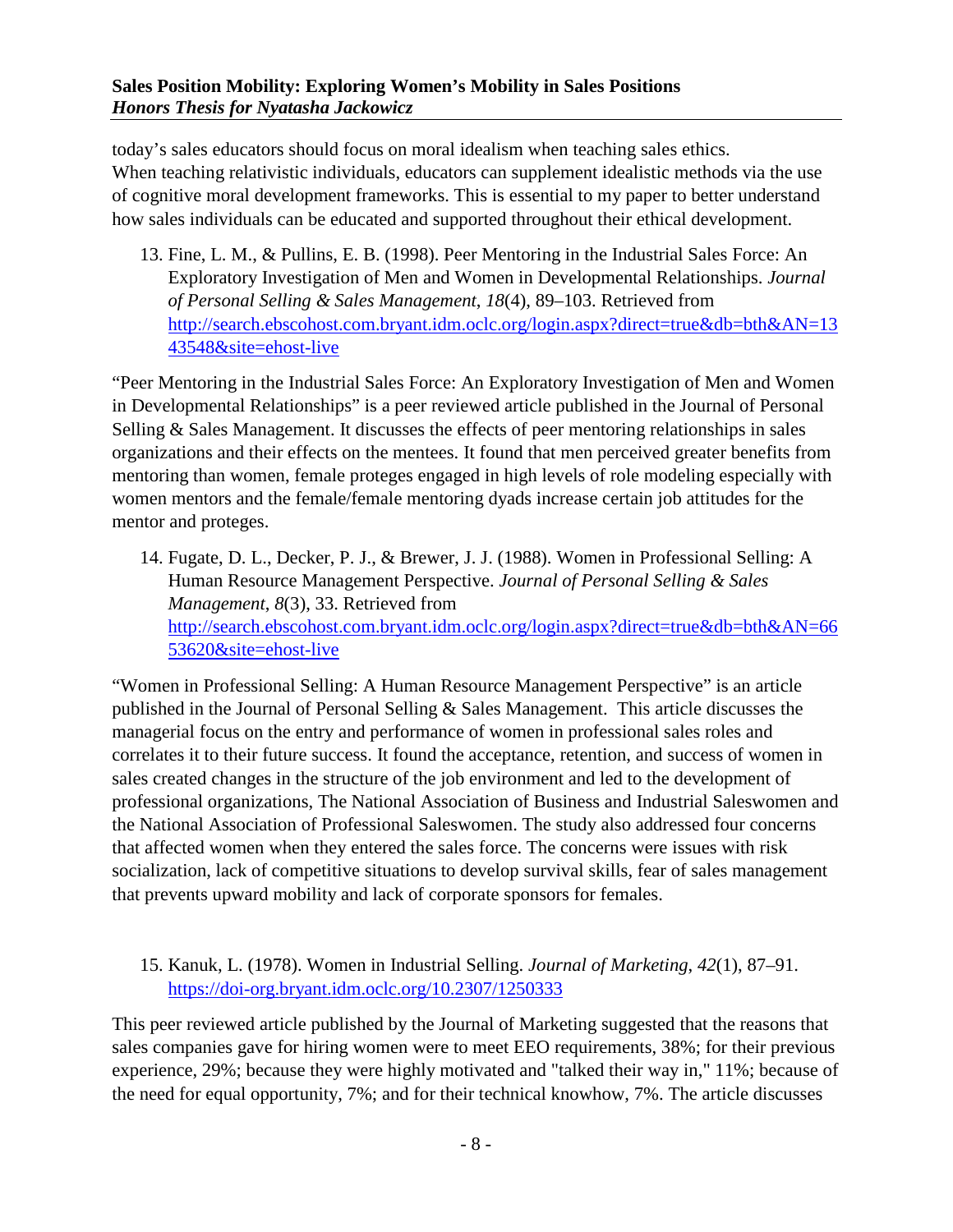the job potential for U.S. women in industrial selling. The article also explores these stereotypes that have prevented women from entering the sales field; lack of technical knowledge, the priorities of marriage and children, and a woman's inability to travel for work. The author conducted a 1977 market survey to determine how many women were employed in the field and to determine if these stereotypes were justified. About 35% of the respondents said they felt women sales personnel presented management with special problems. Larger companies were more apt to hire women to fulfill the U.S.' Equal Employment Opportunity (EEO) requirements. This article is crucial to my work to show that there has been a gender disparity and those previous stereotypes may have led women to take on a more "secure" role as an inside sales representative.

16. Longfellow, T. A. (1995). Ingroup and Outgroup Status in the Sales Force: Is Gender a Factor? *Journal of Personal Selling & Sales Management*, *15*(2), 71. Retrieved from [http://search.ebscohost.com.bryant.idm.oclc.org/login.aspx?direct=true&db=bth&AN=96](http://search.ebscohost.com.bryant.idm.oclc.org/login.aspx?direct=true&db=bth&AN=9605143671&site=ehost-live) [05143671&site=ehost-live](http://search.ebscohost.com.bryant.idm.oclc.org/login.aspx?direct=true&db=bth&AN=9605143671&site=ehost-live)

This peer reviewed article was published by the Journal of Personal Selling and Sales Management and it explores the relationship between the sales manager and the salesperson. The relationship can affect motivation, morale, and performance of the sales force. The study attempted to determine whether sales managers would identify same gender salespersons as ingroup members and opposite-gender salespersons as out-group members. Surprisingly, male sales managers named male salespersons as both in-group and out-group members and female sales managers named female salespersons as both in-group and out-group members. This seems to show a same gender bias toward leadership that is interesting to my work. When researching I will try to ask what gender the salesperson's mentor was in my survey and analyze the data to see if I receive the same outcome.

17. Lundgren, S. R. (1995). Cold Call Sales Effectiveness: An Investigation of Source Perceptions and Gender Differences. *Advances in Consumer Research*, *22*(1), 606–610. Retrieved from [http://search.ebscohost.com.bryant.idm.oclc.org/login.aspx?direct=true&db=bth&AN=83](http://search.ebscohost.com.bryant.idm.oclc.org/login.aspx?direct=true&db=bth&AN=83374031&site=ehost-live) [374031&site=ehost-live](http://search.ebscohost.com.bryant.idm.oclc.org/login.aspx?direct=true&db=bth&AN=83374031&site=ehost-live)

Published by the Advances in Consumer Research Journal, this peer reviewed article explored cold calling in Sales. People approached in a cold call influence situation quickly seek source information to help determine if they will attend to or comply with the appeal. Those approached rely on source perceptions, and in ambiguous situations, sex characteristics, to shape their perceptions. It discusses an experiment conducted by a male or female solicitor attempting to sell inexpensive raffle tickets. Subjects were approached by the solicitor using either a friendly, dominant, competent, or neutral style. In a follow up experiment, subjects were approached in either the friendly, dominant, or neutral style by a solicitor selling more expensive booklets. In both studies, subjects did not rely on sex characteristics. Solicitors selling the inexpensive ticket in Experiment 1 who were perceived as dominant had the highest overall influence rates,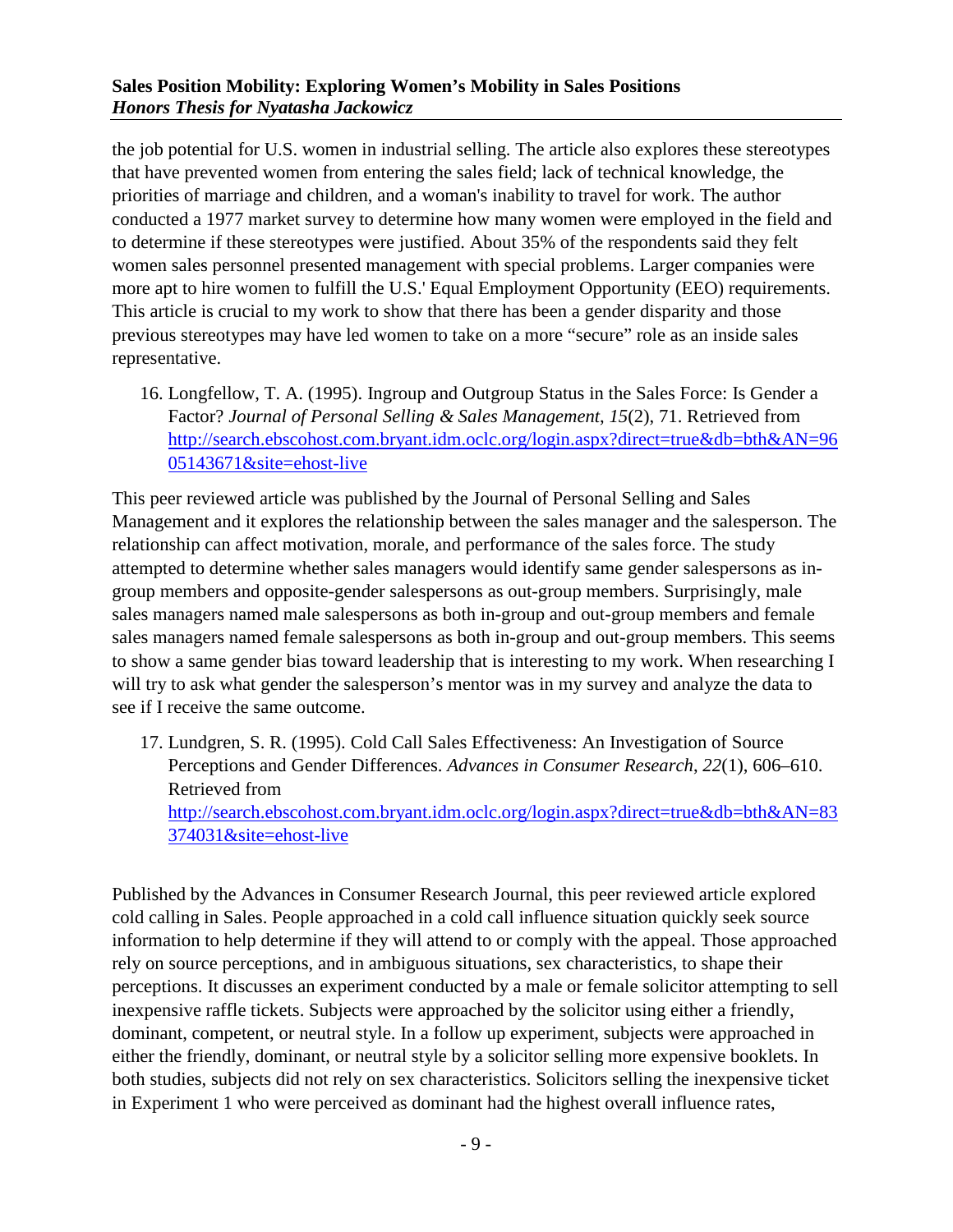whereas solicitors selling the more expensive item in Experiment 2 who were perceived lobe friendly had the highest overall influence rates. Additionally, males in Experiment 2 had greater overall soles rates. This is helpful for my research to better understand what traits to look for in successful inside and outside sales associates.

18. Morgan, L., & Martin, K. (2006). Taking Women Professionals out of the Office: The Case of Women in Sales. *Gender and Society,20*(1), 108-128. Retrieved from <http://www.jstor.org.bryant.idm.oclc.org/stable/27640868>

"Taking Women Professionals out of the Office: The Case of Women in Sales. *Gender and Society"* is an article published in the Journal of Gender and Society. This article examines the differences in "heterosocial" settings, when males and females are heterosexually linked pairs that are normatively gendered, and "homosocial" settings, where men gather at places such as golf courses or strip clubs. It argues that women lag behind similar men because they are unable to informally socialize in out-of-office settings. To combat this the article concludes that corporations should enforce policies that prohibit entertaining customers at strip clubs, golf courses or any facilities that restrict women's membership or participation.

19. Piercy, N. F., Cravens, D. W., & Lane, N. (2001). Sales Manager Behavior Control Strategy and Its Consequences: The Impact of Gender Differences. *Journal of Personal Selling & Sales Management*, *21*(1), 39–49. Retrieved from [http://search.ebscohost.com.bryant.idm.oclc.org/login.aspx?direct=true&db=bth&AN=43](http://search.ebscohost.com.bryant.idm.oclc.org/login.aspx?direct=true&db=bth&AN=4386248&site=ehost-live) [86248&site=ehost-live](http://search.ebscohost.com.bryant.idm.oclc.org/login.aspx?direct=true&db=bth&AN=4386248&site=ehost-live)

"Sales Manager Behavior Control Strategy and Its Consequences: The Impact of Gender Differences" is an article published in the Journal of Personal Selling & Sales Management. It examines the importance of sales manager gender and the differences to behavior-based approaches to sales management control and its consequences. It measures the effect on the salesperson attitude, job stress and work outcome. It concluded that female sales managers pursue control strategies of a more behavior-based orientation than their male counterparts. This led to their sales teams to display more desirable attitudes, lower stress characteristics, and more positive work outcomes.

20. Plank, R. E., & Reid, D. A. (1994). The Mediating Role of Sales Behaviors: An Alternative Perspective of Sales Performance and Effectiveness. *Journal of Personal Selling & Sales Management*, *14*(3), 43–56. Retrieved from [http://search.ebscohost.com.bryant.idm.oclc.org/login.aspx?direct=true&db=bth&AN=94](http://search.ebscohost.com.bryant.idm.oclc.org/login.aspx?direct=true&db=bth&AN=9412304445&site=ehost-live) [12304445&site=ehost-live](http://search.ebscohost.com.bryant.idm.oclc.org/login.aspx?direct=true&db=bth&AN=9412304445&site=ehost-live)

This peer reviewed article, published by The Journal of Personal Selling & Sales Management, focuses on relationships and impacts of various personal, organizational, and environmental variables on sales performance. Since 1979 research has been found under the Walker, Churchill, and Ford (WCF) model. An important aspect of the WCF model is the role of sales behaviors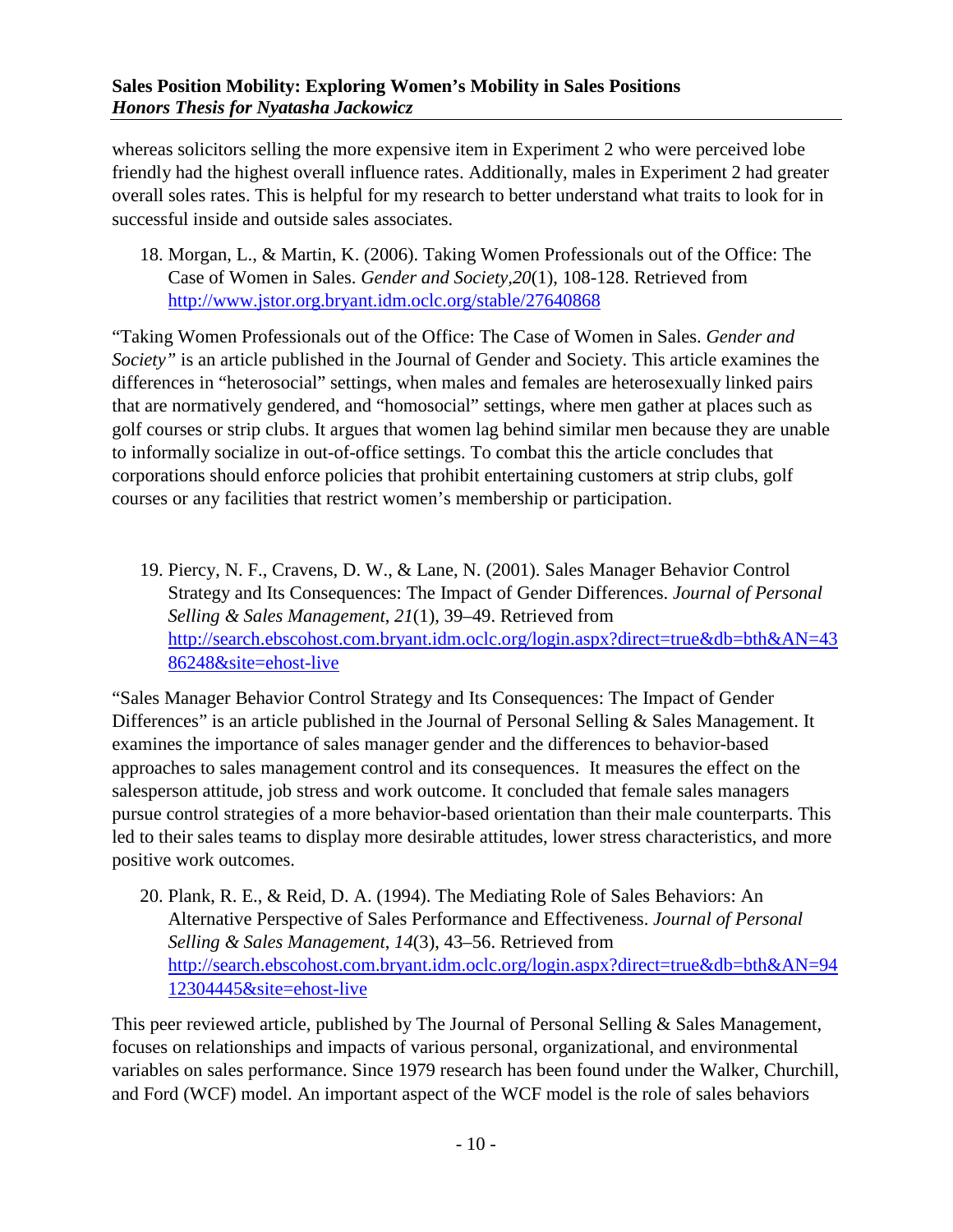with respect to sales performance and sales effectiveness. The article uses the WCF model to develop a more behavior-oriented view of sales performance. Sales behaviors and their performance are treated as mediating variables between such inputs as motivation, aptitudes and role perceptions and sales effectiveness outcomes. This helps guide my research to better understand variables affecting sales behaviors and performances that may sway a person to pursue one role over another.

21. Pullins, E. B., Reid, D. A., & Plank, R. E. (2004). Gender Issues in Buyer--Seller Relationships: Does Gender Matter in Purchasing? *Journal of Supply Chain Management*, *40*(3), 40–48. [https://doi-org.bryant.idm.oclc.org/10.1111/j.1745-](https://doi-org.bryant.idm.oclc.org/10.1111/j.1745-493X.2004.tb00173.x) [493X.2004.tb00173.x](https://doi-org.bryant.idm.oclc.org/10.1111/j.1745-493X.2004.tb00173.x)

This peer review article was published by the Journal of Supply Chain Management to understand the differences between male and female in the eyes of a buyer or whether buyers of different gender make decisions differently. The article reports results of a survey of male and female purchasers on the behaviors, trust, credibility and customer orientation of a salesperson. Almost no differences were found on any of the variables for male or female buyers. This calls into question past research that has found differences.

22. Rosenbaum, B. L. (2001). Seven Emerging Sales Competencies. *Business Horizons*, *44*(1), 33. [https://doi-org.bryant.idm.oclc.org/10.1016/S0007-6813\(01\)80006-9](https://doi-org.bryant.idm.oclc.org/10.1016/S0007-6813(01)80006-9)

"Seven Emerging Sales Competencies" is a peer reviewed article in Business Horizons Journal. The seven competencies are engaging in self-appraisal and continuous learning, listening beyond product needs, orchestrating internal resources, aligning customer/supplier strategic objectives, establishing a vision of a committed customer/supplier relationship, understanding the financial impact of decisions, and consultative problem solving. The article states that women are an underused resource and they may have a competitive edge in winning complex sales by capitalizing on these competencies in comparison to their male counterparts.

23. Russ, F. A., & McNeilly, K. M. (1988). Has Sex Stereotyping Disappeared? A Study of Perceptions of Women and Men in Sales. *Journal of Personal Selling & Sales Management*, *8*(3), 43. Retrieved from [http://search.ebscohost.com.bryant.idm.oclc.org/login.aspx?direct=true&db=bth&AN=66](http://search.ebscohost.com.bryant.idm.oclc.org/login.aspx?direct=true&db=bth&AN=6653761&site=ehost-live) [53761&site=ehost-live](http://search.ebscohost.com.bryant.idm.oclc.org/login.aspx?direct=true&db=bth&AN=6653761&site=ehost-live)

"Has Sex Stereotyping Disappeared? A Study of Perceptions of Women and Men in Sales" is an article published by the Journal of Personal Selling and Sales Management. This study worked with 200 people who had Master of Business Administration degrees and measured their general attitudes toward women in business along with opinions on sex stereotypes of men and women in sales. These attitudes are significant because they influence decisions for hiring practices and purchase decisions. It was found that MBAs exhibited subtle sex stereotyping because they view men being capable of filing traditional and nontraditional roles but were neutral about whether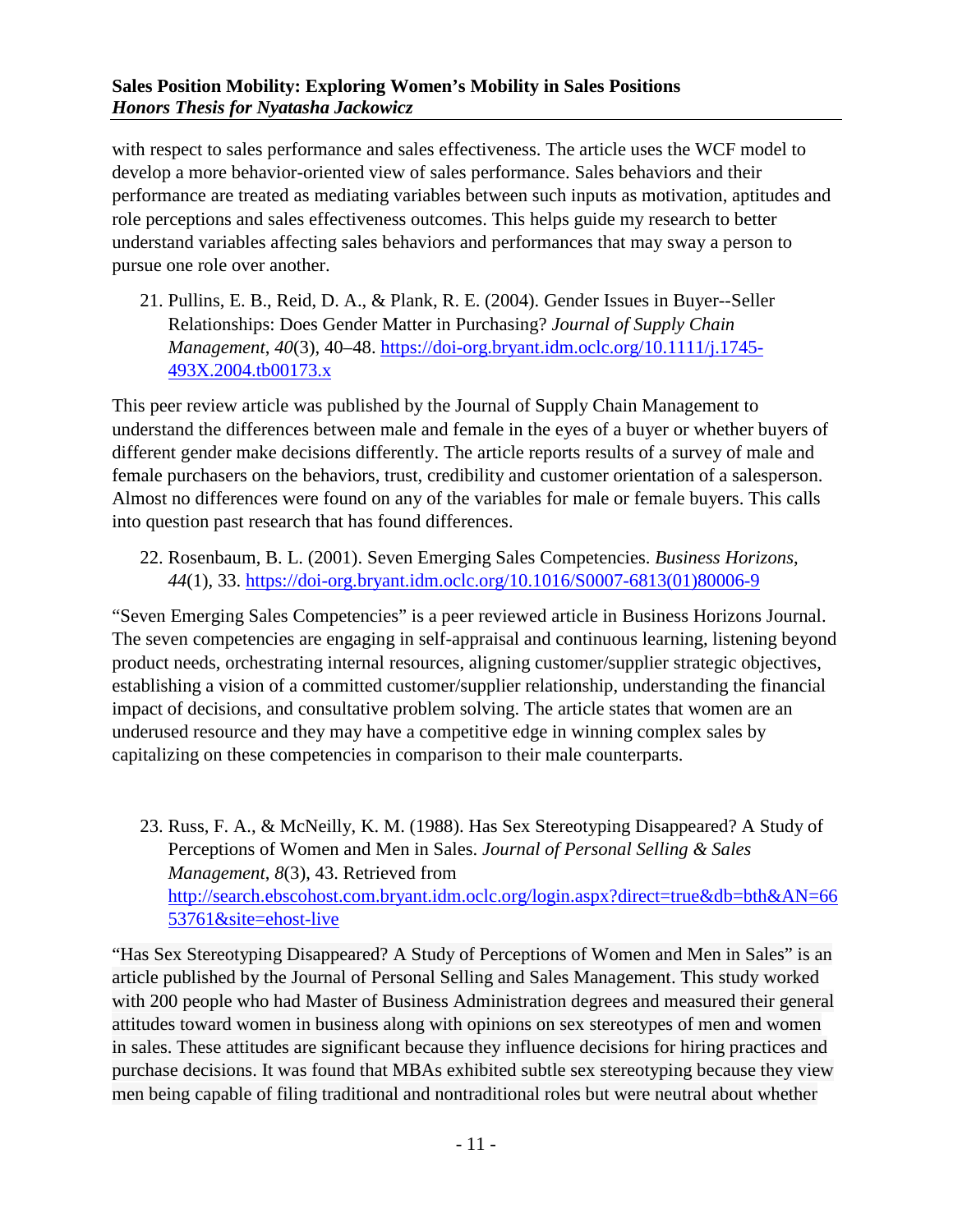women could also perform in both roles. Also, there were differences between liberal and conservative subjects responses.

24. Russ, F. A., & McNeilly, K. M. (1988). Has Sex Stereotyping Disappeared? A Study of Perceptions of Women and Men in Sales. *Journal of Personal Selling & Sales Management*, *8*(3), 43. Retrieved from [http://search.ebscohost.com.bryant.idm.oclc.org/login.aspx?direct=true&db=bth&AN=66](http://search.ebscohost.com.bryant.idm.oclc.org/login.aspx?direct=true&db=bth&AN=6653761&site=ehost-live) [53761&site=ehost-live](http://search.ebscohost.com.bryant.idm.oclc.org/login.aspx?direct=true&db=bth&AN=6653761&site=ehost-live)

Published by the Journal of Personal Selling & Sales management, this peer reviewed article focuses on an experiment that measured the impact of general attitudes toward women in business and various personal characteristics where there was sex stereotyping with regard to men and women in sales positions. The purpose of the research reported here is to examine the extent of sex stereotyping of sales people by buyers and to explore the relationship between sex stereotyping and buyers' general attitudes toward women in business, their gender and their experience with a female boss. A sales position is a boundary role position, so firms must be concerned with the perceptions of members of the firm employing female salespersons as well as perceptions of customers being called on by female sales people. This article was insightful on the brand representation when selecting representatives to sell. This is useful to my work because it could provide another perspective on why saleswomen would be persuaded to stay in inside sales roles.

25. Rutherford, B., Marshall, G., Park, J.(2014). The moderating effects of gender and inside versus outside sales role in multifaceted job satisfaction. Journal of Business Research, 67(9), 1850-1856. [https://doi.org/10.1016/j.jbusres.2013.12.004](https://doi-org.bryant.idm.oclc.org/10.1016/j.jbusres.2013.12.004)

"The moderating effects of gender and inside versus outside sales role in multifaceted job satisfaction" is an article published by the Journal of Business Research. This study examined job satisfaction and the shift in females from outside sales roles toward inside sales positions. It tested gender and inside versus outside sales roles as moderators. The results found that women are more relationship oriented and are more satisfied when they feel supported by their organization. Men were found to be satisfied with their positions except when their families got in the way of work. When that occurs then males tend to damage their inter-organizational contacts and feel guilty when promoted because they are uncomfortable with the consequences on their family life. The study concluded that inside salespeople perceived more organizational support that led to higher levels of satisfaction. Their outside sales counterparts felt the opposite since they're expected to have more autonomy and occasionally are disconnected to their organizations because of physical isolation from a traditional office space.

26. Sayre, S., Joyce, M. L., & Lambert, D. R. (1991). Gender and Sales Ethics: Are Women Penalized Less Severely Than Their Male Counterparts? *Journal of Personal Selling & Sales Management*, *11*(4), 49–54. Retrieved from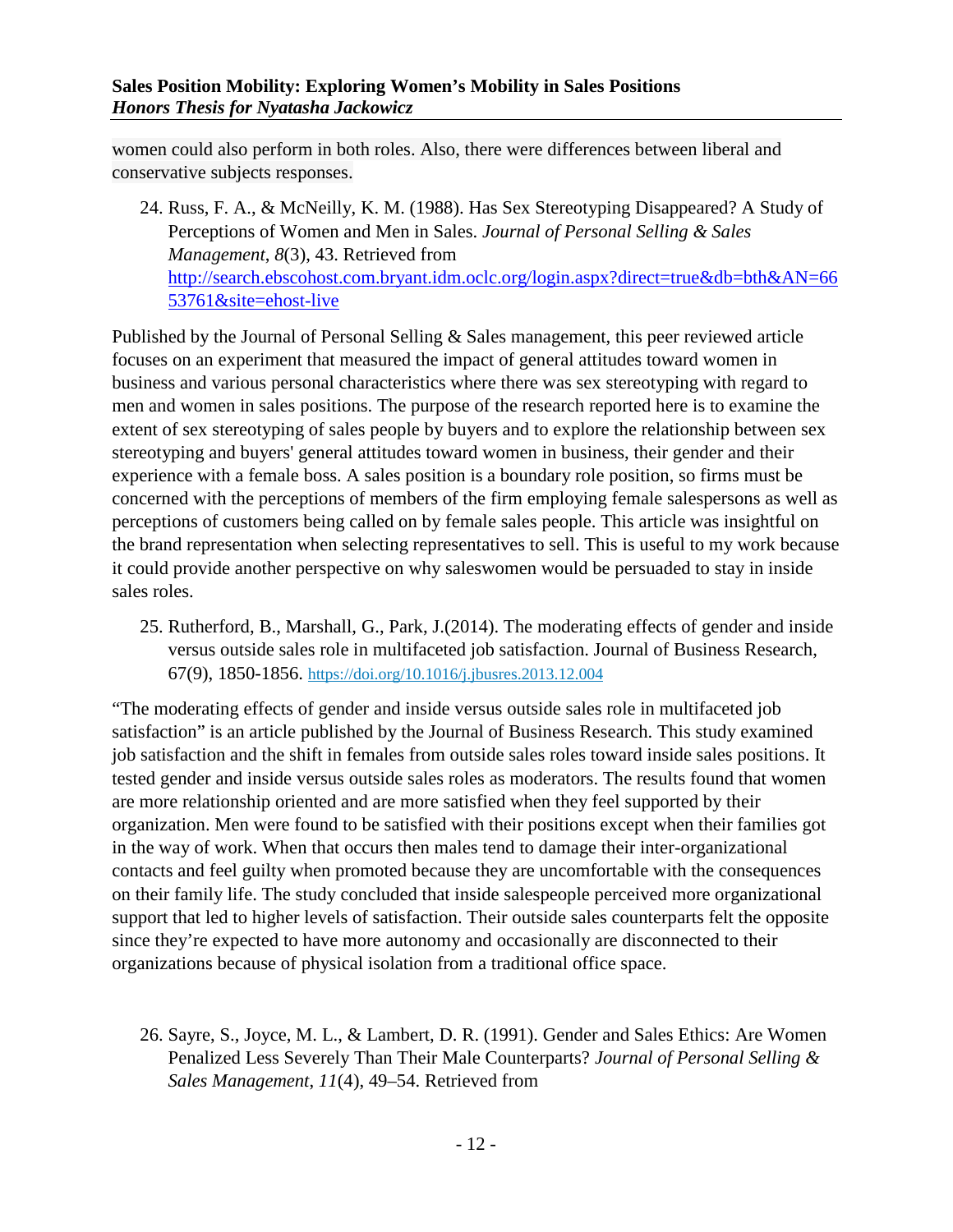[http://search.ebscohost.com.bryant.idm.oclc.org/login.aspx?direct=true&db=bth&AN=66](http://search.ebscohost.com.bryant.idm.oclc.org/login.aspx?direct=true&db=bth&AN=6663125&site=ehost-live) [63125&site=ehost-live](http://search.ebscohost.com.bryant.idm.oclc.org/login.aspx?direct=true&db=bth&AN=6663125&site=ehost-live)

This peer reviewed article was published by the Journal of Personal Selling  $\&$  Sales Management. It studied investigations of unethical selling behavior that report gender bias and concludes that women are more likely to receive lighter penalties than men for the same infraction. This research compared the published ethical code violations and penalties of salesmen and saleswomen to determine whether or not women are penalized less severely than their male counterparts. Its results suggest that researchers should reexamine the value of selfreport data for determining gender bias in judging unethical selling behavior. This is useful for my thesis because it can be a factor on why women excel at certain sales companies in comparison to others.

27. Schul, Patrick L. "The Emerging Role of Women in Industrial Selling: A decade of Change." Journal of Marketing, vol 56, no 3, Jul. 1992, pg 38. <https://search.proquest.com/docview/227823681/abstract/6807D38D2E324A86PQ/4>

"The Emerging Role of Women in Industrial Selling: A decade of Change" was published in the Journal of Marketing. This study examined gender differences in job-related attitudes and performance outcomes in an integrated salesforce. The data were collected from the total sales staff of a large national over-the-counter drug and skin care products company. Measures of job satisfaction, organizational commitment, role conflict and ambiguity, sales performance, supervisory ratings, and turnover intentions were obtained. The results showed few gender differences, calling into question anecdotal suggestions that women require special programs to facilitate their assimilation into the salesforce. Rather, women working in integrated salesforces appear to be succeeding quite well without such disproportionate programming. Although isolated gender differences were identified in sales peoples' attitudes and performance outcomes, many of the differences were not indicative of negative attitudes or behaviors among women.

28. Sharma, A., Levy, M., & Evanschitzky, H. (2007). The Variance in Sales Performance Explained by the Knowledge Structures of Salespeople. *Journal of Personal Selling & Sales Management*, *27*(2), 169–181. [https://doi](https://doi-org.bryant.idm.oclc.org/10.2753/PSS0885-3134270204)[org.bryant.idm.oclc.org/10.2753/PSS0885-3134270204](https://doi-org.bryant.idm.oclc.org/10.2753/PSS0885-3134270204)

This peer reviewed article was published by the Journal of Personal Selling & Sales Management and it looked back to the last major study of sales performance variance. It was explained by Churchill et al. (1985). It examined the effect of role, skills, motivation, personal factors, aptitude, and organizational/environmental factors on sales performance—factors that have dominated the sales performance area. About the same time, Weitz, Sujan, and Sujan (1986) introduced the concepts of salespeople's knowledge structures. It found that knowledge structure variables explain 50.2 percent of the variance in sales performance. It also found that variance explained by knowledge structures is significantly different based on gender. The impact of knowledge structures on performance was higher for men than for women. The models using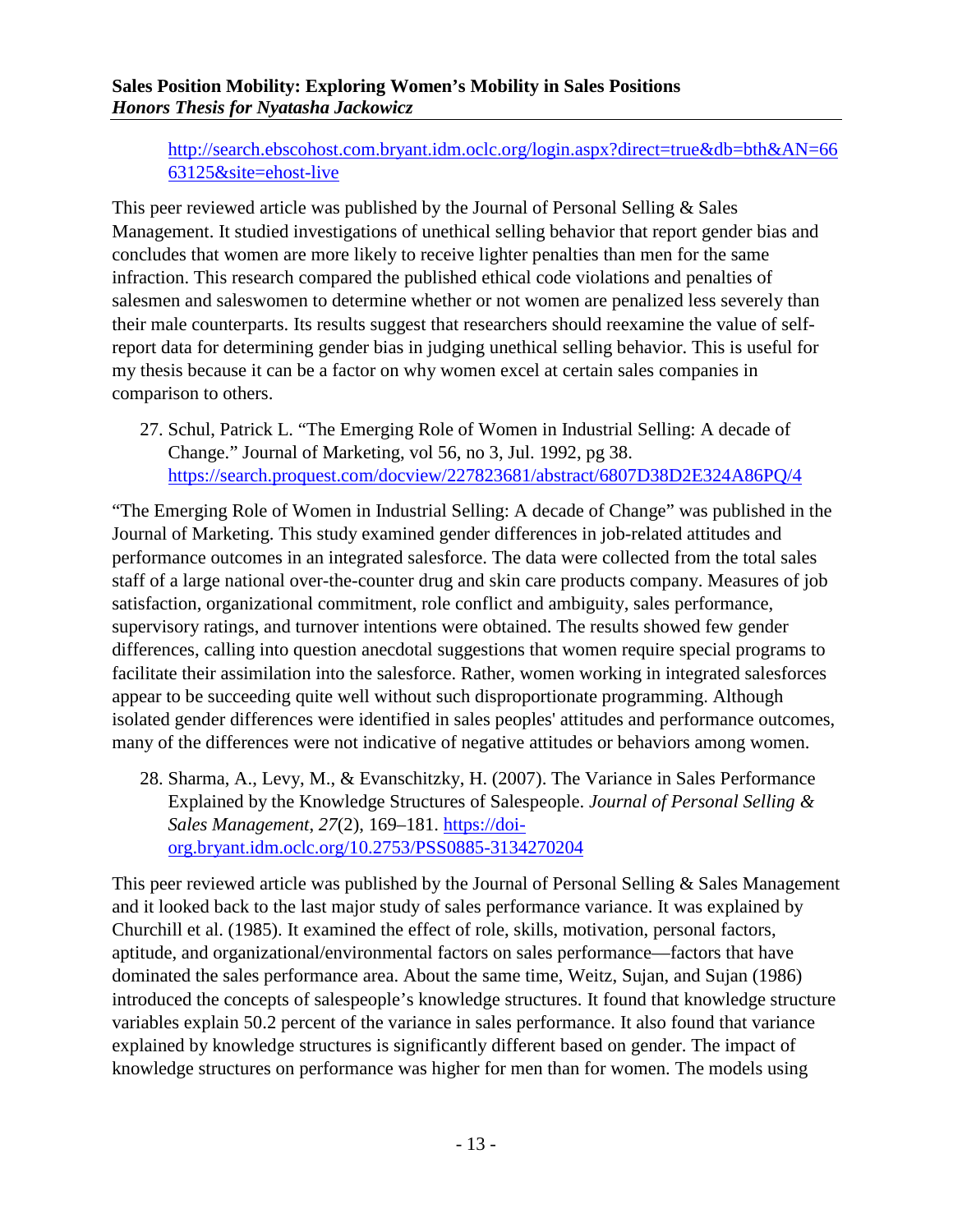education demonstrated smaller differences. This article showed me that sales education is an important factor on sales performance and knowledge structures for men and female salespeople.

29. Swan, J. E., Futrell, C. M., & Todd, J. T. (1978). SAME JOB--DIFFERENT VIEWS: Women and Men in Industrial Sales. *Journal of Marketing*, *42*(1), 92–100. [https://doi](https://doi-org.bryant.idm.oclc.org/10.2307/1250334)[org.bryant.idm.oclc.org/10.2307/1250334](https://doi-org.bryant.idm.oclc.org/10.2307/1250334)

"SAME JOB--DIFFERENT VIEWS: Women and Men in Industrial Sales" is a peer reviewed article published in the Journal of Marketing. The study focuses at the U.S. industrial sales environment in the 1970's when women were introduced to the industry. At the time, sales managers needed to determine if there were any significant differences between men and women in sales roles. The study compared the genders on factors like job satisfaction, job-related selfconfidence, perceptions of the management control system and career goals. Two national pharmaceutical companies and one national hospital supply company were surveyed via mail questionnaires with 431 respondents. The results showed that men and women differ on how they view their jobs. Women were "pioneering" their entrance into male occupations and expressed a stronger emphasis on independence in their work and for meeting different people. They also rated "co-workers" and "supervision" with low scores.

30. Swan, J. E., Rink, D. R., Kiser, G. E., & Martin, W. S. (1984). Industrial Buyer Image of the Saleswoman. *Journal of Marketing*, *48*(1), 110–116. [https://doi](https://doi-org.bryant.idm.oclc.org/10.1177/002224298404800112)[org.bryant.idm.oclc.org/10.1177/002224298404800112](https://doi-org.bryant.idm.oclc.org/10.1177/002224298404800112)

Published by the Journal of Marketing, this peer reviewed article investigated the perception of purchasing agents of industrial salesmen and saleswomen on attributes that are important in determining buyer acceptance of the salesperson. Purchasing agents rated salesmen and saleswomen differently, but without discriminating against saleswomen. This shows that saleswomen can have the same performance as a male salesperson. This is important to my thesis to help me further ask the question on why there aren't more saleswomen in outside sales roles.

31. Tanrikulu, C. (2017). Sex and gender identity differences in psychological job outcomes among salespeople. *Revista Brasileira de Gestão de Negócios*, *19*(66), 499–518. <https://doi-org.bryant.idm.oclc.org/10.7819/rbgn.v0i0.2302>

This peer reviewed article was published by the Brasileira de Gestao of Business paper and studied any difference among sex and gender identity groups for salespeople in terms of psychological job outcomes, namely job stress, organizational commitment, intention to leave, and job satisfaction. A questionnaire was used and applied to a sample of pharmaceutical salespeople from south-central region of Turkey, through a self-administered questionnaire. It found that there were differences between sex groups in psychological job outcomes except job stress, while there were differences between gender identity groups in all of them. There already exist sex differences and also gender identity differences regarding the job outcomes in sales force. Androgynous individuals have the most appropriate gender identity for sales profession, considering that they had a high level of job satisfaction and organizational commitment and a low level of job stress and intention to leave. The major contribution of this study to the literature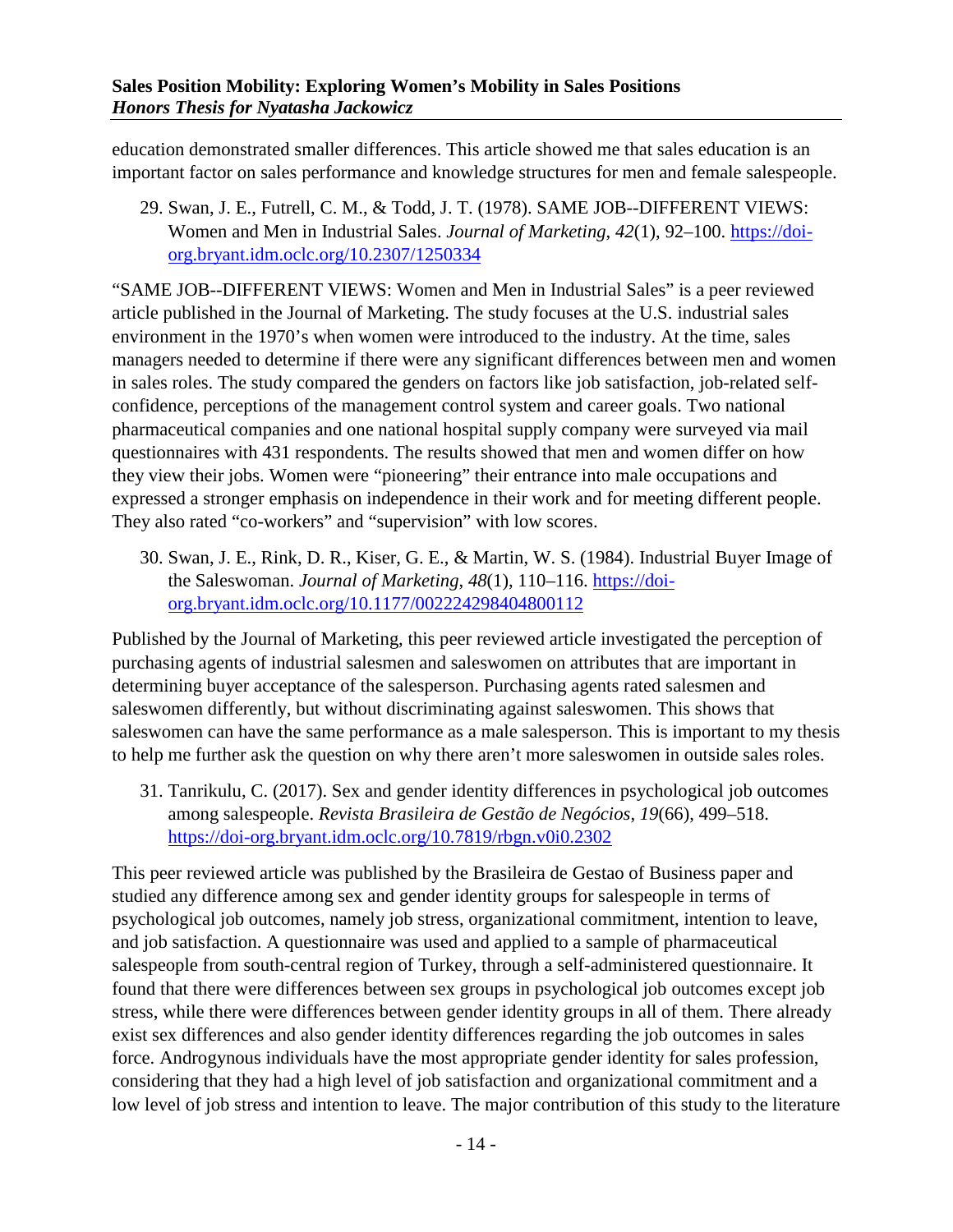and administrative implications is the enrichment of information concerning gender-based similarities and/or differences among salespeople in terms of job outcomes with a new and different approach. This article was helpful in understanding gender and gender identity's effect on sales groups in an international setting.

32. Warr, P., Bartram, D., & Martin, T. (2005). Personality and Sales Performance: Situational Variation and Interactions between Traits. *International Journal of Selection & Assessment*, *13*(1), 87–91. [https://doi-org.bryant.idm.oclc.org/10.1111/j.0965-](https://doi-org.bryant.idm.oclc.org/10.1111/j.0965-075X.2005.00302.x) [075X.2005.00302.x](https://doi-org.bryant.idm.oclc.org/10.1111/j.0965-075X.2005.00302.x)

"Personality and Sales Performance: Situational Variation and Interactions between Traits" is an article published in the International Journal of Selection & Assessment. This article discusses the associations between personality and job performance. It tested three samples of proactive, commission-earning salespeople in the retail car, electric good and door to door book sale industries and examined five main characteristics effects on job performance (emotional stability, extraversion, openness to experience, agreeableness and conscientiousness). This study can help determine how personality affects job performance and how it relates to characteristics that genders exhibit more.

33. Venkatesh, R., Challagalla, G., & Kohli, A. K. (2001). Heterogeneity in Sales Districts: Beyond Individual-Level Predictors of Satisfaction and Performance. *Journal of the Academy of Marketing Science*, *29*(3), 238–254. [https://doi](https://doi-org.bryant.idm.oclc.org/10.1177/03079459994614)[org.bryant.idm.oclc.org/10.1177/03079459994614](https://doi-org.bryant.idm.oclc.org/10.1177/03079459994614)

This peer reviewed article was published by the Journal of Academy of Marketing Science and it examines the influence of heterogeneity within a sales unit on the unit's satisfaction and performance. Sales unit in this context is a set of salespersons working out of the same office and for the same supervisor and heterogeneity refers to salespersons' dispersion or variance on key dimensions. It studies the influence of sales unit heterogeneity in terms of demographic characteristics, skills and rewards, and goal orientations on a sales unit's performance and job satisfaction levels. It involved a sample of 476 salespeople belonging to 105 sales units in a large organization. This study can help understand a sales unit's effect on individual salespeople.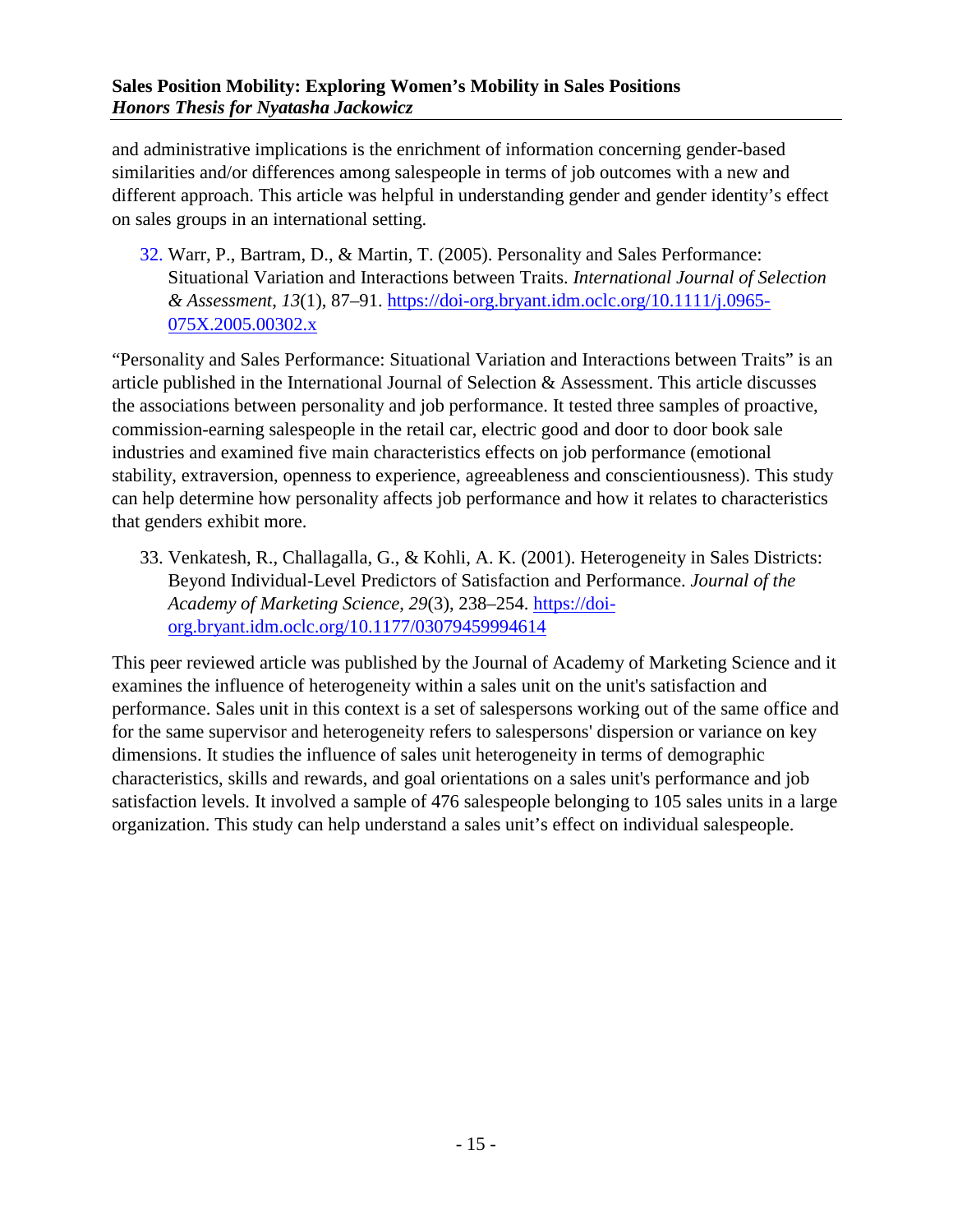#### <span id="page-17-0"></span>**Research Question**

Gender's role in salespeople's' careers is interesting and I wanted to research if gender or a specific personality trait is an important factor in salespeople's role in an organization. More specifically I desired to sample data from sales professionals that have moved within a company from an outside sales role to an inside sales role. Many companies have six months to two-year training programs that eventually place their sales talent into their sales positions.

After spending time networking and talking to female sales professionals at sales competitions, I noticed a trend of dissatisfaction with professional's original career path and that they chose recruitment and inside sales roles instead. The question as to attitudinal shifts in a female gendered subset of salespeople has been poorly examined regarding intercorporate movement from outside to inside sales. I conducted a field survey and literature review to uncover a model of mobility in sales forces describing the parameters as biased and influenced by gender. The question that would guide my project became, "Is there a consistent movement over the course of a sales career from outside sales to inside sales among women?"

My Honors Elite Thesis is worth conducting because it will establish data on women who have been in multiple sales roles and will produce an analysis that will yield information on common qualities that have affected their decisions. There is limited research on different genders decisions to move from outside to inside sales roles. Although the study by Rutherford I reviewed discusses female and males' perceptions in inside and outside sales roles, I would like to look at characteristics outside of job satisfaction. That study also did not work with subjects that had moved positions within a similar company. I feel that my

- 16 -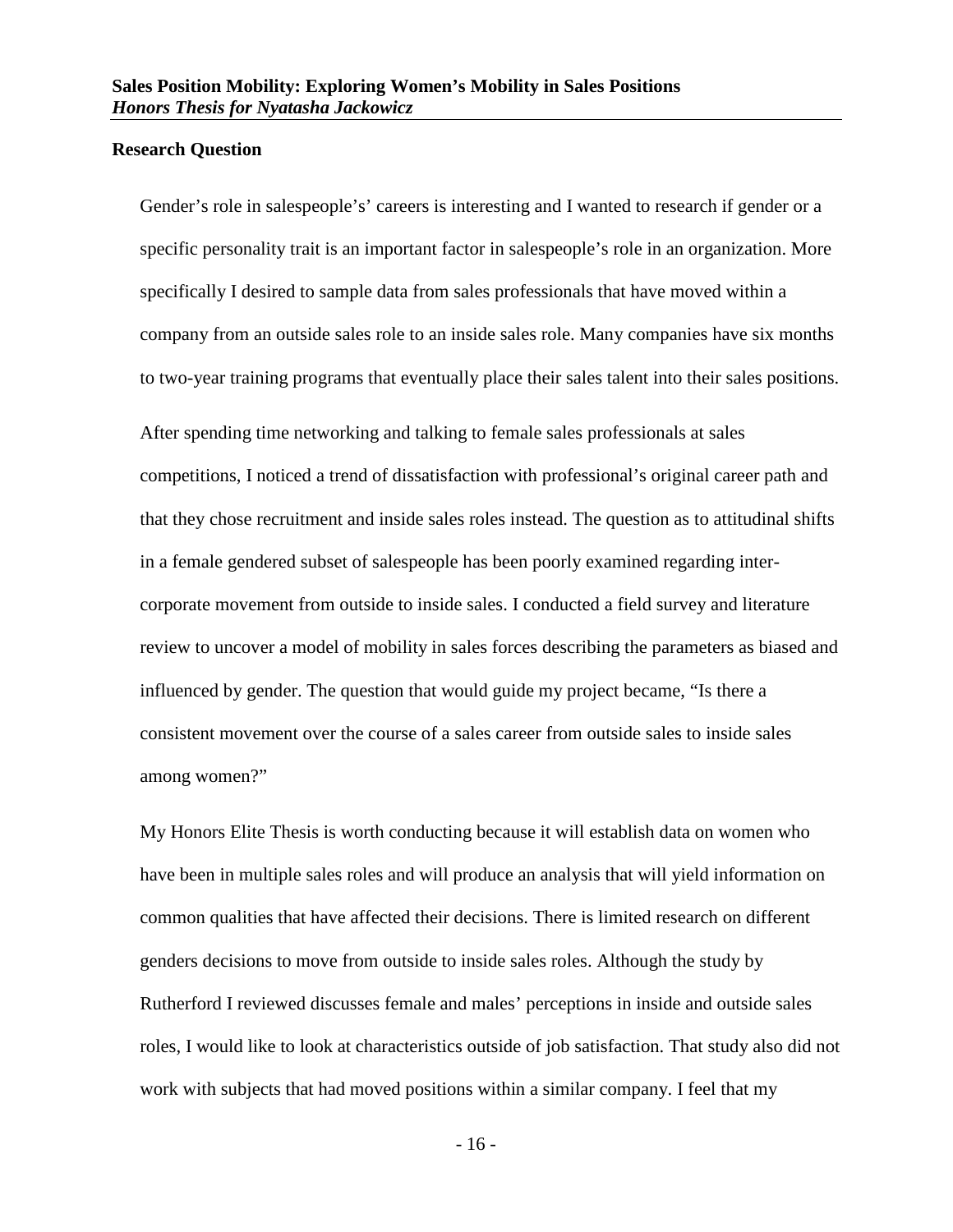research would be useful to sales organizations who train their incoming sales talent. If my research were able to define a specific trait that is common in successful inside or outside sales associates, then companies would be more effective at placing their professionals in permanent roles.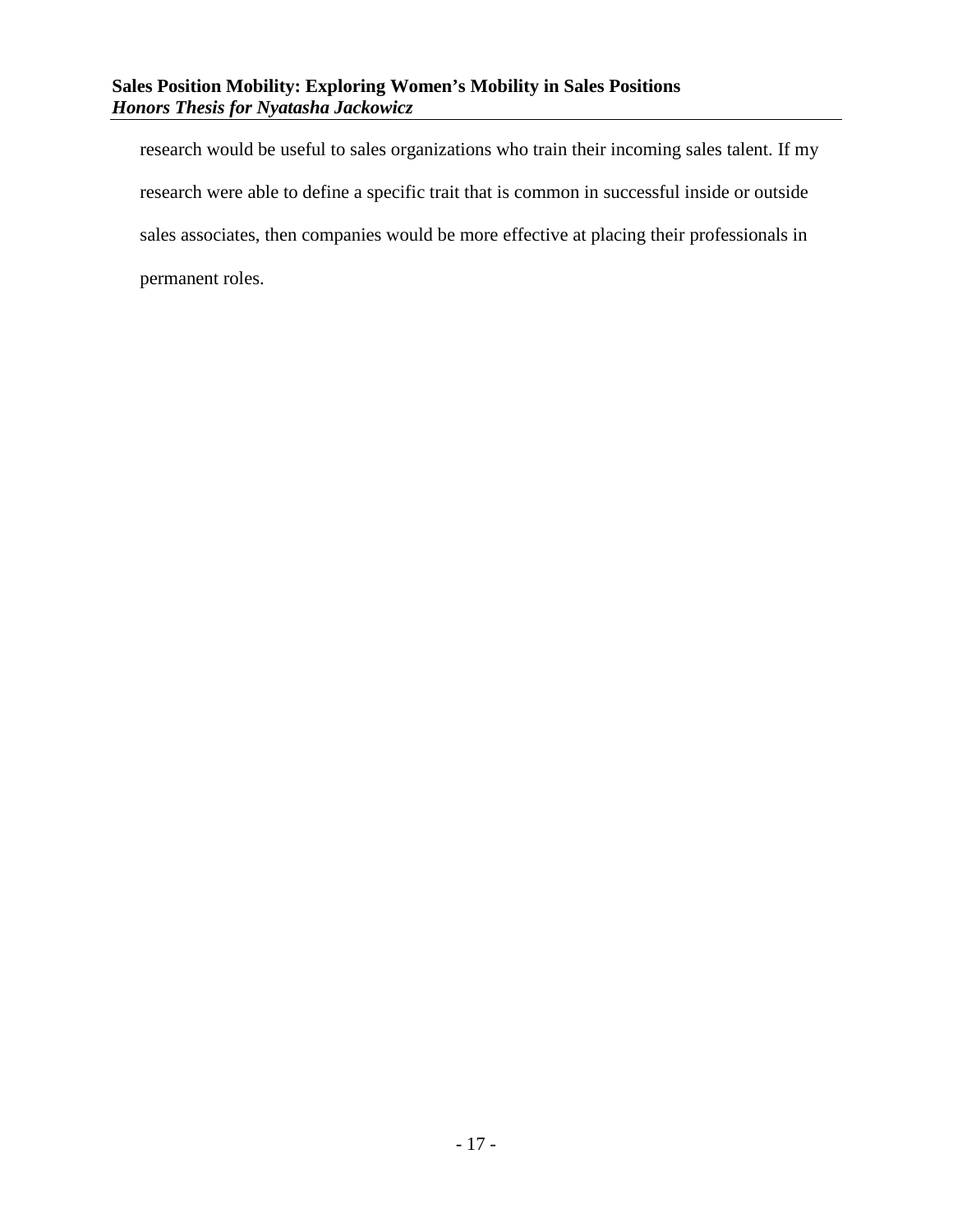#### <span id="page-19-0"></span>**Methodology**

An online survey instrument was created for individuals 21 years old and older for female sales professionals to complete. This survey was distributed using LinkedIn and email. Excel spreadsheets and Qualtrics reports were used to understand the data and formulate conclusions. There were 89 total respondents for full completion of the survey. Of the respondents 68 were female, 3 other and 18 were males. All male and other responses were excluded from the analysis of the survey responses.

The contact network on Linked-in used to support this methodology was developed through my participation in sales competitions to support survey. The library and academic resources were also used to support literature review and analysis. The appendix contains the survey instrument used as well as the approval form from the IRB committee at Bryant University.

Gendered research in the sales force analysis is poorly represented. As such, the understanding of why trends in career development occur is suppositional and biased. Empirical research can reveal a more proper understanding of motivations, cues, and influences that can account for behavioral trends. A better understanding of these dynamics will allow managers the application of techniques to account for the aspects unveiled through this research, to better apply the human resource potential in female sales employees over the course of a career.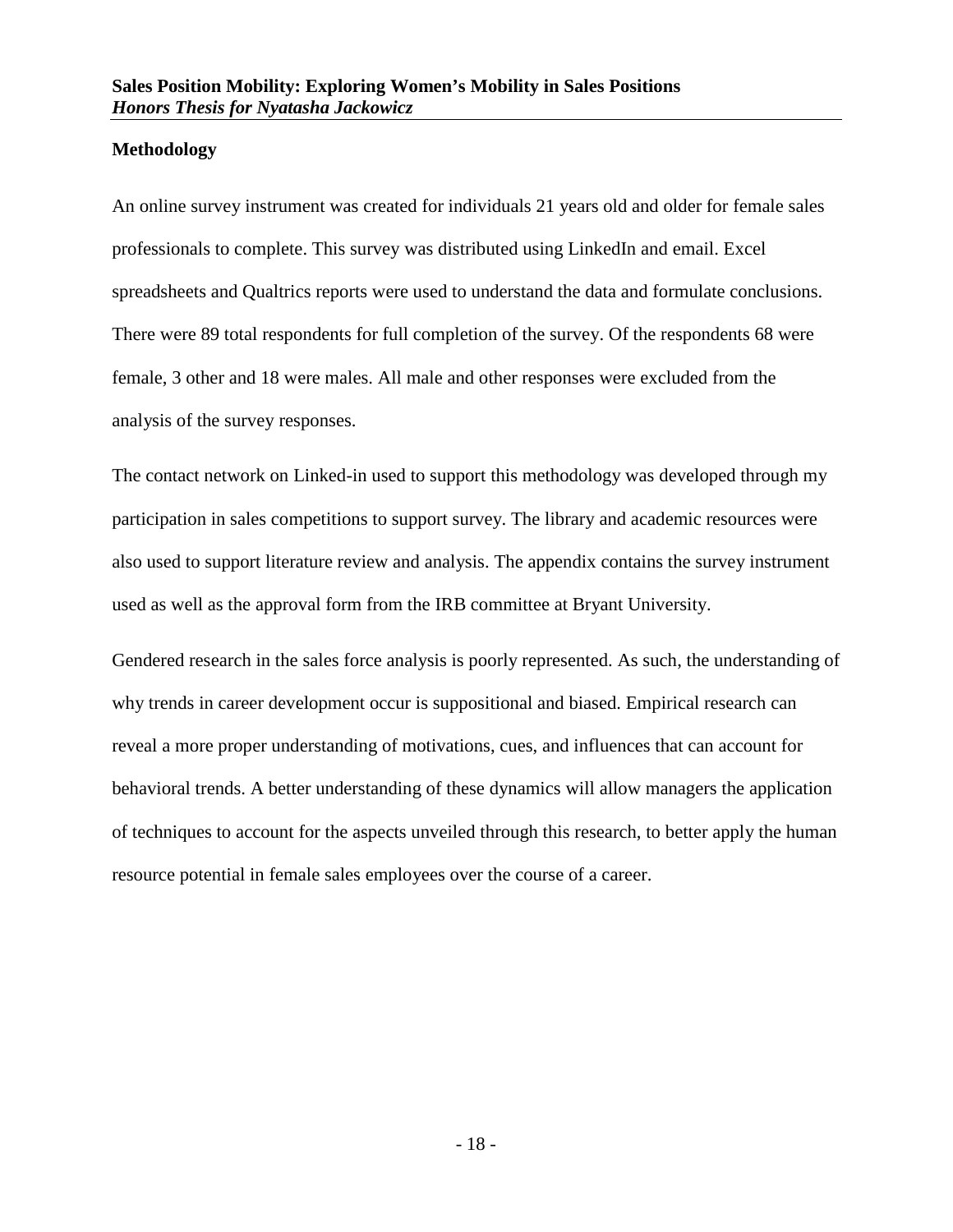#### <span id="page-20-1"></span><span id="page-20-0"></span>**FINDINGS AND RESULTS OF SURVEY INSTRUMENTS Sales Profile**

The first several questions in the survey identified the type of sales position, as well as the mobility of the respondent, and time in the position. Most of the respondents worked first in inside sales, and at the time of the survey still worked in inside sales. Further, the survey indicated that the majority of the respondents remained in the role they were first hired in and did not show a statistically relevant mobility vector. In fact, respondents were 150% more likely to remain in their position than to transition. This is contrary to my original hypothesis that there would be a relevant mobility vector away from outside sales to inside sales. This datum is relevant to hiring managers. We can conclude that employees statistically will seek to remain in the job they were hired for and positional mobility is not a motivational dynamic for salespeople.



*Figure 1 – First Sales Position*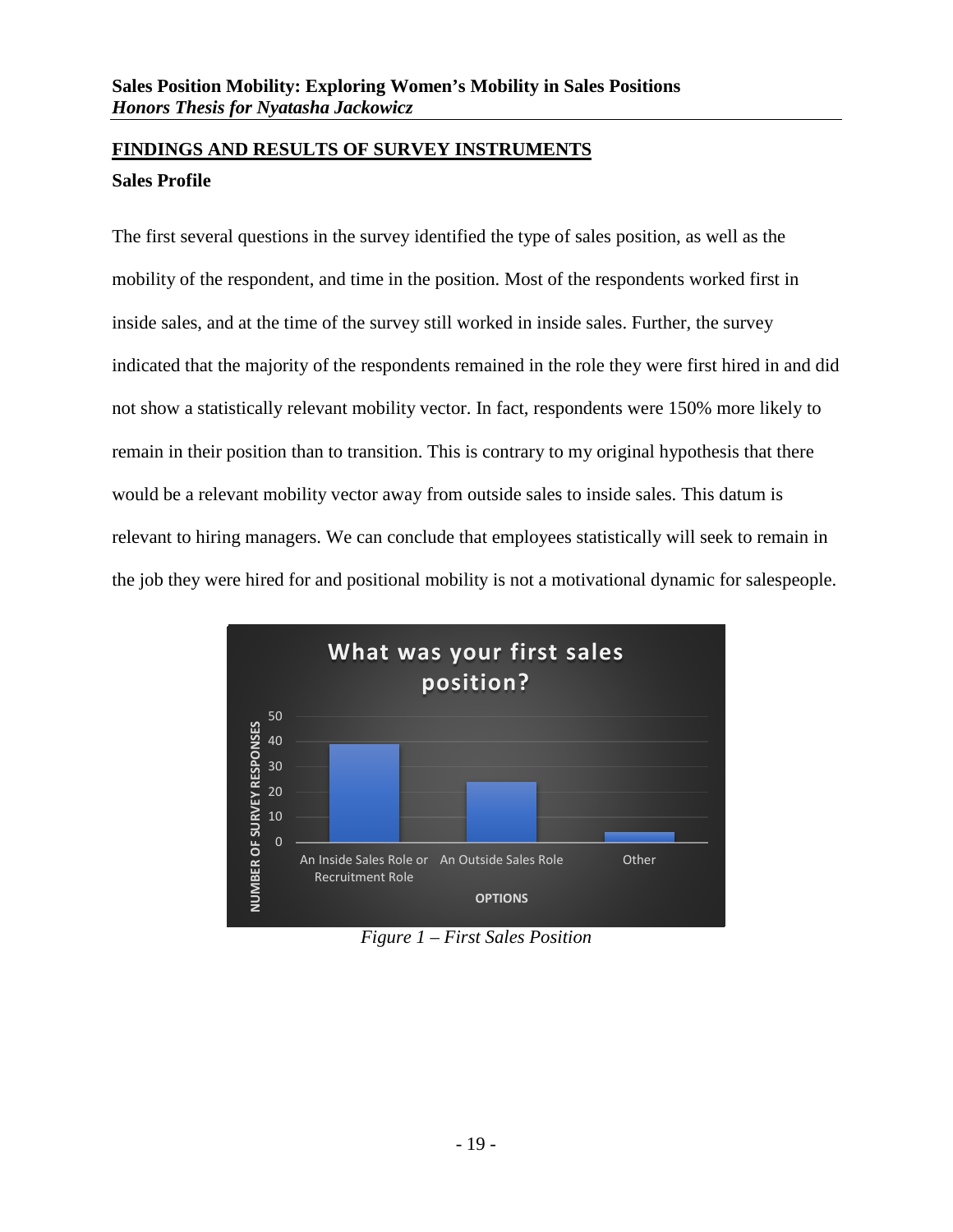

*Figure 2 – Current Sales Position*



*Figure 3 – Sales Career Path*

Additionally, the survey typified the respondents by the part of the sales industry they were in and their time in position. The majority of the respondents worked in technology sales. Also there presented a range in response for time in the field, with the respondents falling in a parabolic response curve. The majorities being paired in the zero to five-year range and the twenty-one plus year range. However, the majority of the people indicated their time in the current sales position was on average two to five years. There are three observations we can make regarding this data. First, the responses will be most relevant to technology sales. Perhaps,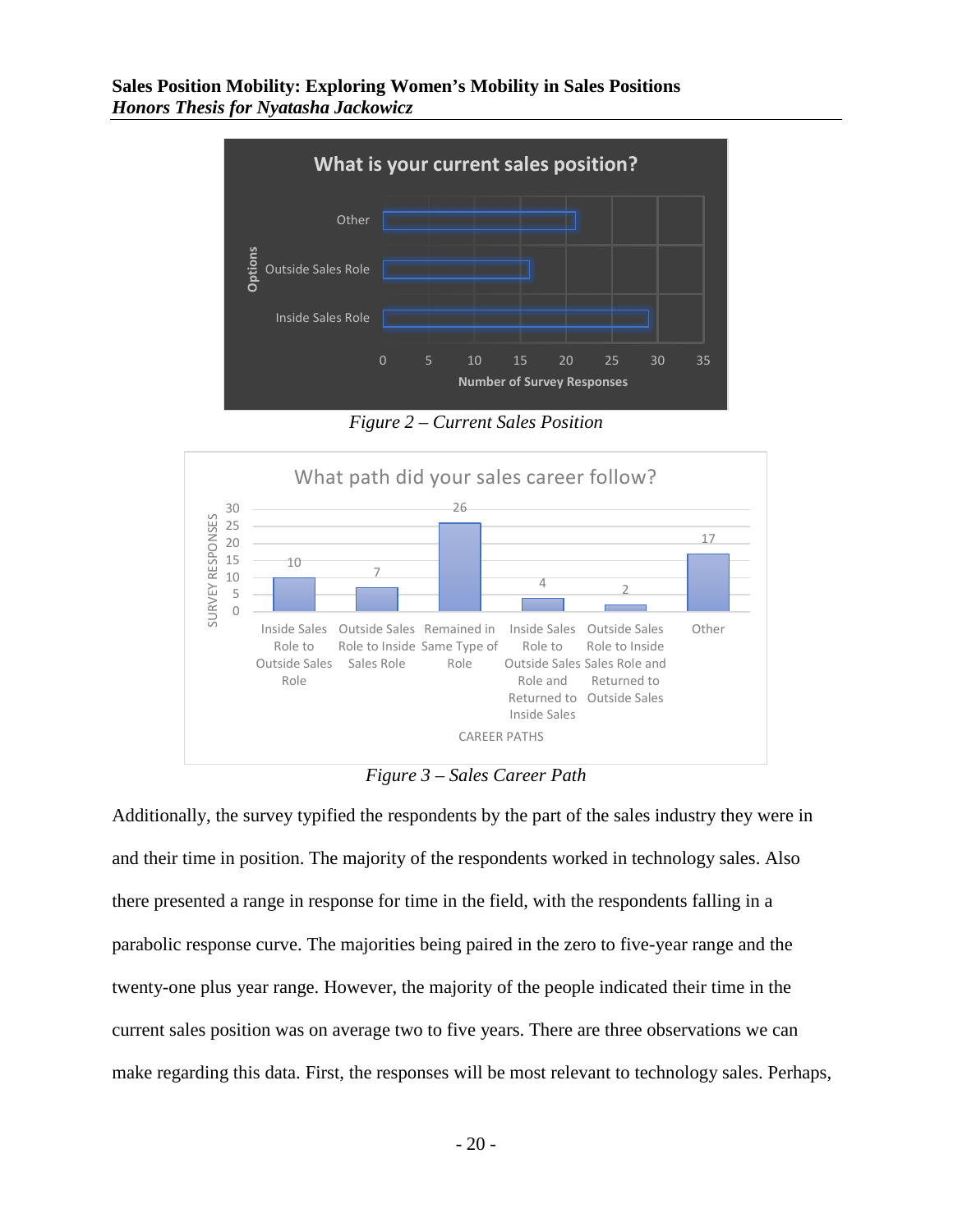other sectors of the sales industry may reflect different responses. It could be useful to repeat the survey in the other sectors of the industry to provide broader conclusions.

Second, the survey may have a flaw due to the parabolic range of time in sales for the respondents. This breadth of population may have an intrinsic exclusion criterion of attitude that is submerged yet skews coherent interpretive result. It may useful to repeat the survey in a more targeted population. Third, the survey identifies the majority of the respondents of being in their current position for two to five years. This is both a strength and a weakness of the survey responses. The strength is that the targeted population will have experienced certain similar dynamics in the time frame of employment thereby producing a coherent result. The weakness is that the conclusions that we can draw from this survey are limited to the population in the observed employment time period. We must be careful in generalizing these responses as reflective of the industry in total.



*Figure 4 – Current Industry*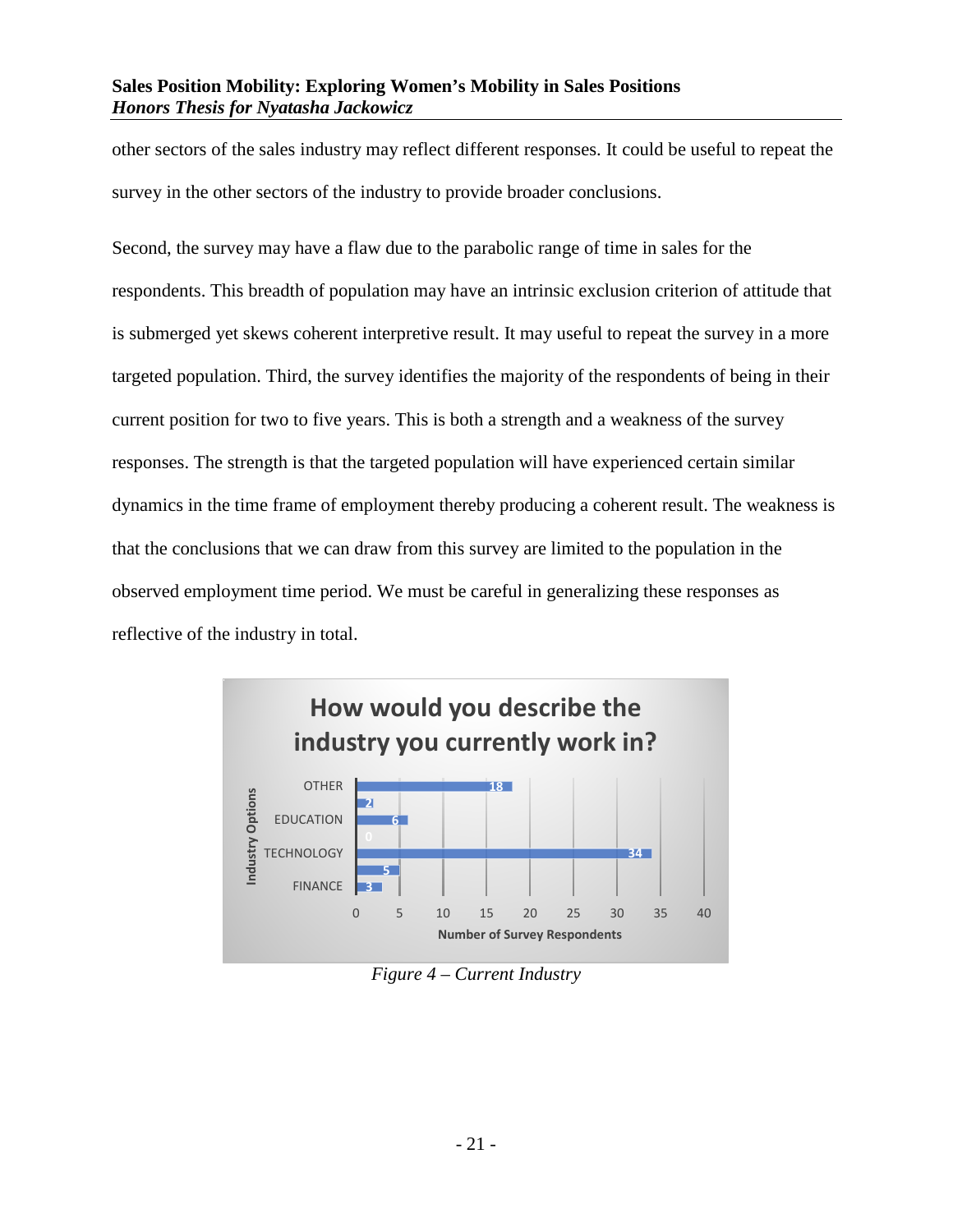

*Figure 5 – Sales Industry Experience*



*Figure 6 – Years in Current Position*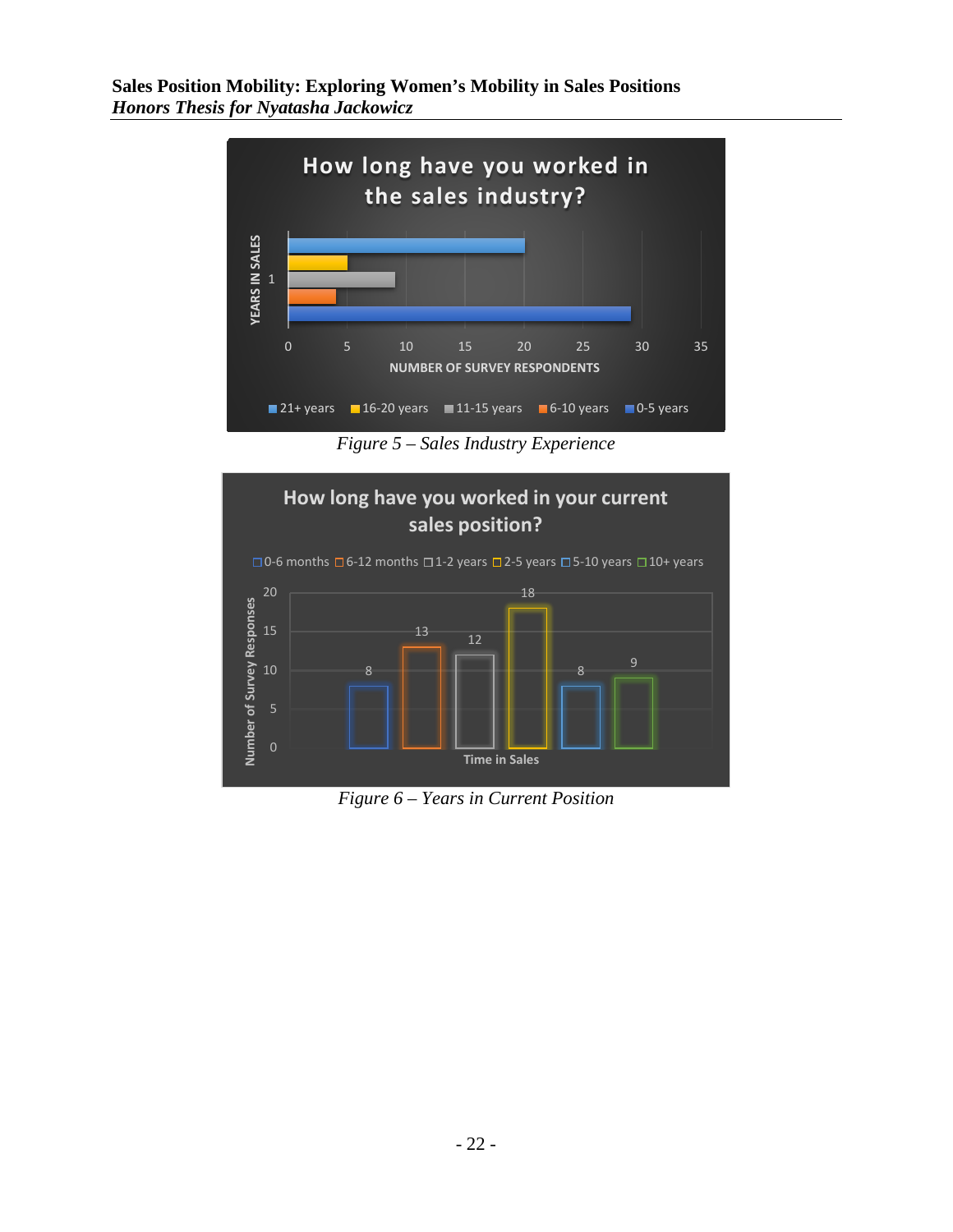#### <span id="page-24-0"></span>**Qualitative and Personality Measures**

Within this aspect of the study, the questions brought forth a combination of qualitative aspects of the job positions as well as the personality traits the respondents felt were important. In the Figures 7 and 8, which delineate the hightest and lowest ranked qualiteis to have for jobs, there are three observations we can make.

First, based on the responses there are three highest ranked qualities which are very close in comparative ranking but account for 61% of the response. They are strong culture(22%), advancement opprotuntiy(20%) and competitive compensation (19%). We may note there is only a 3% spread from the highest to the lowest of them. These findings reflect the general expectation in the sales industry, reinforcing this perception as reality.

Second, looking at the lowest ranked qualities, there are three that dominate the responses. Maternity leave (33%), travel (40%) and having set work hours (27%) are the three lowest ranked job qualities. An observation we can make from this is that contrary to reference bias, maternity leave and set work hours do not rank high among the respondents who are all female. It is a common assumption that women would invalue those job qualities. The study reflects the reality that they do not.

Third, we have to observe that this question in the survey allowed the respondents to place the same numerical value in ranking on multiple qualities. This may be reflective of their attitudes, however it does not yield a hierarchical ranking of the qualities in each respondents estimation. Therefore, athough we can judge the aggregate opinion of the respondents, we cannot judge the attitudes of the respondents towards the individual weighting of the qualities.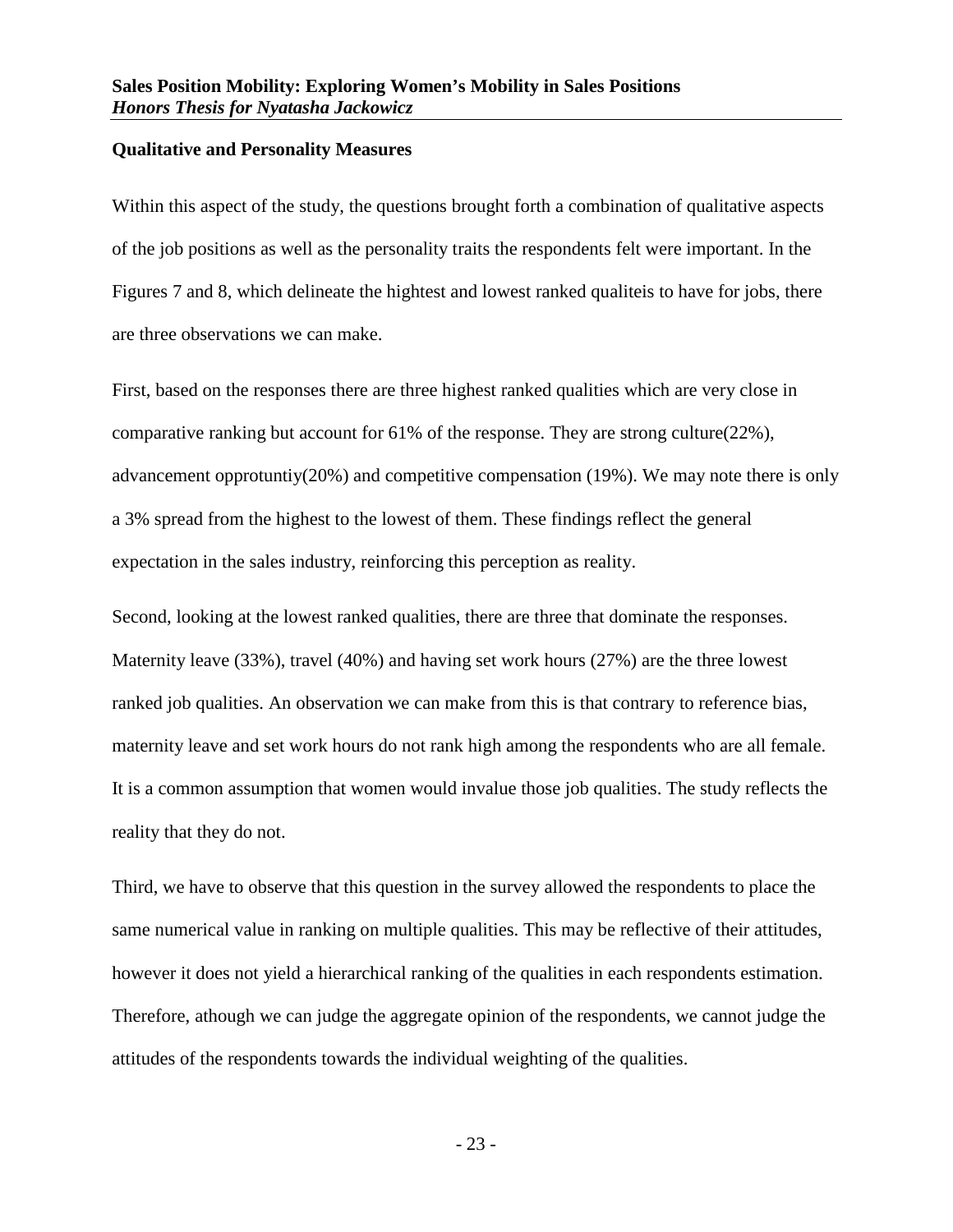

*Figure 7 – Highest Ranked Job Qualities*



*Figure 8 – Least Important Job Qualities*

The figure 9 graph required the respondents to rank the qualities in a hierarchical scale. These qualities were the ones that motivated them to pursue sales. The top ranked motivators were compensation, fulfillment and leadership opportunities. Considering the survey was built on female respondents, these results debunk reference biased expectations. Unlike the stereotype, female respondents valued financial remuneration, job satisfaction, and the chance of leadership more than any other qualities. This result is more in keeping with the stereotypical expectation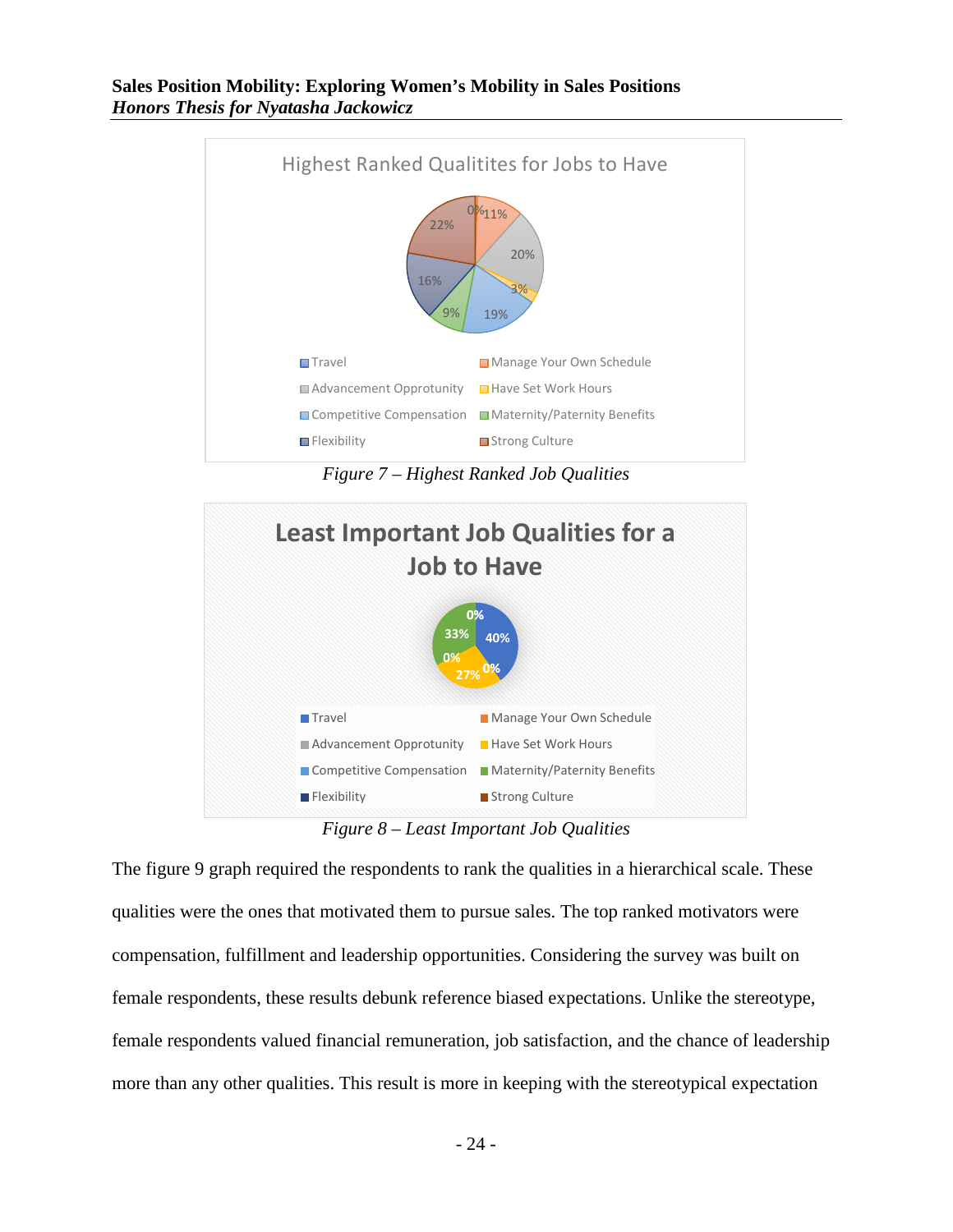for men. Therefore, this aspect of the study can be used by hiring managers to better understand the motivations of female sales employees.



*Figure 9 – Sales Position Motivators*

In addition to the qualities of the jobs, the survey examined personal qualities of the respondents. The following two graphs, figures 10 and 11, reflect the responses relevant to self-assessed job relevant personality dynamics. The survey confirmed that 94% of respondents were not reserved when first meeting someone for the first time and 92% enjoy working in teams. These percentages indicate an extroverted personality type being the predominance among the respondents. This is in support of both general expectations of salespeople and corroborates with Jan's exogenous variables that salespeople are successful when they exhibit extroversion (Jan 21).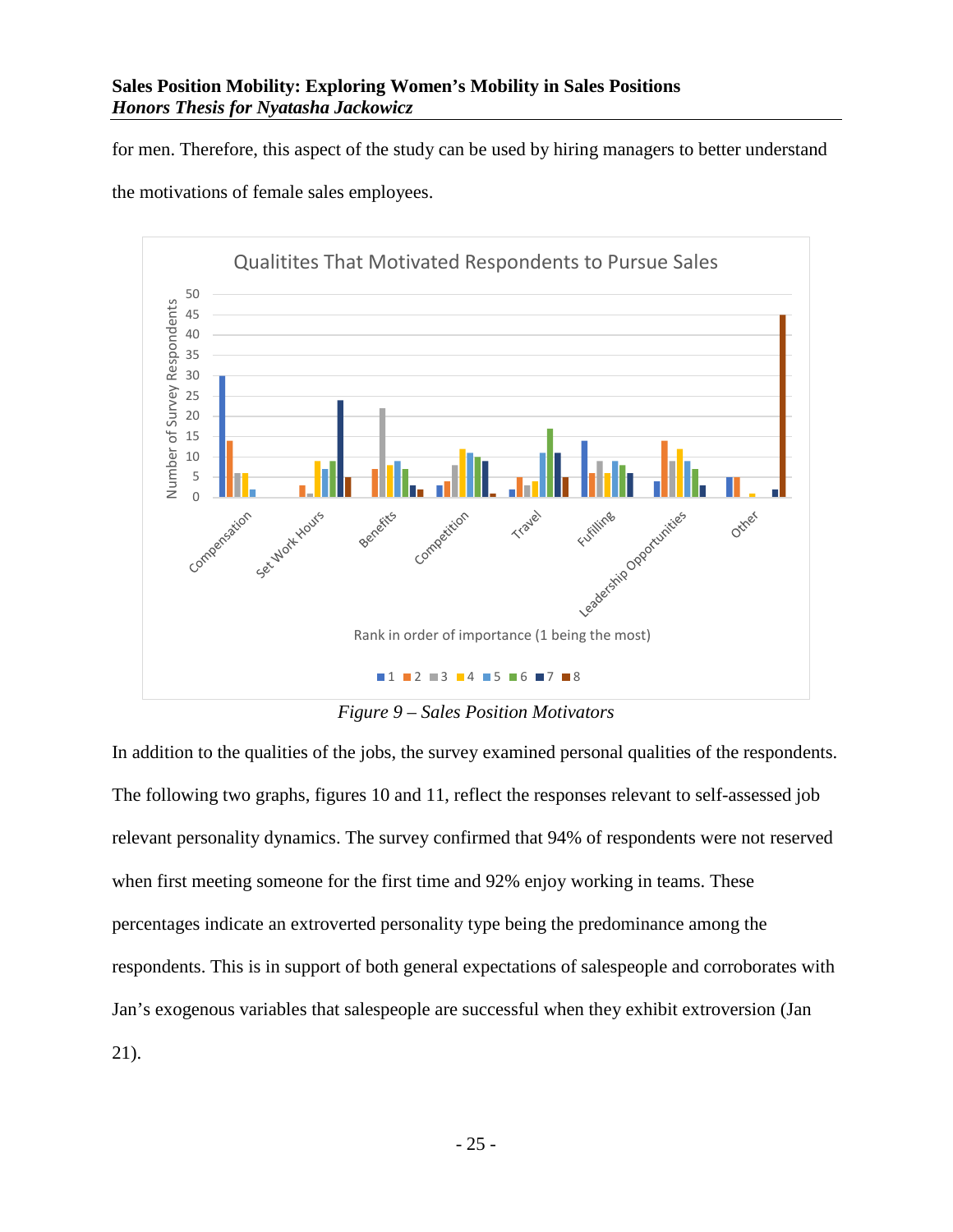

*Figure 10 – Work Preferences*



*Figure 11 – Work Style*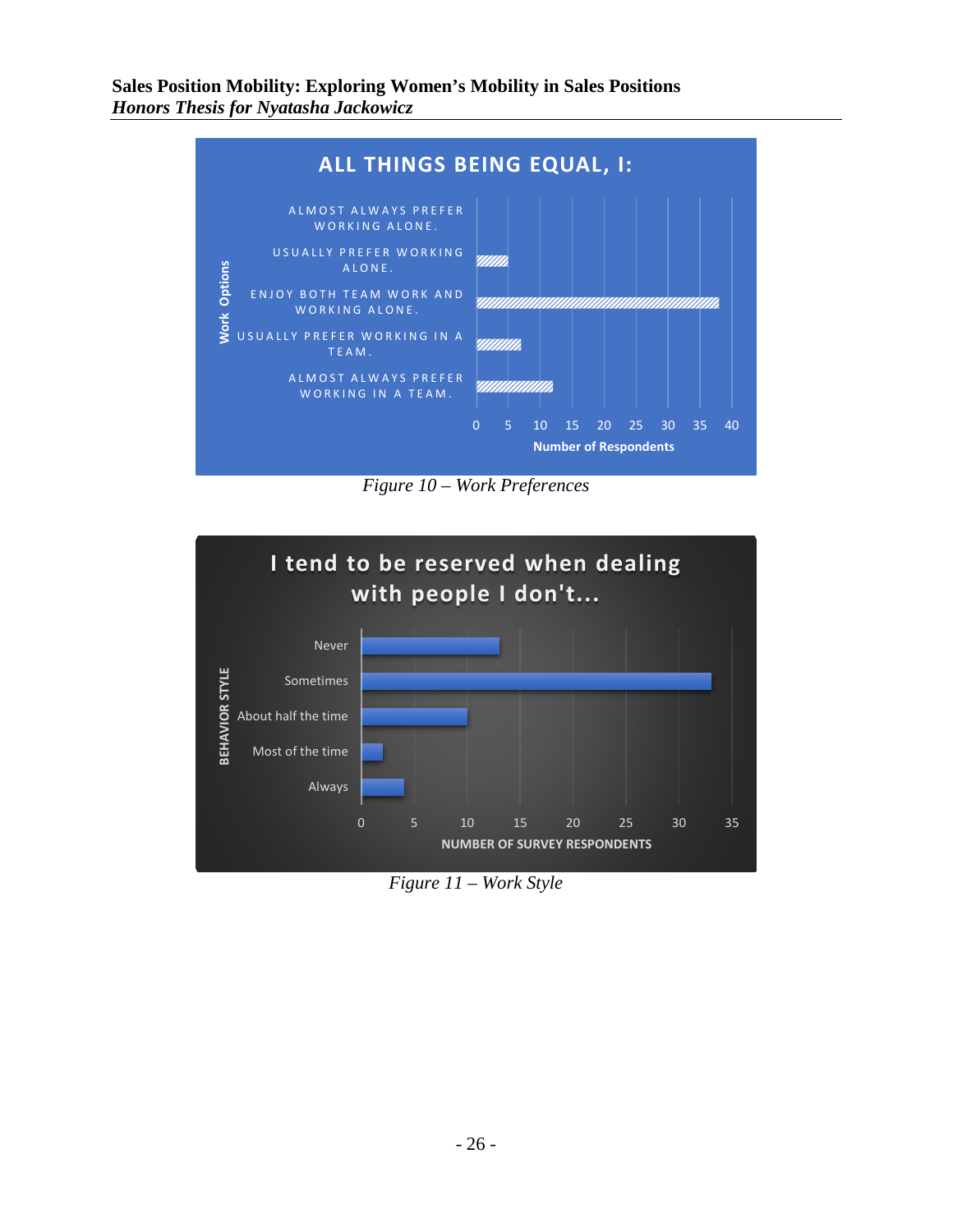#### <span id="page-28-0"></span>**Demographics Findings**

In the course of the survey, there were questions that helped to delineate the participants with regards to age, ethnicity and marital status. These parameters are expressed in the graphs below, however most of the respondents were 23-29 years old, 86% Caucasian and 65% single. This data can be interpreted in two ways. First, if our assumption is that the sample, although small, reflects the larger composition of the sales force then this data can be used by hiring managers to identify inclusion and exclusion criteria for candidates to sales positions. Second, since the sampling was relatively small, we could consider that this study overall only reflects the attitudes of the associational group defined by this age bracket, ethnicity and marital status. Future research could be geared using most of the same questions yet targeted to different demographics such as Hispanics with the same age bracket and marital status. Similarly, another study could be done varying one of the other demographic parameters.



*Figure 12 – Survey Age Demographic*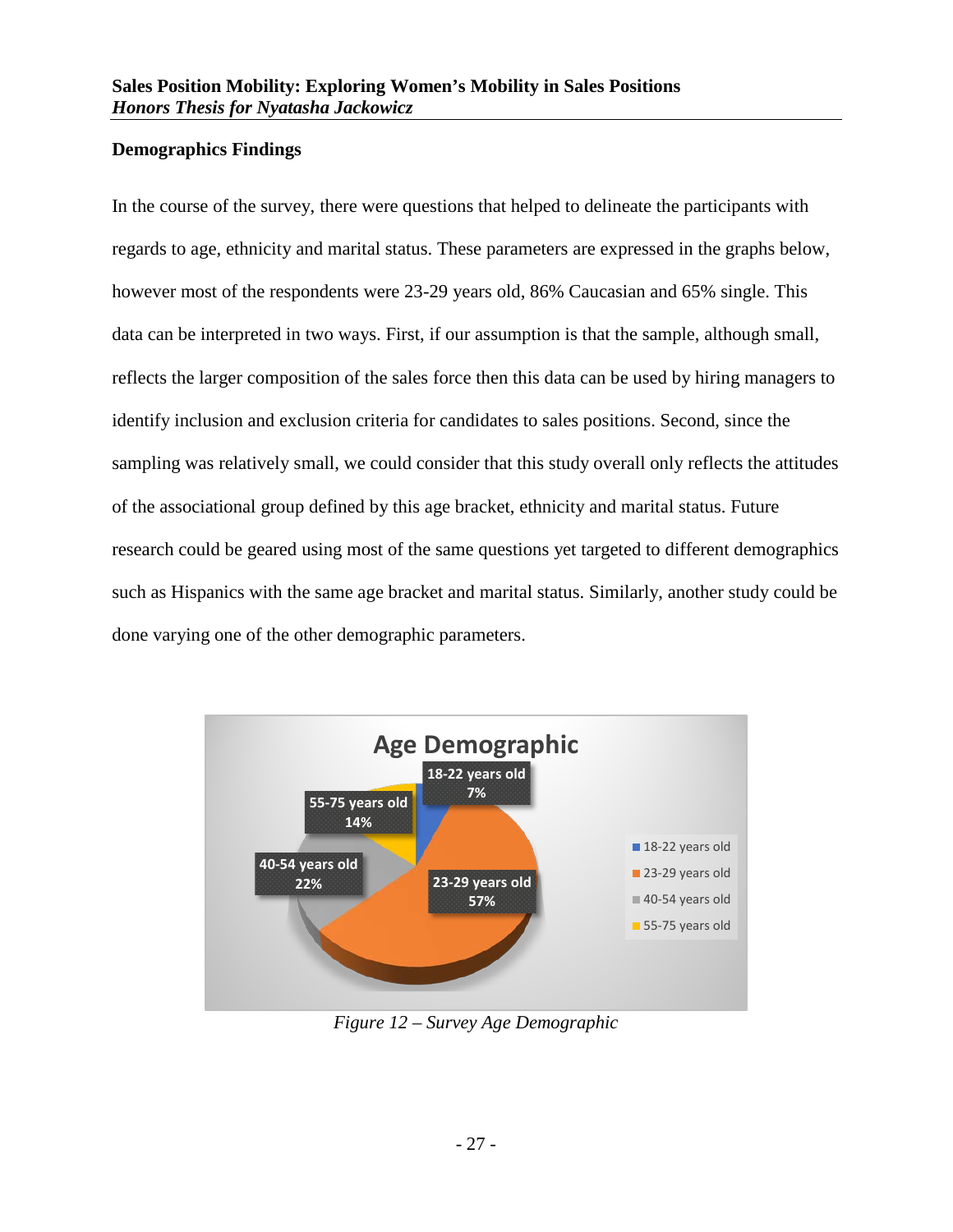

*Figure 13 – Survey Ethnicity Demographic*



*Figure 14 – Survey Marital Status Demographic*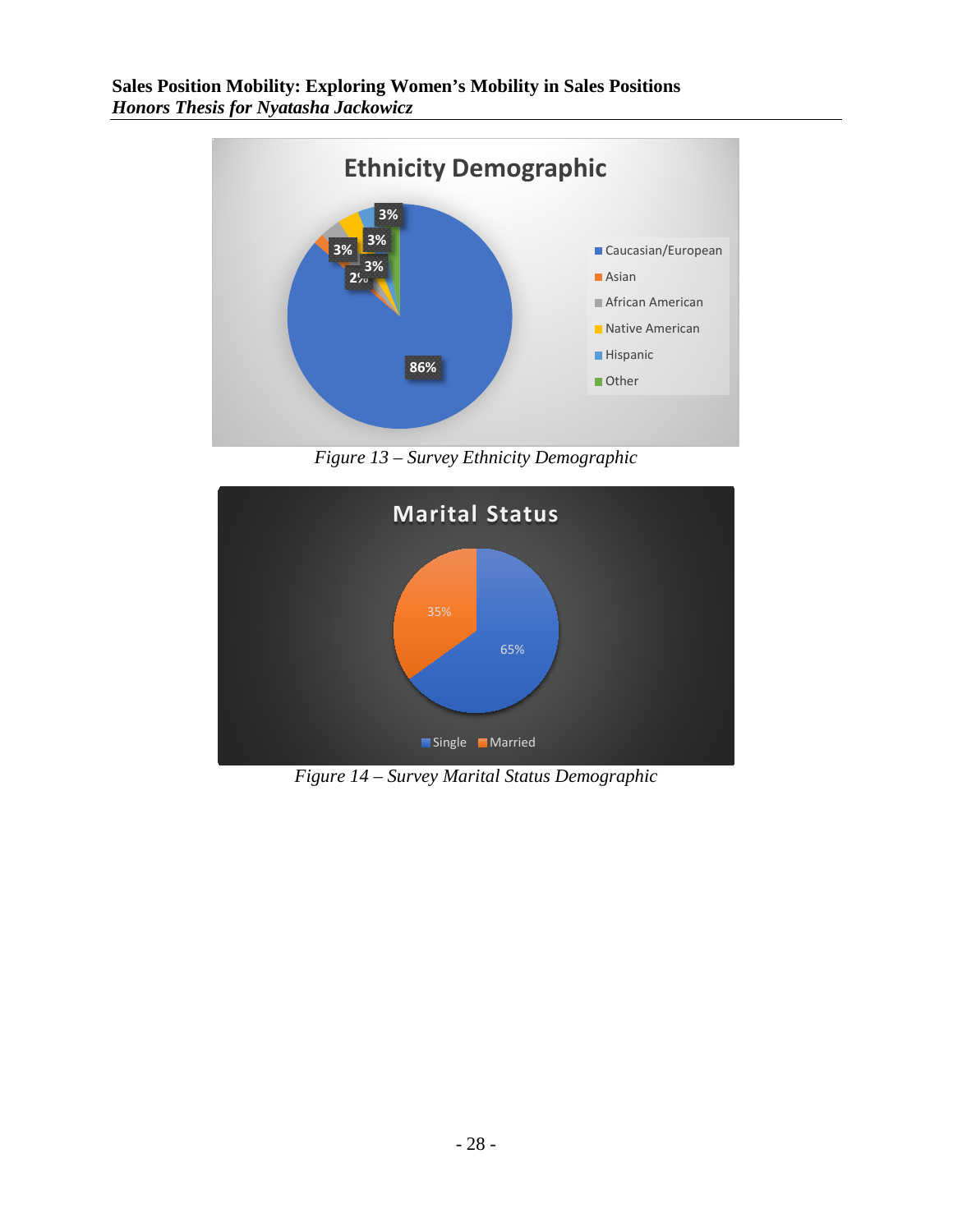#### <span id="page-30-0"></span>**CONCLUSION**

Initially, due to the literature I reviewed and articles like "Women in the business-to-business salesforce: Some differences in performance factors" by Dion, I was led to believe that women would most likely be drawn to inside sales roles. That paper tested different gender salespeople's performances based on buyer's assessments. It found that there were no gender differences on buyer assessment of overall sales performance, but men were rated higher on service performance and were paid 20% higher, despite having the same level of performance, education and experience as their female counterparts (Dion). The study indicated that gender bias remains a part of the industrial sales environment (Dion). Originally, I strongly believed, from stereotypes and association biases, that women would be drawn to inside sales roles because of maternity benefits, lack of travel and the consistent schedule.

After completing this research study, I discovered that my original hypothesis was incorrect. There is not a consistent movement over the course of a sales career from outside sales to inside sales among women. When I formulated the hypothesis, I was under the influence of anecdotal evidence from saleswomen I had encountered, heavily biased literature, and assumed cultural norms of the sales industry.

This study uncovered that there is a heteronormative association bias among business professionals. The literature and anecdotal evidence suggested that women are more likely to be drawn to sales jobs that have maternity benefits, set work hours and other job qualities that benefit a family lifestyle. The data in this survey presents that women value compensation over set work hours and benefits. This could be viewed as women in sales valuing their careers over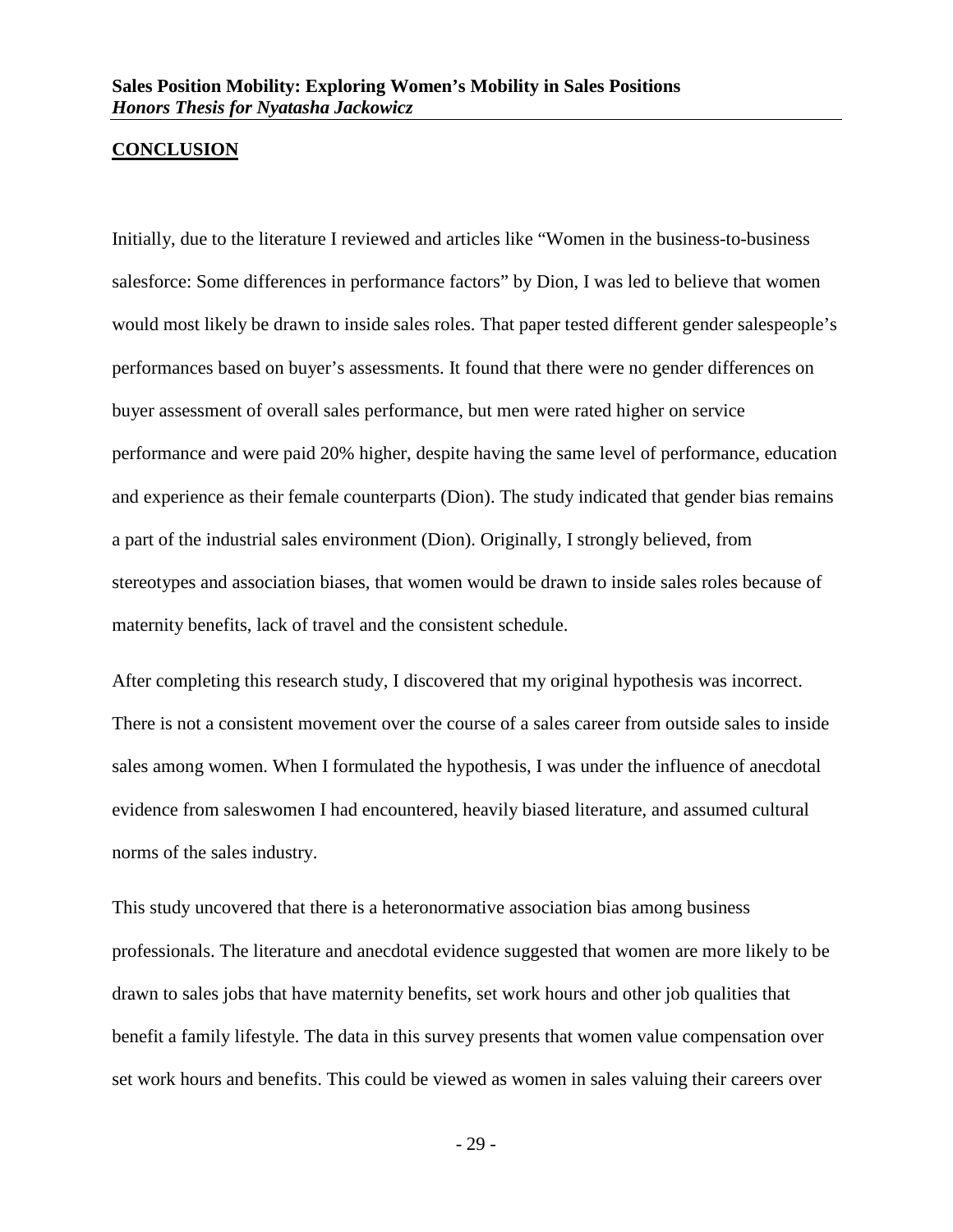their innate biology, which negates the industry wide heteronormative bias that many share. Studies like "Women Contrasted to Men in the Industrial Salesforce: Job Satisfaction, Values, Role Clarity, Performance, and Propensity to Leave It" reinforces the perceived importance an individual attaches to a job component. It found that men place a higher value on money and job security while women value a strong work environment (Busch). My survey reinforces this finding. The women I surveyed indicated that a strong work culture, advancement opportunities and compensation are their most sought out job qualities when looking for a sales position.

Contrary to expectation, there is not a gender specific movement from outside to inside sales. The women in this study suggest that there is a higher tendency for women to stay within the same role rather than changing their roles. Although a shortcoming of this study was that the sample size of the survey consisted of 68 respondents, the women that participated represented a wide range of experience in the industry. If this study were redistributed, finding more ethnically diverse respondents would strengthen the study overall.

This study will contribute to a broader understanding of position qualities that influence gender related implement choices, allowing managers to better understand and manage salespeople within such positions. In 1988 "Women in Professional Selling: A Human Resource Management Perspective" indicated that sales management had concerns over female salespeople. There were four concerns for women entering the sales force. They were risk socialization, lack of competitive situations to develop survival skills, fear of sales management that prevents upward mobility, and lack of corporate sponsors for females (Fugate). Using the data in my survey, we can debunk these concerns because the data in this study suggests that women no longer are faced with a lack of competitive situations to develop skills, or fear from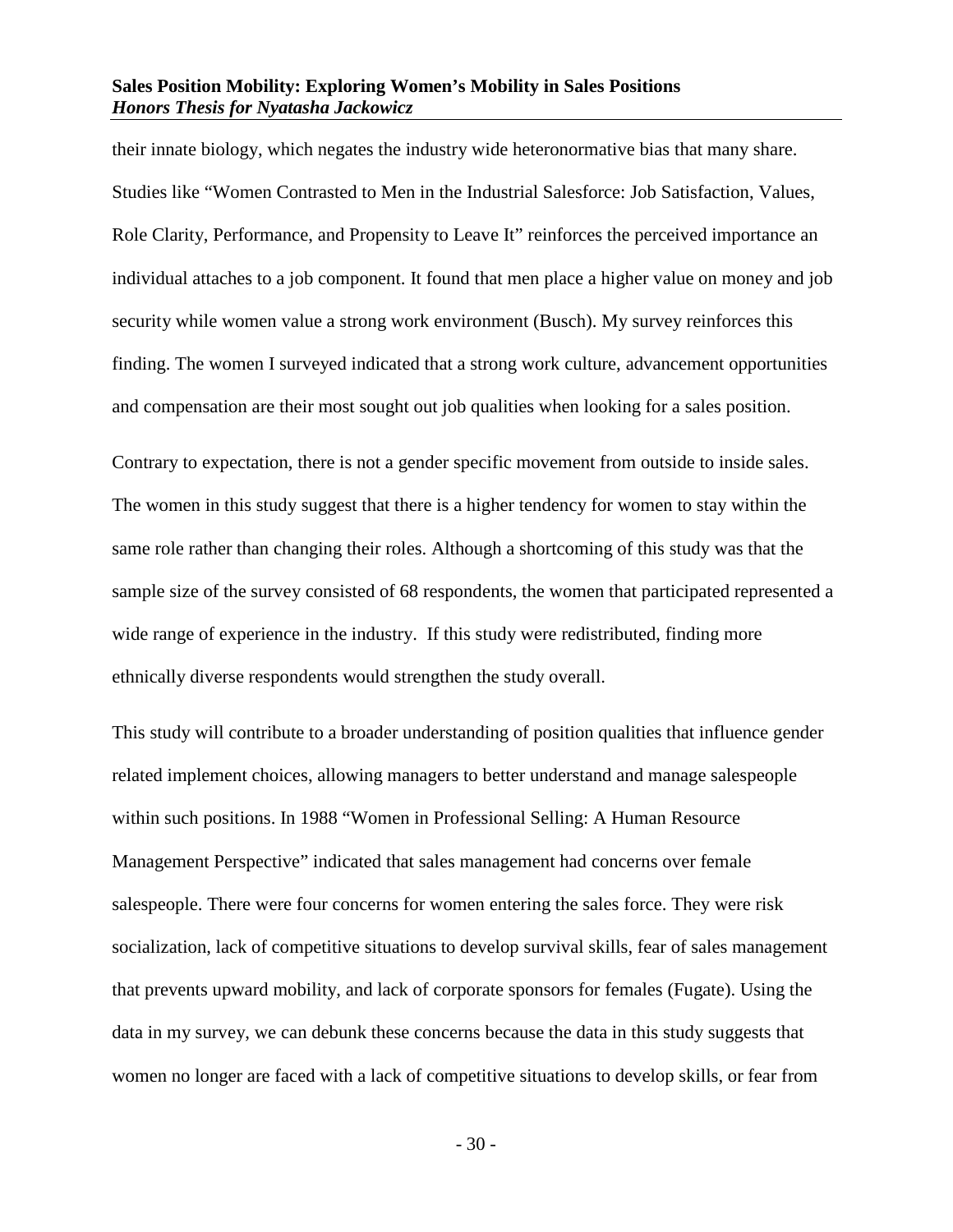sales management. This study should show managers that women desire job qualities that encourage competition. It also proves that women can be successful in this industry for many years indicated by the time in sales of my respondents.

This study independently corroborated previous work in the article "The Impact of Big Five Personality Traits on Salespeople's Performance: Exploring the Moderating Role of Culture." My study found that extroverted individuals typically have strong sales performances and one of the top five exogenous variables that contribute to successful sales performance is extroversion (Jan).

This study has served as an enlightening project defining a data driven profile of the female salesperson. I believe this research project can positively contribute to the field of sales management. I hope that it can inspire future examinations of this topic in higher levels of detail to factually determine the characteristics that drive female salespeople and allow them greater opportunities through improved recruitment and management of their talents and motivations.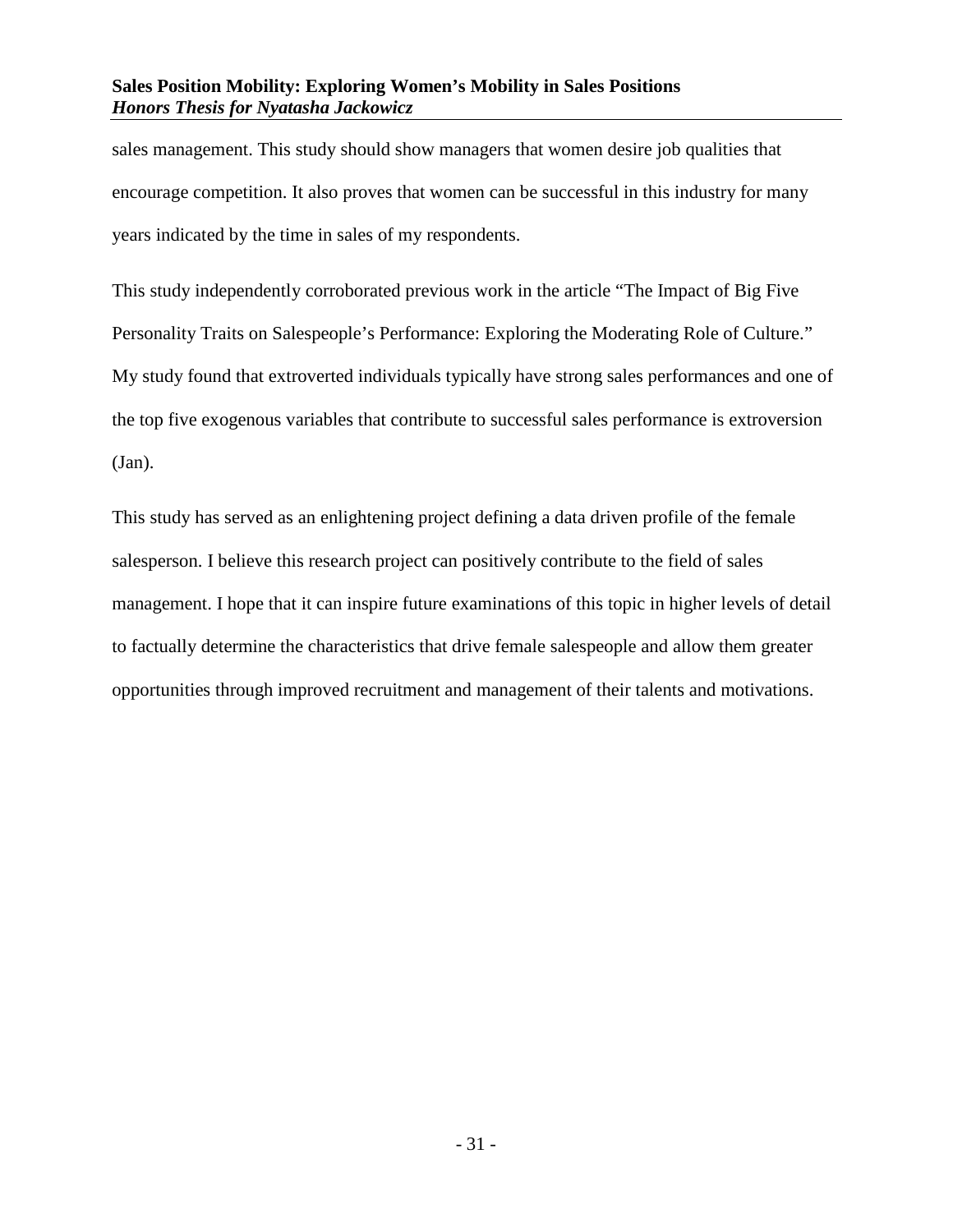#### <span id="page-33-0"></span>**APPENDICES**

#### <span id="page-33-1"></span>Appendix A – Proposal to IRB for Research Involving Human Subjects

Name of Investigator: Nyatasha Jackowicz

Title of Research Project: Gender Trait Effects on Positions and Performance in the Sales

Industry

Anticipated Start and End Dates of Experiments: 1/19/19- 2/31/20

#### **Basic Level Review**

To be considered at the **Basic Level**, the study must not involve children or adults unable to give consent, must not place subjects at more than minimal risk, and must fit one of the following categories (check all that apply). See Section V for description of each category.

- 1.  $X$  Normal educational practices
- 2. X Educational testing
- 3. X Survey/interview procedures
- 4. Observation of behavior without intervention
- 5. Use of archival data
- 6. Evaluation of Federal research and programs
- 7. Consumer acceptance studies

#### **Risk Assessment**

Indicate with a check if any of the following risks are involved:

| Deception as part of the experimental procedure? If yes, the proposal must include<br>a description of the deception and the method of "debriefing" after the experiment. |
|---------------------------------------------------------------------------------------------------------------------------------------------------------------------------|
| Any probing of information which a subject might consider to be personal or<br>sensitive?                                                                                 |
| The presentation to the subject of any materials they might find to be offensive,<br>threatening, or degrading?                                                           |
| Possible compromise of privacy of participant or family, including use of personal<br>information and records?                                                            |
| The administration of physical stimuli other than auditory or visual stimuli<br>associated with normal activities?                                                        |
| Deprivation of physiological requirements such as nutrition or sleep?                                                                                                     |
| Manipulation of psychological and/or social variables such as sensory deprivation,<br>social isolation, psychological stress?                                             |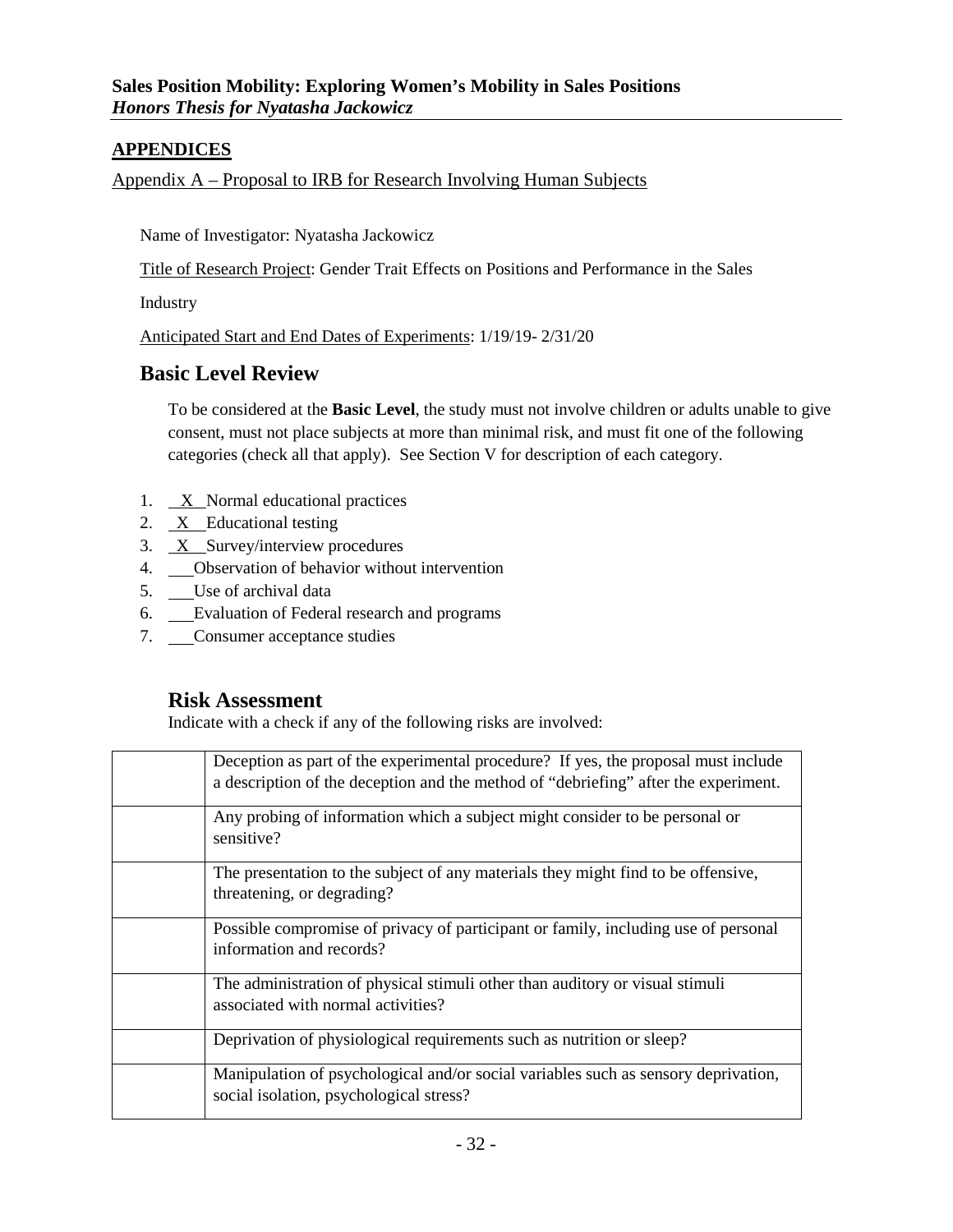| Physical exertion beyond a level that is moderate for the participant? |
|------------------------------------------------------------------------|
| Exposure to drugs, chemicals, or hazardous agents?                     |

*Explain the need for any risks for the participants, that is, how they are required for successful completion of the study:*

N/A.

#### **Project Description**

*Clearly state the purpose of the study and the area of knowledge it contributes to (or attach document):*

My Honors Elite Thesis is worth conducting because it will establish data on women and men who have been in multiple sales roles and will produce an analysis that will yield information on common traits that have affected their decisions. There is limited research on different genders decisions to move from outside to inside sales roles. I feel that my research would be useful to sales organizations who train their incoming sales talent. If my research were able to define a specific trait that is common in successful inside or outside sales associates, then companies would be more effective at placing their professionals in permanent roles.

*Briefly explain the nature of the experimental procedures and the information to be obtained (or attach document). If students are performing the research, indicate that and describe their activities.*

I will be conducting an empirical based research project conducted through library research, surveys and interviews. I will be surveying and interviewing individuals to retrieve information about their past roles in sales companies and current roles. My survey will allow me to determine what type of sales they are pursuing, inside or outside sales, as well as gain information about their personality traits that help them succeed in these different roles. I will also be collecting demographic information like gender, age, years of sales experience and the company they work for.

#### *Explain measures taken to assure anonymity and confidentiality of the information:*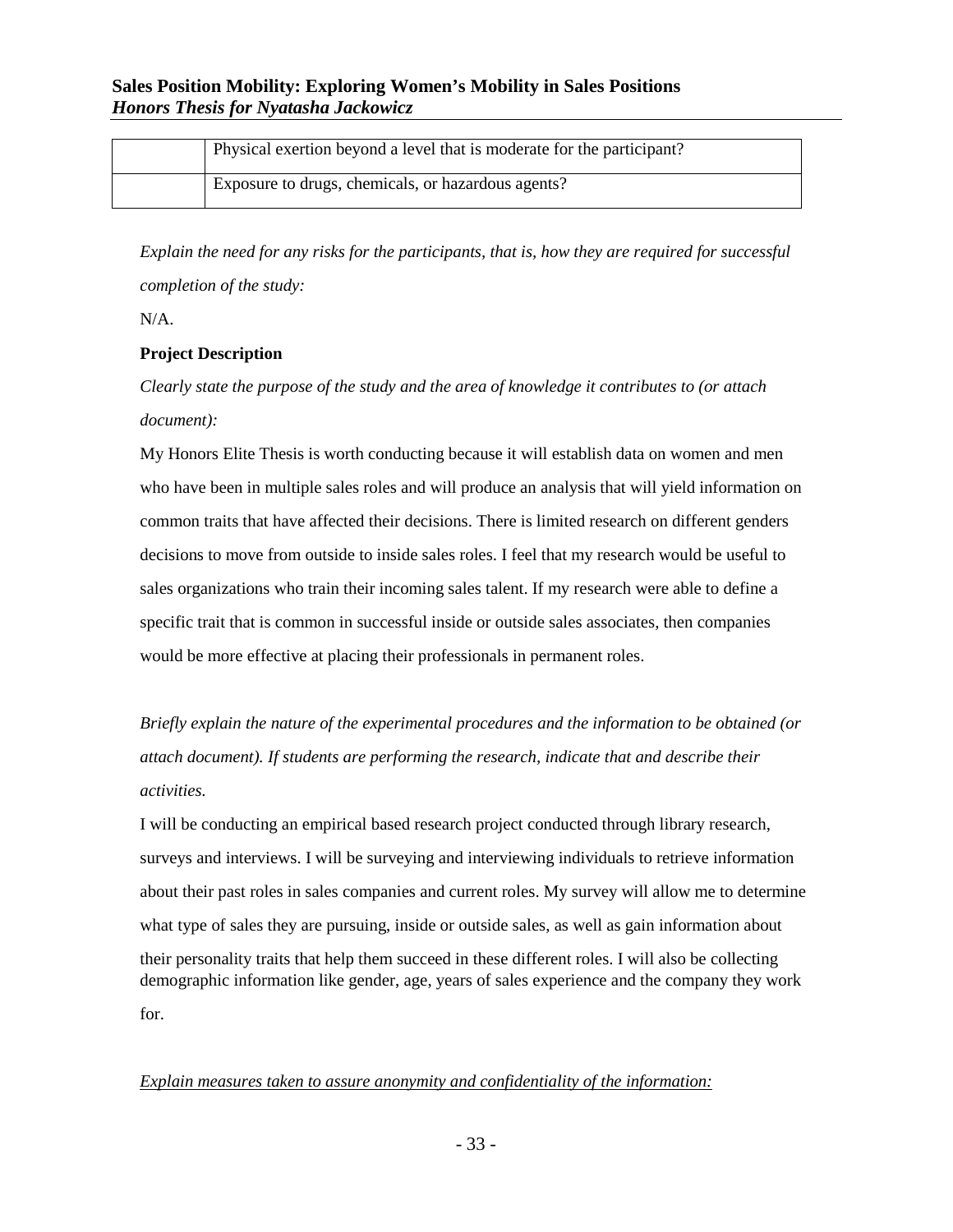All information recorded information will be anonymous and files will be kept confidential. Names and identifying information will not be recorded and at the end of the research project all files will be deleted.

#### **Participant Description**

*Describe the approximate number and range of ages of participants in this study:*

Ideally there will be 70-100 participants and their ages would range from 18 years old to 70 years old.

#### **Describe the criteria for selecting participants:**

A participant would need to have some experience in a sales role to participate and have

a LinkedIn account or an email address where they can be contacted to participate.

Their experience can be confirmed by viewing their LinkedIn profiles or by their resume. I will also reach out to sales professionals that I've met at various sales competition career fairs with the information on their business cards.

#### **Describe any inducements for subjects to participate (check all that apply):**

| Extra credit in a course               |
|----------------------------------------|
| Money. If yes, give approximate value: |
| Raffle or other type of contest.       |
| Other (please specify):                |

#### **Informed Consent**

*How and when is informed consent obtained from the participants? Indicate any forms used.* At the beginning of the survey subjects will be informed of the purpose of this research and asked if they consent to the study. The form will be included in the survey listed below.

*If deception is part of the procedure, explain the deception and describe when and how*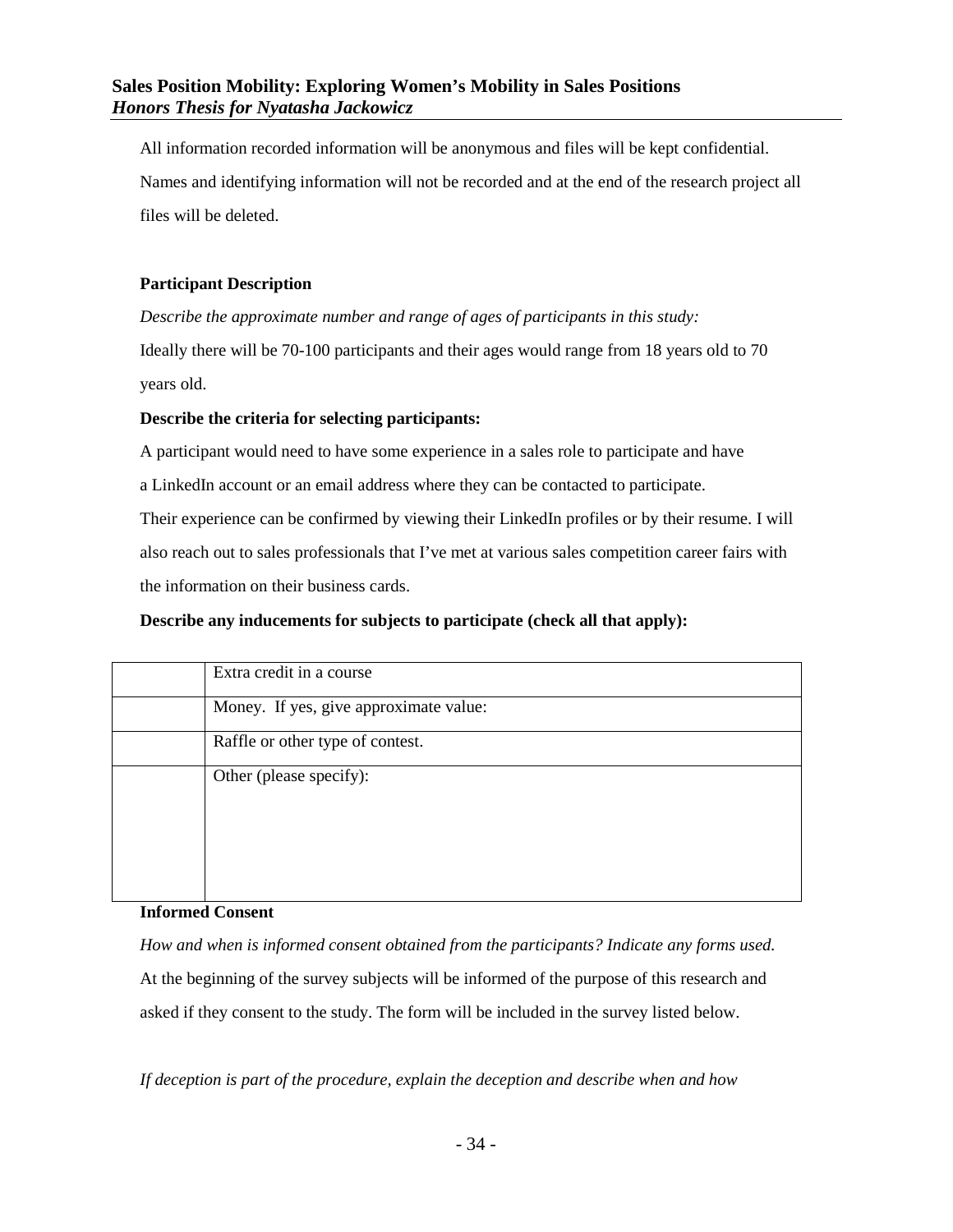*debriefing is conducted.*

N/A

Any other concerns or further comments?

#### **Sample of Survey**

Women in Sales

Start of Block: Default Question Block

Q1 Welcome to the research study!

For my Honors Thesis Project, I am interested in understanding the relationship Women have with Inside Sales Positions. You will be presented with questions relevant to your sales experience and asked to answer some questions about it. Please be assured that your responses will be kept completely confidential.

The study should take you around five minutes to complete. Your participation in this research is voluntary. You have the right to withdraw at any point during the study, for any reason, and without any prejudice. If you would like to contact the Principal Investigator in the study to discuss this research, please e-mail myself, Nyatasha Jackowicz, at [njackowicz@bryant.edu.](mailto:njackowicz@bryant.edu)

By clicking the button below, you acknowledge that your participation in the study is voluntary, you are 18 years of age, and that you are aware that you may choose to terminate your participation in the study at any time and for any reason.

Please note that this survey will be best displayed on a laptop or desktop computer. Some features may be less compatible for use on a mobile device.

- Yes, I consent to this survey  $(1)$
- No, I do not consent to this survey (2)

Skip To: End of Survey If Welcome to the research study! For my Honors Thesis Project, I am interested in understanding  $t_{\text{...}} = No$ , I do not consent to this survey?

Q2 What was your first sales position?

• An Inside Sales Role, an in-office position comprised of cold/warm calling to gather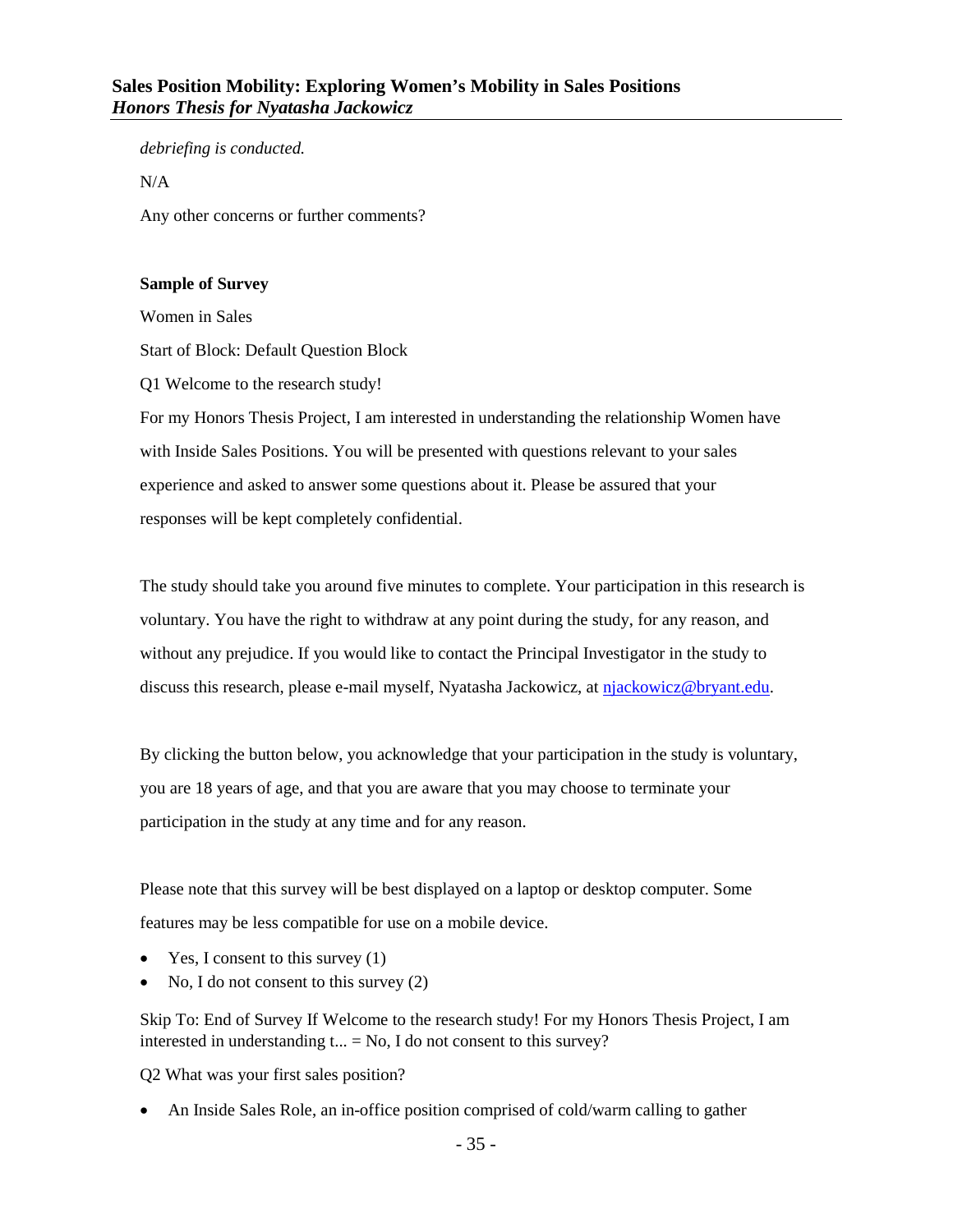leads or recruiting. (1)

• An Outside Sales Role, an in or out of office position where sales professionals convert

leads into sales. (2)

• Other (3) \_\_\_\_\_\_\_\_\_\_\_\_\_\_\_\_\_\_\_\_\_\_\_\_\_\_\_\_\_\_\_\_\_\_\_\_\_\_\_\_\_\_\_\_\_\_\_\_

\_\_\_\_\_\_\_\_\_\_\_\_\_\_\_\_\_\_\_\_\_\_\_\_\_\_\_\_\_\_\_\_\_\_\_\_\_\_\_\_\_\_\_\_\_\_\_\_\_\_\_\_\_\_\_\_\_\_\_\_\_\_\_\_

\_\_\_\_\_\_\_\_\_\_\_\_\_\_\_\_\_\_\_\_\_\_\_\_\_\_\_\_\_\_\_\_\_\_\_\_\_\_\_\_\_\_\_\_\_\_\_\_\_\_\_\_\_\_\_\_\_\_\_\_\_\_\_\_

Q3 What is your current sales role?

- An Inside Sales Role (1)
- An Outside Sales Role (2)
- Other  $(3)$

Q21 What is your current job title?

Q22 What company are you currently employed at?

Q25 How would you describe the industry you currently work in?

- Finance  $(1)$
- $\bullet$  Medical (2)
- Technology  $(3)$
- Security  $(4)$
- Other  $(6)$

Q24 How long have you worked in your current sales position?

- $\bullet$  0-6 months (1)
- $\bullet$  6-12 months (2)
- $\bullet$  1-2 years (3)
- 2-5 years  $(5)$
- $5-10$  years  $(6)$
- $\bullet$  10+ years (7)

Q4 What path did your sales career follow?

- An Inside Sales Role to an Outside Sales Role (1)
- An Outside Sales Role to an Inside Sales Role (2)
- Stayed in the same role (3)
- An Inside Sales Role to an Outside Sales Role and returned to an Inside Sales Role. (4)
- Other  $(5)$

Skip To:  $Q6$  If What path did your sales career follow? = Stayed in the same role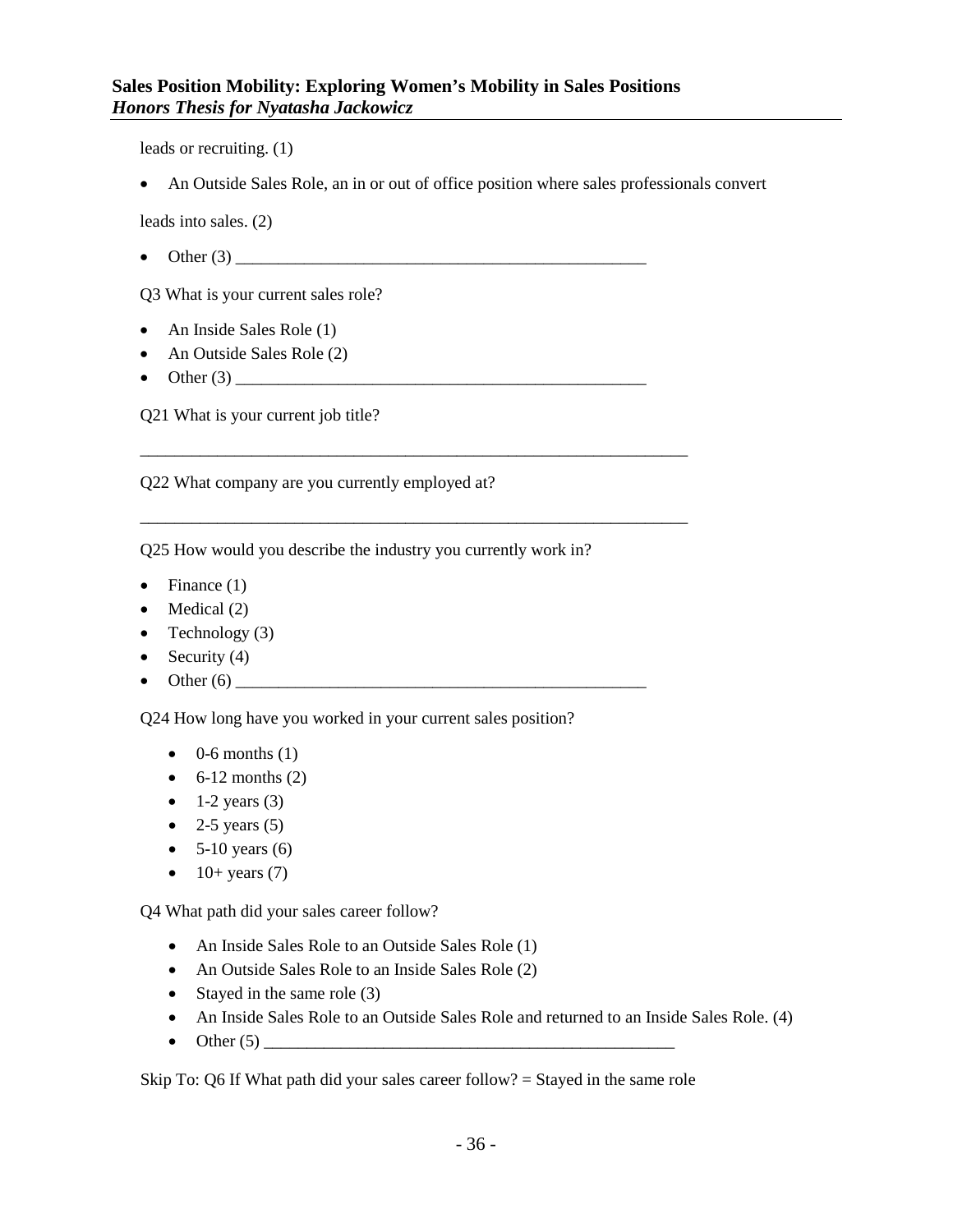\_\_\_\_\_\_\_\_\_\_\_\_\_\_\_\_\_\_\_\_\_\_\_\_\_\_\_\_\_\_\_\_\_\_\_\_\_\_\_\_\_\_\_\_\_\_\_\_\_\_\_\_\_\_\_\_\_\_\_\_\_\_\_\_

Q23 What influenced your decision to change sales roles?

Q6 How long have you worked in the Sales Industry?

- $\bullet$  0-5 years (1)
- $\bullet$  6-10 years (2)
- $11-15$  years (3)
- $16-20$  years (4)
- $21+ \text{years}$  (5)

End of Block: Default Question Block

Start of Block: Sales Attributes

Q7 On a scale from 1-7, (1=least  $& 7$ =most), rank how important is it for your job to have these

qualities.

Travel Component (1)

Manage Your Own Schedule (2)

Advancement Opportunities (3)

Have Set Work Hours (4)

Competitive Compensation (5)

Maternity/Paternity Benefits (6)

Flexibility (7)

Strong Culture (8)

Q16 What are three adjectives you would use to describe your ideal work environment?

Q13 What motivated you to get into sales? Rank in order of importance.

\_\_\_\_\_\_\_\_\_\_\_\_\_\_\_\_\_\_\_\_\_\_\_\_\_\_\_\_\_\_\_\_\_\_\_\_\_\_\_\_\_\_\_\_\_\_\_\_\_\_\_\_\_\_\_\_\_\_\_\_\_\_\_\_

\_\_\_\_\_\_ Compensation (1)

- \_\_\_\_\_\_\_\_ Set Work Hours (2)
- \_\_\_\_\_\_ Benefits (3)
- \_\_\_\_\_\_ Competition (4)

 $\frac{1}{\sqrt{1-\frac{1}{c^2}}}$  Travel (5)

\_\_\_\_\_\_ Its Fulfilling (6)

**Leadership Opportunities (7)**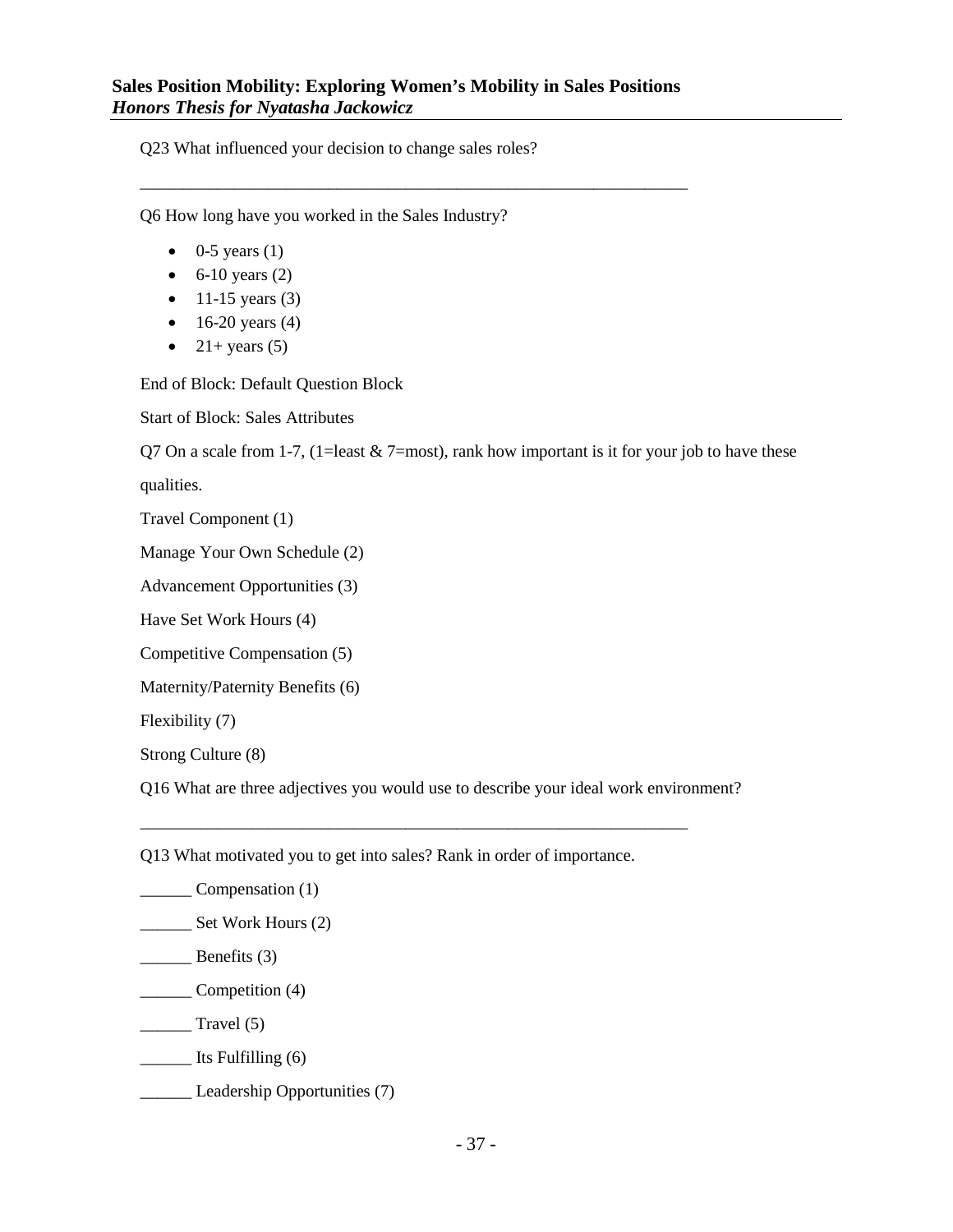$\frac{\ }{\ }$  Other (8)

Q26 All things being equal, I:

- almost always prefer working in a team. (1)
- usually prefer working in a team. (2)
- enjoy both teamwork and working alone. (3)
- usually prefer working alone. (4)
- almost always prefer working alone. (5)

Q27 I tend to be reserved when dealing with people I don't know very well.

- $\bullet$  Always (1)
- Most of the time (2)
- About half the time  $(3)$
- Sometimes (4)
- Never  $(5)$

End of Block: Sales Attributes

Start of Block: Confidential Demographic Information

Q17 How old are you?

- $\bullet$  18-22 years old (1)
- 23-39 years old  $(2)$
- $\bullet$  40-54 years old (3)
- $\bullet$  55-75 years old (4)
- 76+ years old  $(5)$

Q18 What is your ethnicity?

 $\Box$  Caucasian/ European (1)

 $\Box$  Asian (2)

- ▢ African American (3)
- ▢ Native American (4)
- $\Box$  Hispanic (5)

Q19 What is your gender?

- Male  $(1)$
- Female  $(2)$
- $\bullet$  Other (3)

Q20 What is your marital status?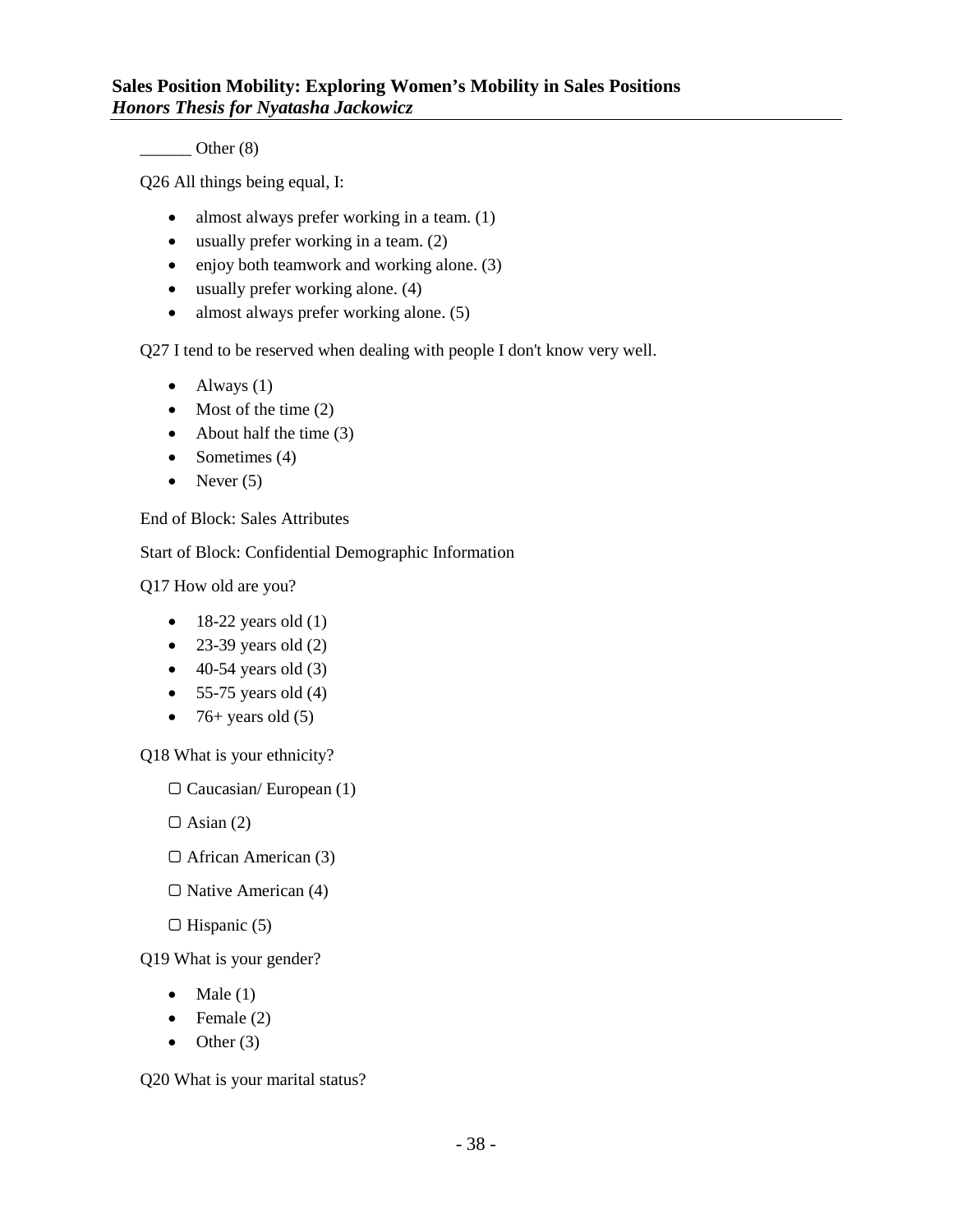- Single  $(1)$
- Married (2)

Page 11 of 11

Q5 Your sales career path is essential to the research in this study. Please fill out your contact information if you are willing to be contacted for a brief interview to elaborate on your experience.

• First and Last Name (1) \_\_\_\_\_\_\_\_\_\_\_\_\_\_\_\_\_\_\_\_\_\_\_\_\_\_\_\_\_\_\_\_\_\_\_\_\_\_\_\_\_\_\_\_\_\_\_\_

- Email  $(2)$
- Cell Phone Number (3) \_\_\_\_\_\_\_\_\_\_\_\_\_\_\_\_\_\_\_\_\_\_\_\_\_\_\_\_\_\_\_\_\_\_\_\_\_\_\_\_\_\_\_\_\_\_\_\_

End of Block: Confidential Demographic Information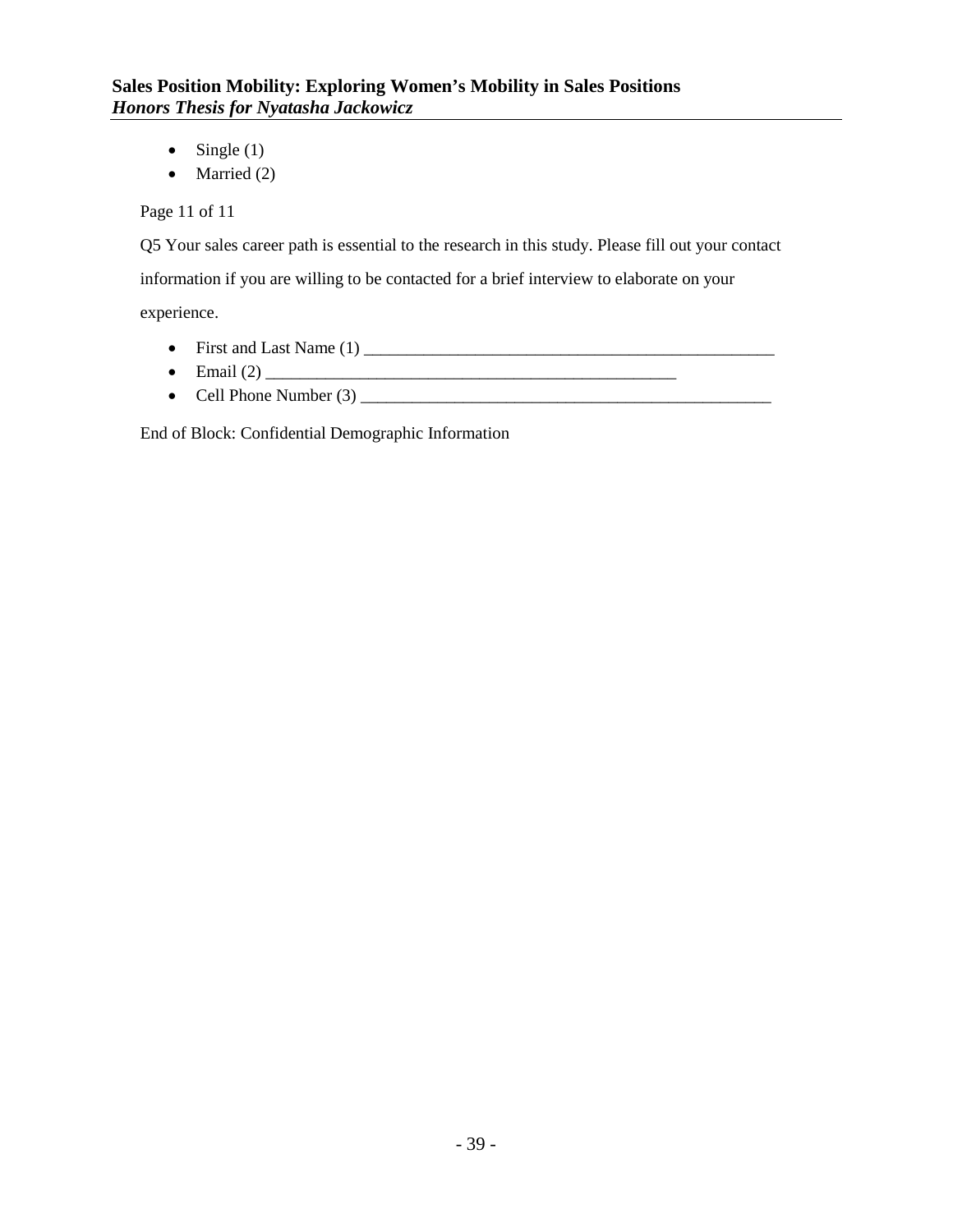#### Appendix B – Proposal to IRB for Research Involving Human Subjects Approval



January, 2020

Nyatasha Jackowicz:

RE: IRB Proposal #2020-0118 TITLE: Gender Trait Effects on Positions and Performance in the Sales Industry

Dear Nyatasha:

Your proposal, entitled "Gender Trait Effects on Positions and Performance in the Sales Industry" was considered under IRB Guidelines for expedited review. The IRB Committee of Bryant University approved the proposal on January 18, 2020.

Bryant University is strongly committed to adhering to the basic ethical principles related to the conduct of research involving human subjects as set forth in The Belmont Report: Ethical Principles and Guidelines for the Protection of Human Subjects of Research. The submission of your proposal to the IRB Committee supports the goals of Bryant University and the IRB Committee and ensures that research involving any members of the Bryant community is in strict accordance with these ethical principles and guidelines.

Thank you for your submission, and good luck with your research.

Very truly yours,

Yoon subli min).

Sukki Yoon Chair, IRB Committee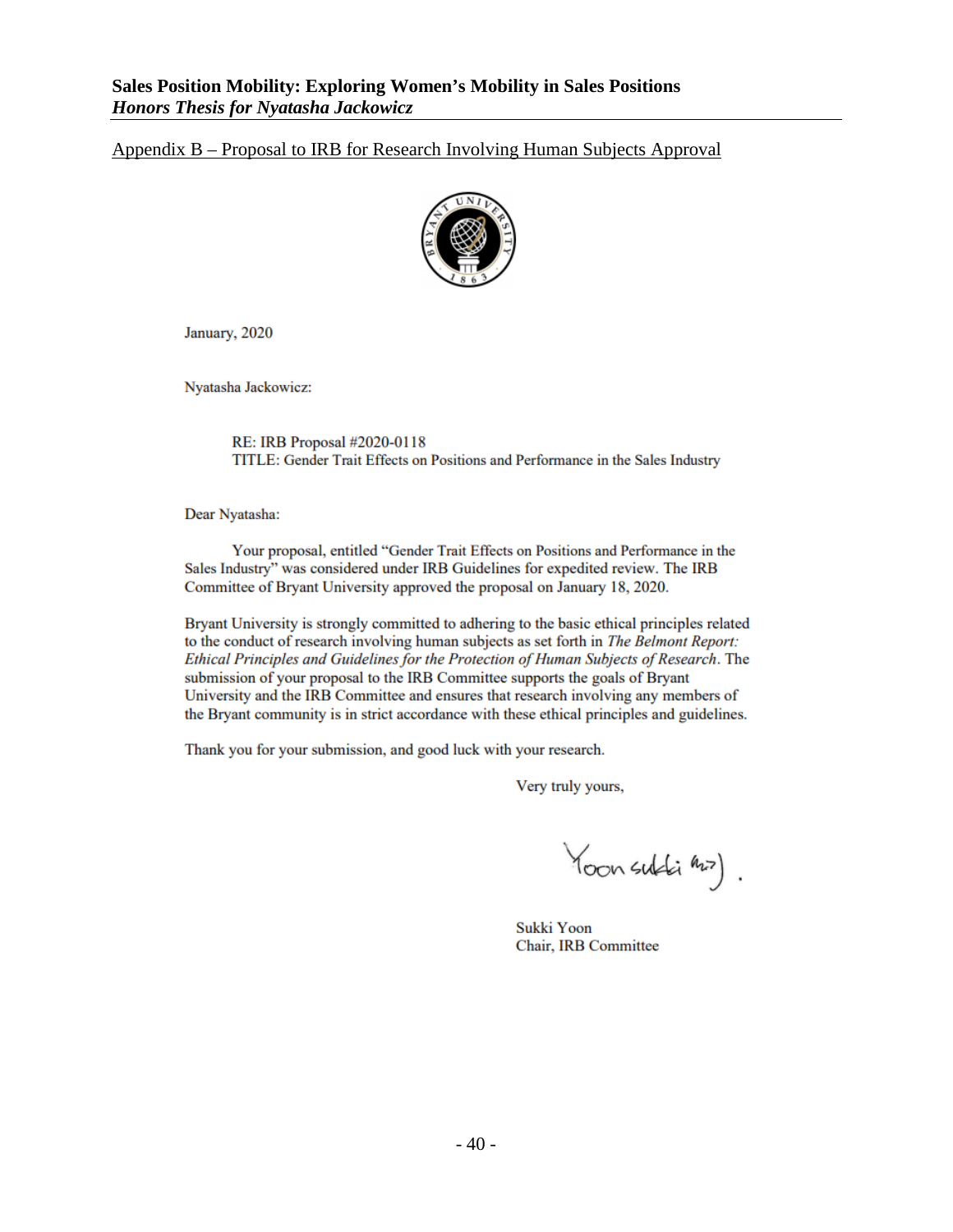Appendix C – Survey Results

*Women in Sales - Final* **May 1st 2020, 8:34 am MDT**

**Q1 - Welcome to the research study! For my Honors Thesis Project, I am interested in understanding the relationship Women have with Inside Sales Positions. You will be presented with questions relevant to your sales experience and asked to answer some questions about it. Please be assured that your responses will be kept completely confidential. The study should take you around five minutes to complete. Your participation in this research is voluntary. You have the right to withdraw at any point during the study, for any reason, and without any prejudice. If you would like to contact the Principal Investigator in the study to discuss this research, please e-mail myself, Nyatasha Jackowicz, at njackowicz@bryant.edu. By clicking the button below, you acknowledge that your participation in the study is voluntary, you are 18 years of age, and that you are aware that you may choose to terminate your participation in the study at any time and for any reason. Please note that this survey will be best displayed on a laptop or desktop computer. Some features may be less compatible for use on a mobile device.**

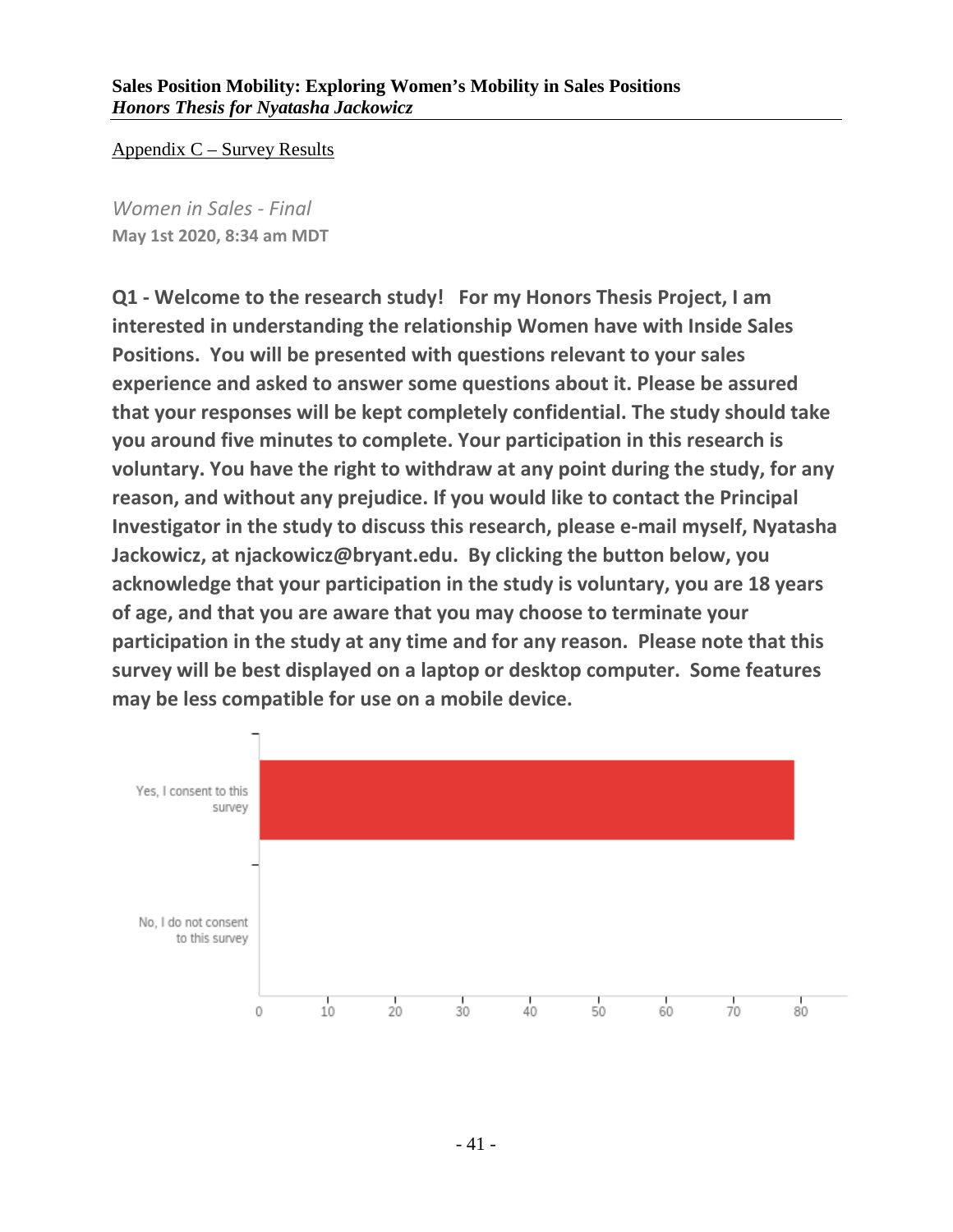| # | Field                                                                                                                                                                                                                                                                                                                                                                                                                                                                                                                                                                                                                                                                                                                                                                                                                                                                                                                                                                                                                                                                                                                                                                                                                                                             | Minimum | Maximum | Mean | Std<br>Deviation | Variance | Count |
|---|-------------------------------------------------------------------------------------------------------------------------------------------------------------------------------------------------------------------------------------------------------------------------------------------------------------------------------------------------------------------------------------------------------------------------------------------------------------------------------------------------------------------------------------------------------------------------------------------------------------------------------------------------------------------------------------------------------------------------------------------------------------------------------------------------------------------------------------------------------------------------------------------------------------------------------------------------------------------------------------------------------------------------------------------------------------------------------------------------------------------------------------------------------------------------------------------------------------------------------------------------------------------|---------|---------|------|------------------|----------|-------|
| 1 | Welcome to the research study!<br>For my Honors Thesis Project, I<br>am interested in understanding<br>the relationship Women have<br>with Inside Sales Positions. You<br>will be presented with questions<br>relevant to your sales experience<br>and asked to answer some<br>questions about it. Please be<br>assured that your responses will<br>be kept completely confidential.<br>The study should take you around<br>five minutes to complete. Your<br>participation in this research is<br>voluntary. You have the right to<br>withdraw at any point during the<br>study, for any reason, and<br>without any prejudice. If you<br>would like to contact the<br>Principal Investigator in the study<br>to discuss this research, please e-<br>mail myself, Nyatasha Jackowicz,<br>at njackowicz@bryant.edu. By<br>clicking the button below, you<br>acknowledge that your<br>participation in the study is<br>voluntary, you are 18 years of<br>age, and that you are aware that<br>you may choose to terminate<br>your participation in the study at<br>any time and for any reason.<br>Please note that this survey will<br>be best displayed on a laptop or<br>desktop computer. Some<br>features may be less compatible<br>for use on a mobile device. | 1.00    | 1.00    | 1.00 | 0.00             | 0.00     | 79    |

| Answer                        | %       | Count |
|-------------------------------|---------|-------|
| Yes, I consent to this survey | 100.00% |       |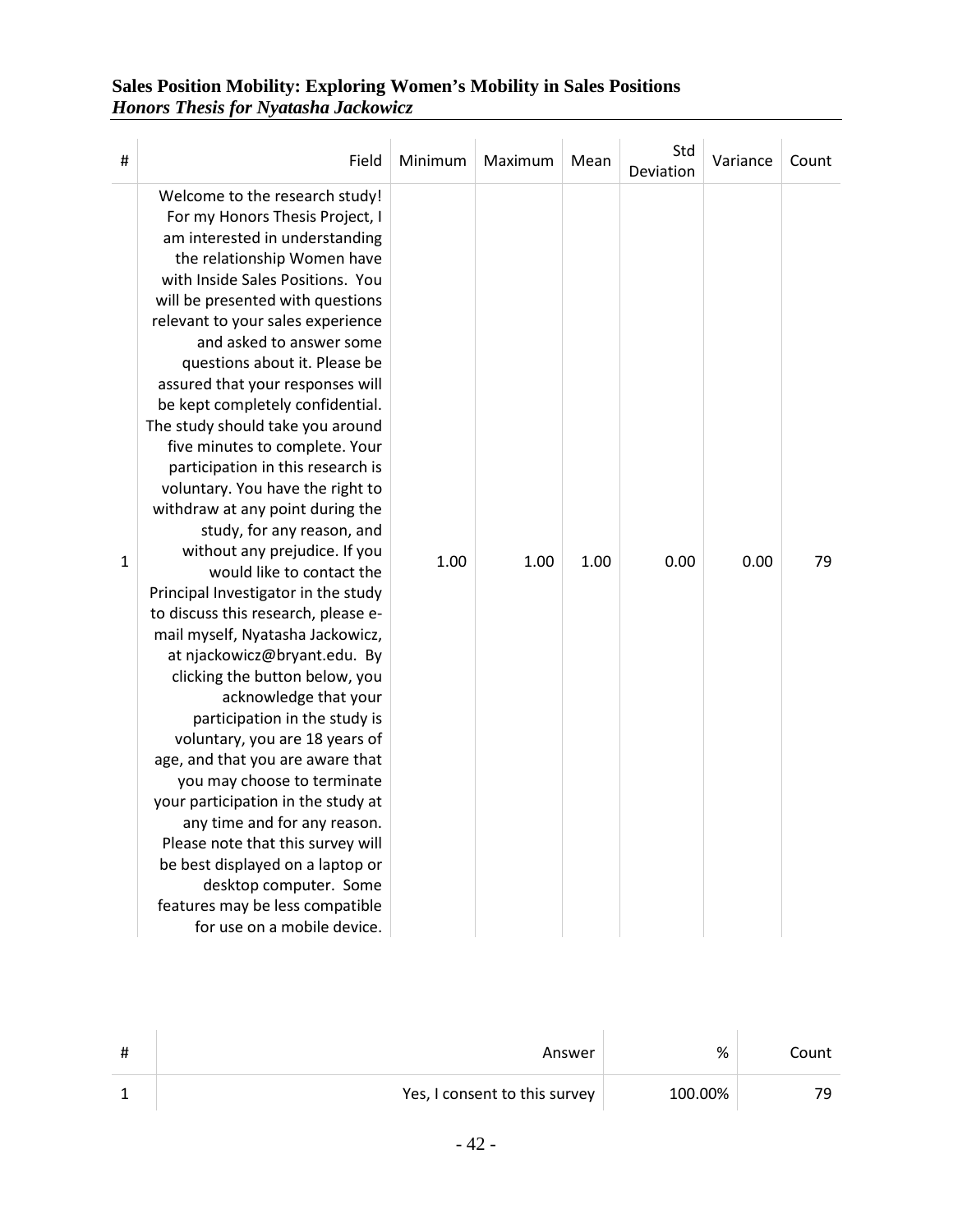| No, I do not consent to this survey | $0.00\%$ |  |
|-------------------------------------|----------|--|
| Total                               | 100%     |  |



### **Q2 - What was your first sales position?**

| Field                                                    | Minimum | Maximum | Mean | Std<br>Deviation | Variance | Count |
|----------------------------------------------------------|---------|---------|------|------------------|----------|-------|
| What was your first sales<br>position? - Selected Choice | 1.00    | 3.00    | 1.59 |                  |          | 68    |

| # | Answer                                                                                                        | %      | Count |
|---|---------------------------------------------------------------------------------------------------------------|--------|-------|
|   | An Inside Sales Role, an in-office position comprised of cold/warm calling to<br>gather leads or recruiting.  | 54.41% | 37    |
|   | An Outside Sales Role, an in or out of office position where sales professionals<br>convert leads into sales. | 32.35% | 22    |
|   | Other                                                                                                         | 13.24% | 9     |
|   | Total                                                                                                         | 100%   | 68    |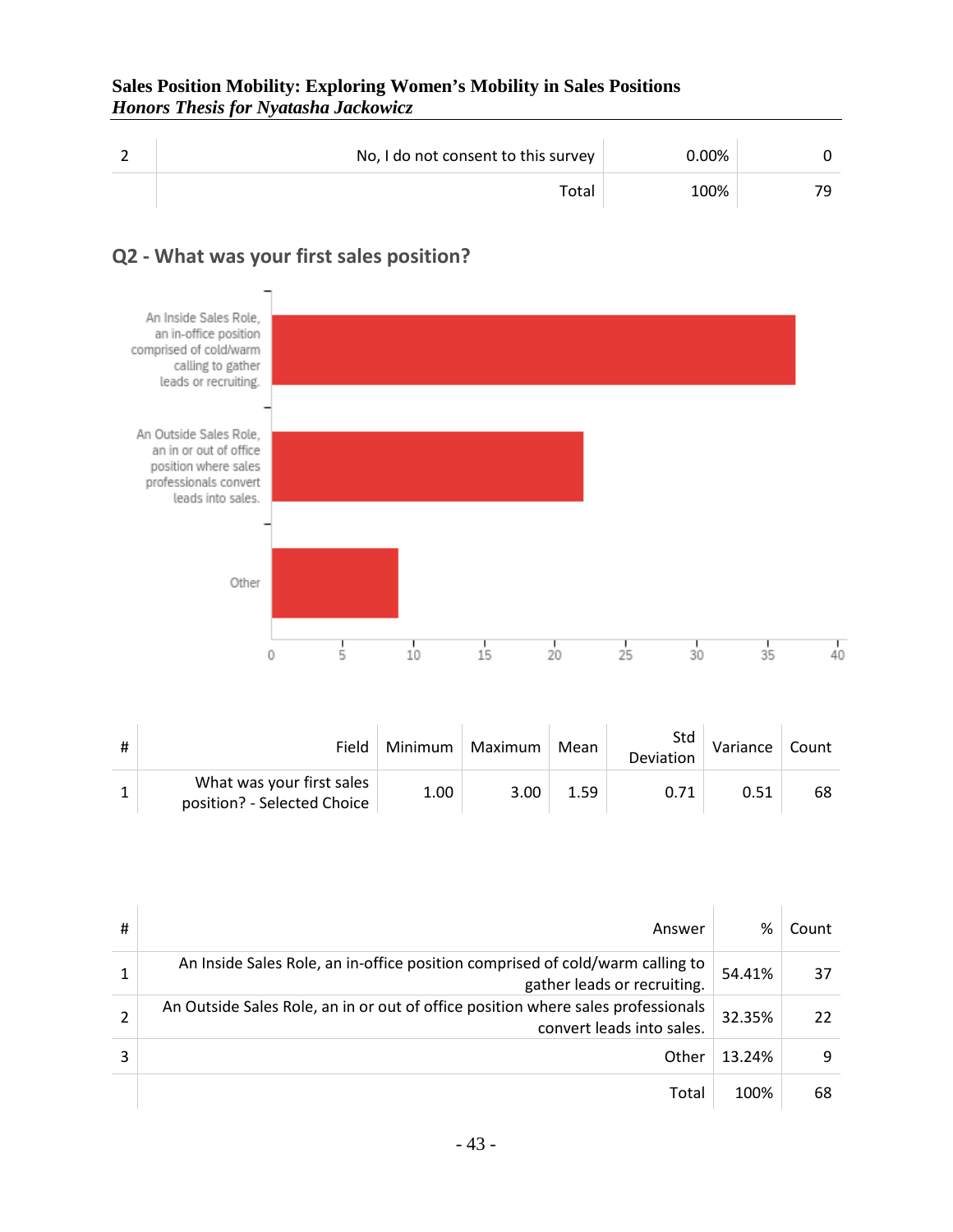### Q2\_3\_TEXT - Other

| Other - Text                                                |
|-------------------------------------------------------------|
| Telemarketing to sell extended warranties for RCA products. |
| Sales Manager                                               |
| Outside Sales with warm leads.                              |
| Agency recruiter                                            |
| Both inside and outside sales role                          |
| Recruiter                                                   |
| <b>Customer success</b>                                     |
| retail                                                      |
| <b>Account Management</b>                                   |



# **Q3 - What is your current sales role?**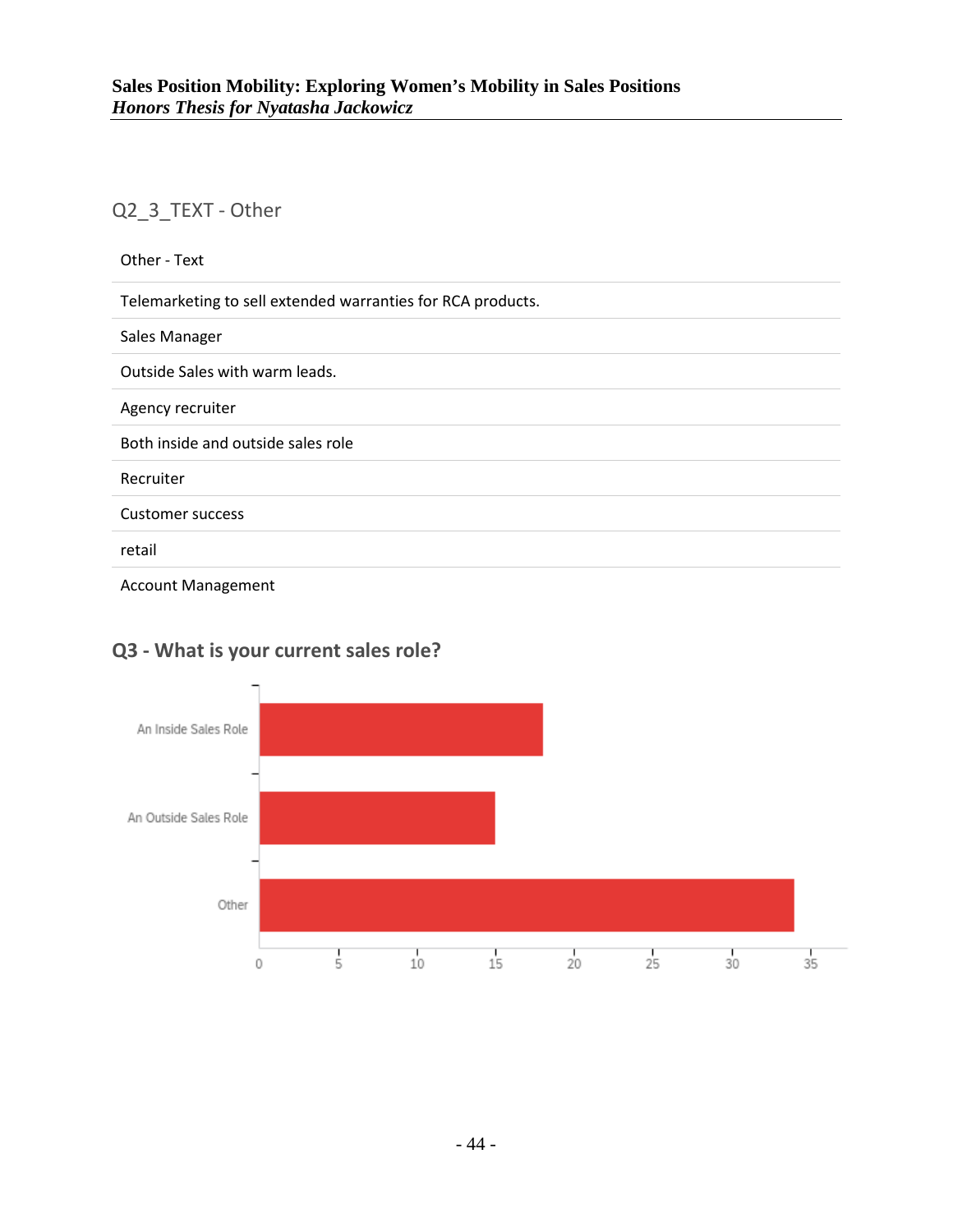| Field                                                 | Minimum | Maximum | Mean | Std<br>Deviation | Variance | Count |
|-------------------------------------------------------|---------|---------|------|------------------|----------|-------|
| What is your current sales role?<br>- Selected Choice | 1.00    | 3.00    | 2.24 | 0.85             |          |       |

| # | Answer                | %      | Count |
|---|-----------------------|--------|-------|
|   | An Inside Sales Role  | 26.87% | 18    |
|   | An Outside Sales Role | 22.39% | 15    |
| 3 | Other                 | 50.75% | 34    |
|   | Total                 | 100%   | 67    |

# Q3\_3\_TEXT - Other

#### Other - Text

| Faculty but I prospect for industry partners                                                  |
|-----------------------------------------------------------------------------------------------|
| <b>Executive and Business Owner</b>                                                           |
| <b>Relationship Manager of Retirement Plans</b>                                               |
| Senior Sales Recruiter                                                                        |
| Not sales any more                                                                            |
| Sales Recruiter                                                                               |
| sales instructor                                                                              |
| Corporate Recruiter                                                                           |
| Director of National Sales for outside sales representatives                                  |
| I am a professor of practice now after 21 years in sales management.                          |
| I currently coach train and mentor sales people after spending several years in outside sales |
| Sales Management Consultant                                                                   |

combination of both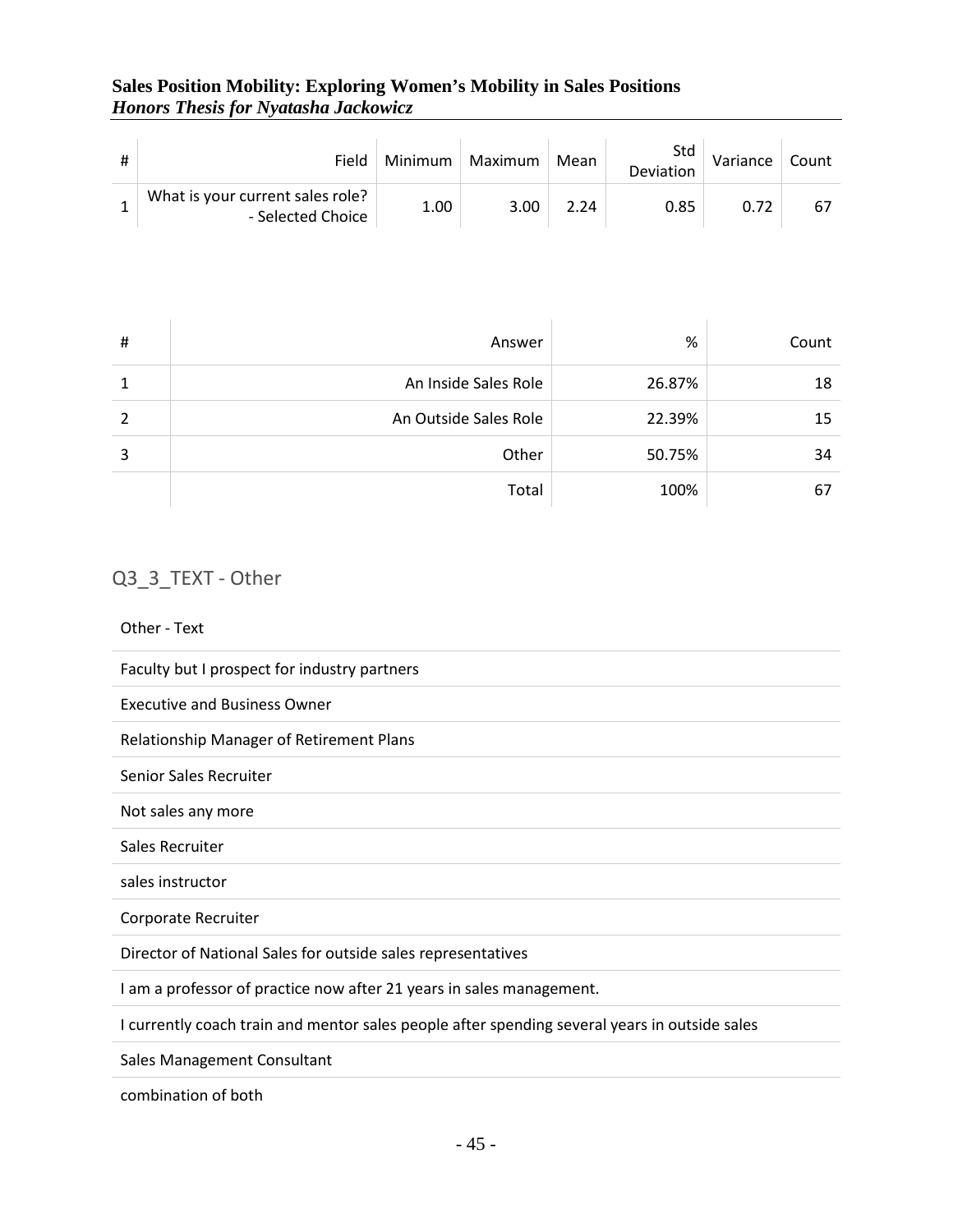| Instructor                                                                              |
|-----------------------------------------------------------------------------------------|
| Sales Trainer & Coach                                                                   |
| Inside Sales Manager                                                                    |
| Director of sales strategy with mixed roles                                             |
| <b>CSO</b>                                                                              |
| last position was in Strategic Alliances which required outside and inside sales skills |
| <b>Sales Education</b>                                                                  |
| combination of in/out                                                                   |
| Consulting                                                                              |
| Combination of both inside and outside sales role                                       |
|                                                                                         |
| Sales Manager                                                                           |
| Recruiting                                                                              |
| Recruiter                                                                               |
| Recruiter                                                                               |
| <b>Talent Acquisition</b>                                                               |
| <b>Sales Director</b>                                                                   |
| Assists in numerous areas of sales within a small company structure                     |
| Sales Recruiter                                                                         |
| recruiting                                                                              |

### **Q21 - What is your current job title?**

What is your current job title?

Senior Marketing Lecturer

Senior Sales Executive

President & Founder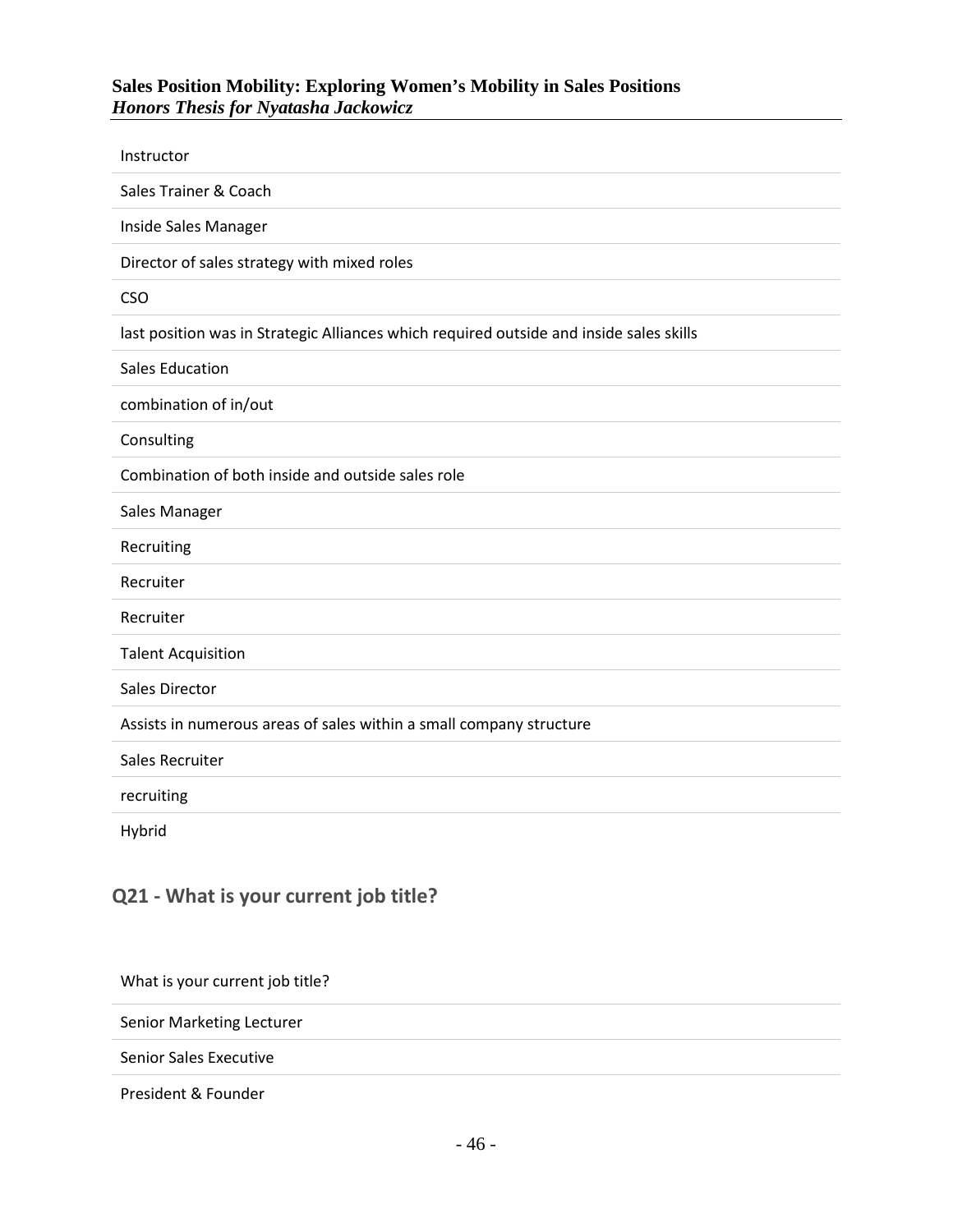| Global Director, Sales                                     |
|------------------------------------------------------------|
| National Account Manager, Private Label Sales              |
| <b>Relationship Manager</b>                                |
| Senior Sales Recruiter                                     |
| Professional Territory Manager                             |
| VP of Sales & Client Success                               |
| <b>Diversity Recruiter</b>                                 |
| I spent many years in sales and I am now a Sales Recruiter |
| <b>Senior Sales Executive</b>                              |
| lecturer of marketing / assistant director of sales center |
| Senior Recruiter                                           |
| National Director of Sales and Marketing                   |
| Sr. Manager - Recruitment                                  |
| <b>Business Development Representative</b>                 |
| Professor of Practice.                                     |
| Senior Sales Enablement Lead                               |
| <b>Professional Territory Manager</b>                      |
| Principal                                                  |
| <b>National Sales Director</b>                             |
| <b>Business Development Manager</b>                        |
| <b>Account Executive</b>                                   |
| <b>Client Executive</b>                                    |
| Sr. Sales Manager                                          |
| Managing Director, Center for Professional Selling         |
| Sales Trainer & Coach                                      |
| <b>Director of Recruiting</b>                              |
| <b>General Manager</b>                                     |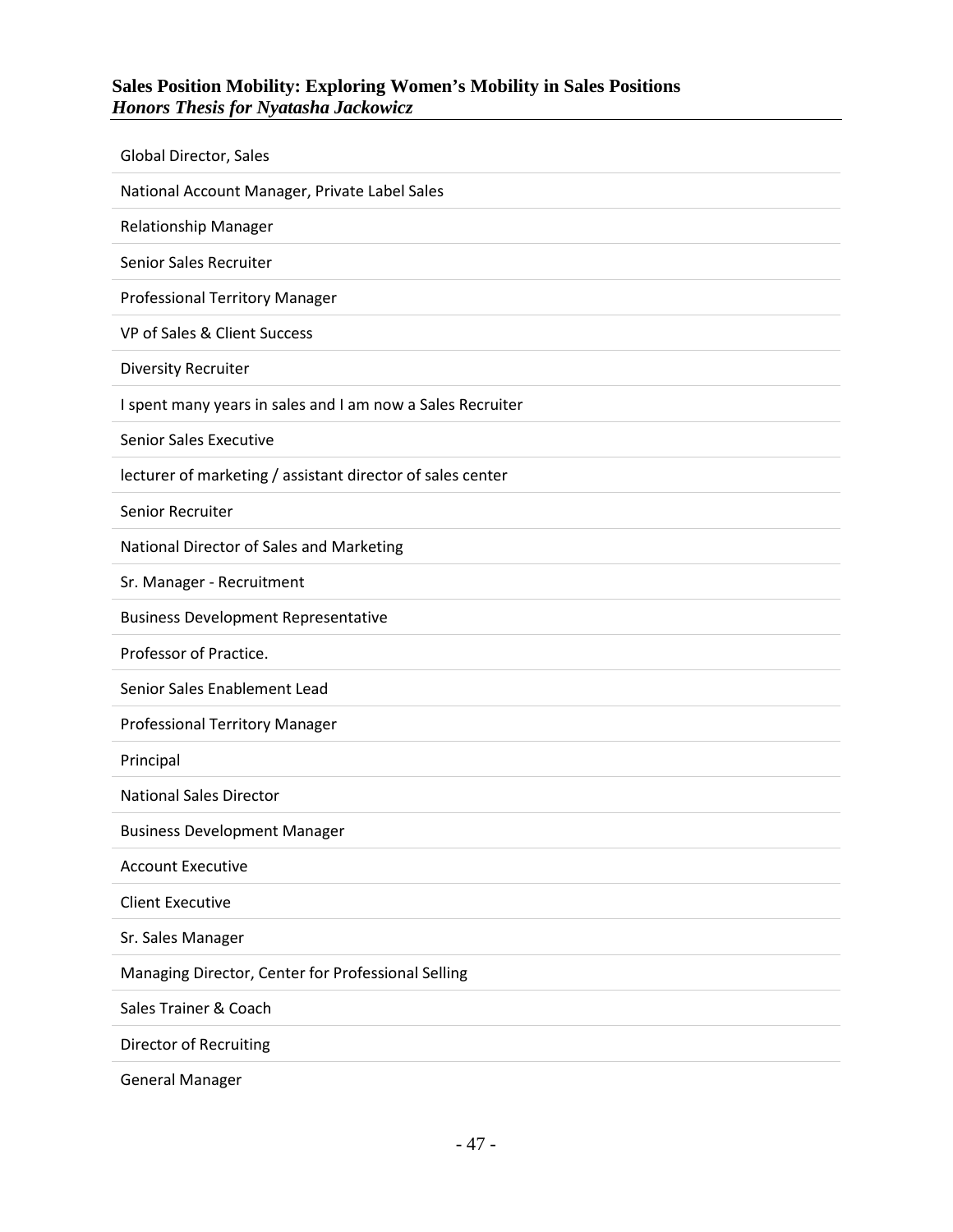| Inside Outbound Sales Associate                               |
|---------------------------------------------------------------|
| Director of global sales strategy                             |
| <b>Chief Sales Officer</b>                                    |
| my most recent title was Sr. Director, of Strategic Alliances |
| Director of Business Development                              |
| Director, Center for Professional Selling                     |
| <b>Account Executive</b>                                      |
| Technical sales rep                                           |
| <b>Director of Recruiting</b>                                 |
| VP, Investment Manager Relations                              |
| <b>Account Manager</b>                                        |
| Associate Sales Manager                                       |
| Human Resources Representative                                |
| Direct manager                                                |
| <b>Account Exeutive</b>                                       |
| Inside Sales Team Manager                                     |
| <b>Technical Recruiter</b>                                    |
| <b>Virtual Account Executive</b>                              |
| <b>Employment Branding College Recruiter</b>                  |
| Virtual Account Executive                                     |
| Corporate Recruiter                                           |
| Services Account Manager                                      |
| Area Sales Manager                                            |
| <b>Technical Recruiter</b>                                    |
| <b>Talent Acquisition - Campus Recruiting</b>                 |
| <b>IT Recruiter</b>                                           |
| Sales Associate 3 / BDR                                       |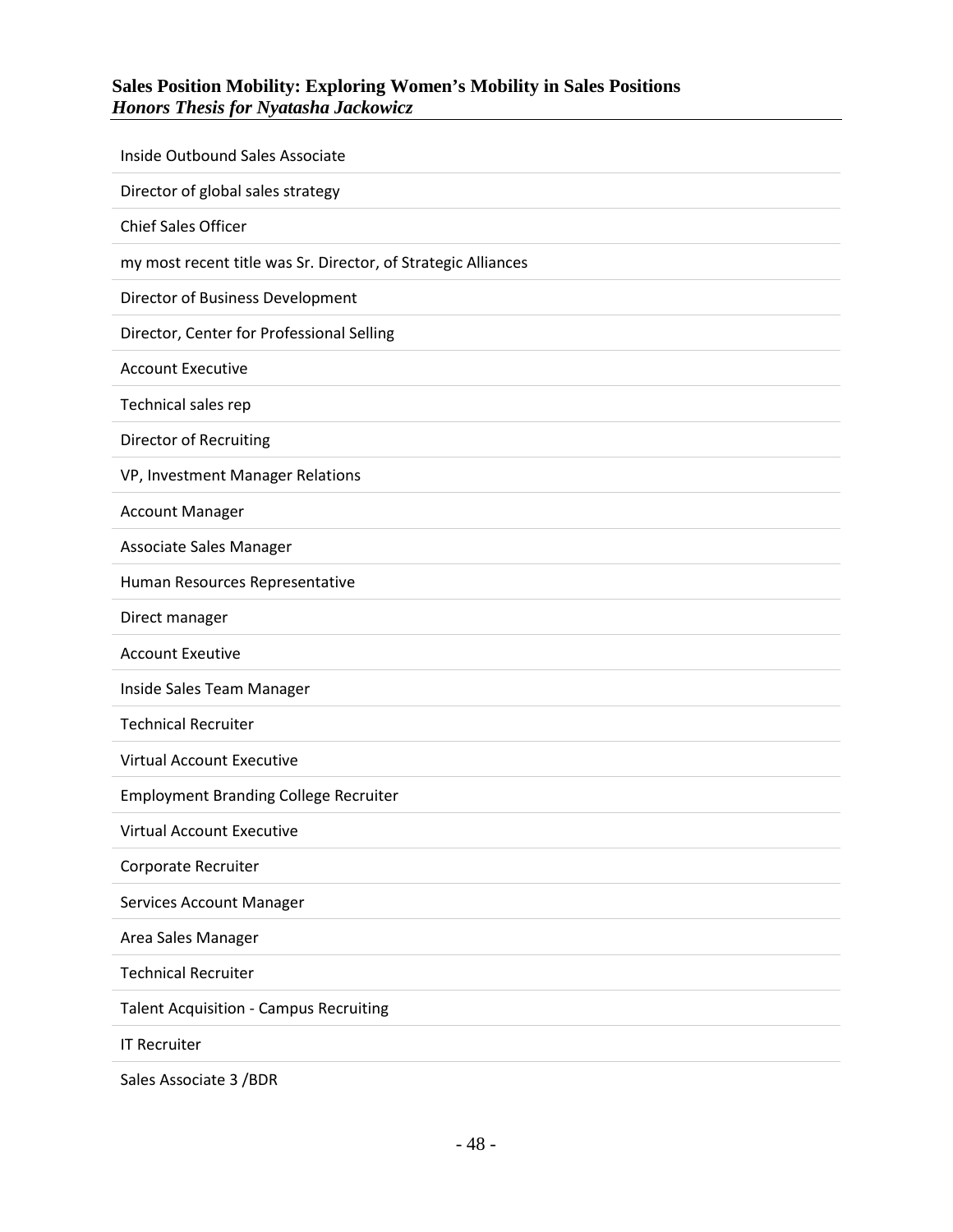| Sales Director                                   |
|--------------------------------------------------|
| Director of Licensing & Marketing                |
| Inside Sales Program Campus Manager              |
| <b>Enterprise Account Executive</b>              |
| <b>SDR</b>                                       |
| Recruiter                                        |
| <b>Business Development Specialist</b>           |
| Sales Recruiter                                  |
| <b>University Relations</b>                      |
| <b>Business Development Representative (BDR)</b> |
| <b>University Programs Manager</b>               |

# **Q22 - What company are you currently employed at?**

# What company are you currently employed at? University of North Texas The Allied Group Institute for Executive Women & Sales Protocol International (2 different LLCs) Hyatt Hotels Leclerc Foods CSi Advisory Services Medix Kowa Pharmaceutical America Torchlight.care Gartner Justworks The Allied Group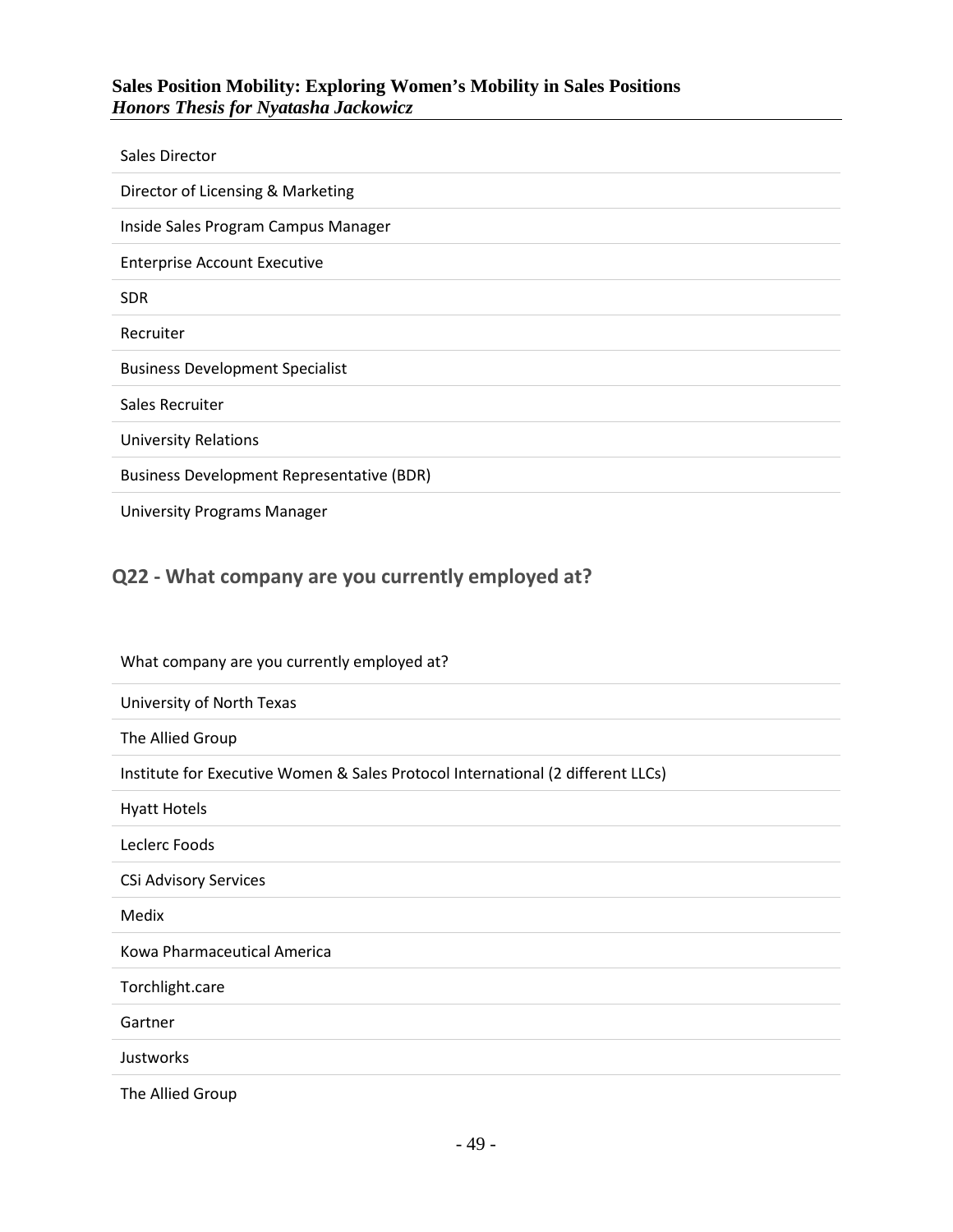| University of Wisconsin - Eau Claire                                                                                                                       |
|------------------------------------------------------------------------------------------------------------------------------------------------------------|
| <b>Carousel Industries</b>                                                                                                                                 |
| Hematogenix (although the just laid me off due to COVID-19)                                                                                                |
| Colony Hardware                                                                                                                                            |
| NextRequest                                                                                                                                                |
| Arizona State University                                                                                                                                   |
| MathWorks                                                                                                                                                  |
| Kowa Pharmaceuticals America                                                                                                                               |
| <b>Sales Management Services</b>                                                                                                                           |
| Live!                                                                                                                                                      |
| Gartner                                                                                                                                                    |
| Gartner                                                                                                                                                    |
| Gartner                                                                                                                                                    |
| Walt Disney World                                                                                                                                          |
| <b>Purdue University</b>                                                                                                                                   |
| Small Biz Sales Coach                                                                                                                                      |
| <b>Carousel Industries</b>                                                                                                                                 |
| Progressive Pro./Caterer's Warehouse, Inc.                                                                                                                 |
| <b>Toast Inc</b>                                                                                                                                           |
| Moo                                                                                                                                                        |
| Forrester Research, Inc.                                                                                                                                   |
| my last company was Infogix, Inc. who had a massive layoff a few weeks ago to position the company<br>to sell (right before the COVID19 crisis hit the US) |
| Apogee                                                                                                                                                     |
| Metropolitan State University of Denver                                                                                                                    |
| <b>Oracel NetSuite</b>                                                                                                                                     |
| Carlisle                                                                                                                                                   |
| Analog Group Inc                                                                                                                                           |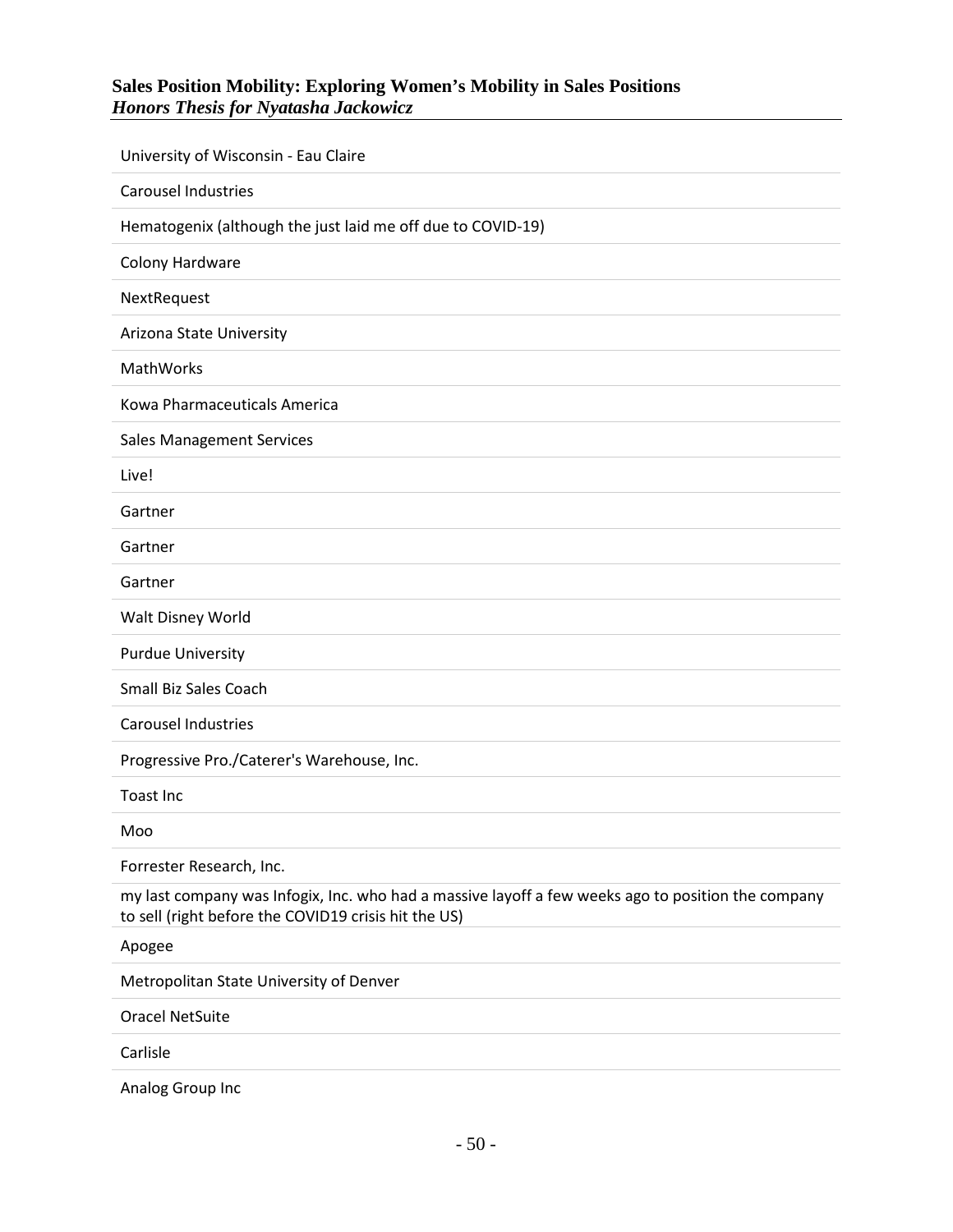| Envestnet                         |
|-----------------------------------|
| TEKsystems                        |
| Liberty Mutual                    |
| PepsiCo                           |
| memoryBlue                        |
| XMC                               |
| <b>Carousel Industries</b>        |
| TekSystems                        |
| Carousel Industries               |
| <b>Granite Telecommunications</b> |
| Carousel Industries               |
| igus Inc.                         |
| TEKsystems                        |
| <b>Staples Business Advantage</b> |
| Teksystems                        |
| toast, inc.                       |
| TEKsystems                        |
| Toast Inc                         |
| Qualy                             |
| Well Played Toys                  |
| Dell Technologies                 |
| Tanium                            |
| Gartner                           |
| Pangea.app                        |
| Paycom                            |
| Liberty Mutual Insurance          |
|                                   |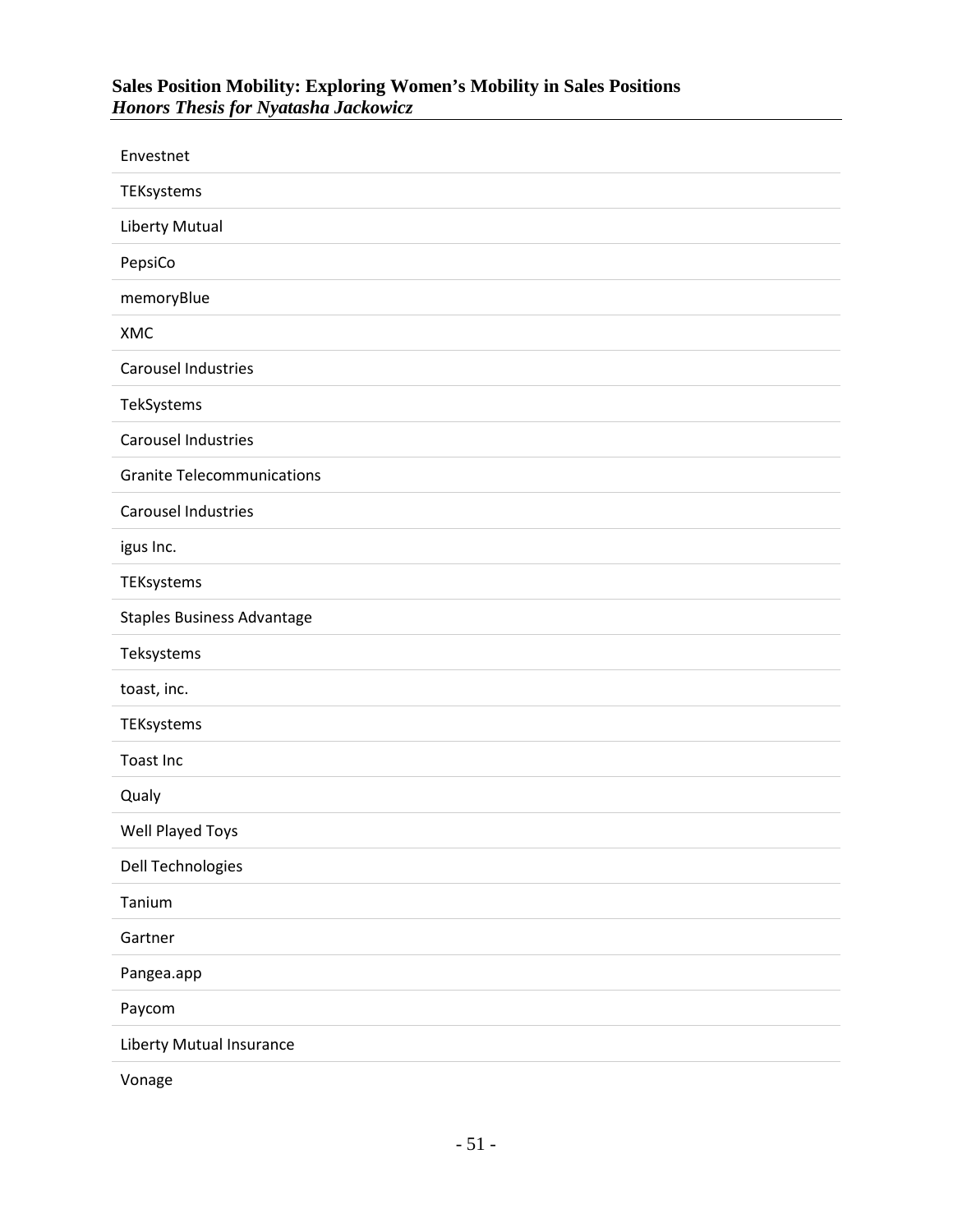#### Signature Consultants

í.



# **Q25 - How would you describe the industry you currently work in?**

| Field                                                                              | Minimum | Maximum | Mean | Std<br>Deviation | Variance | Count |
|------------------------------------------------------------------------------------|---------|---------|------|------------------|----------|-------|
| How would you describe the<br>industry you currently work in? -<br>Selected Choice | 1.00    | 6.00    | 4.04 | 1.65             | 2.72     | 68    |

| #              | Answer     | $\%$   | Count |
|----------------|------------|--------|-------|
| 1              | Finance    | 4.41%  | 3     |
| $\overline{2}$ | Medical    | 5.88%  | 4     |
| 3              | Technology | 50.00% | 34    |
| 4              | Security   | 0.00%  | 0     |
| 6              | Other      | 39.71% | 27    |
|                | Total      | 100%   | 68    |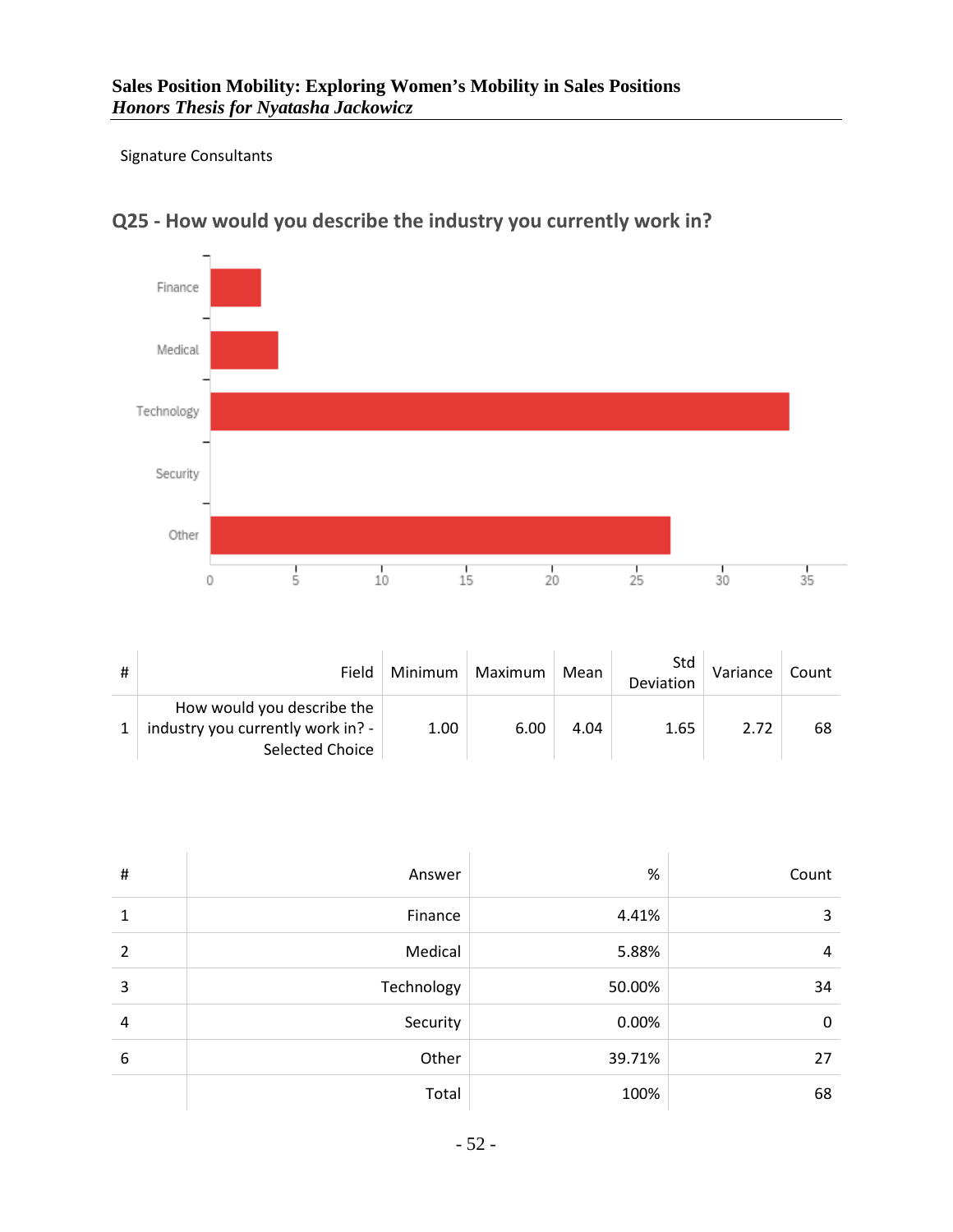# Q25\_6\_TEXT - Other

| Other - Text                               |
|--------------------------------------------|
| <b>Higher Education</b>                    |
| <b>Business &amp; Educational Services</b> |
| <b>CPG</b>                                 |
| Healthcare/Caregiving                      |
| Research                                   |
| Print mail fulfillment company             |
| education                                  |
| Constrcution                               |
| Academic                                   |
| All industries                             |
| <b>Event Production</b>                    |
| Hospitality                                |
| Educational                                |
| <b>Professional Consulting Services</b>    |
| Wholesale and Distribution                 |
| Print and design                           |
| <b>Professional Services</b>               |
| Education                                  |
| Chemical/construction                      |
| <b>EE Recruiting</b>                       |
| Insurance                                  |
| <b>Consumer Packaged Goods</b>             |
| Telecom                                    |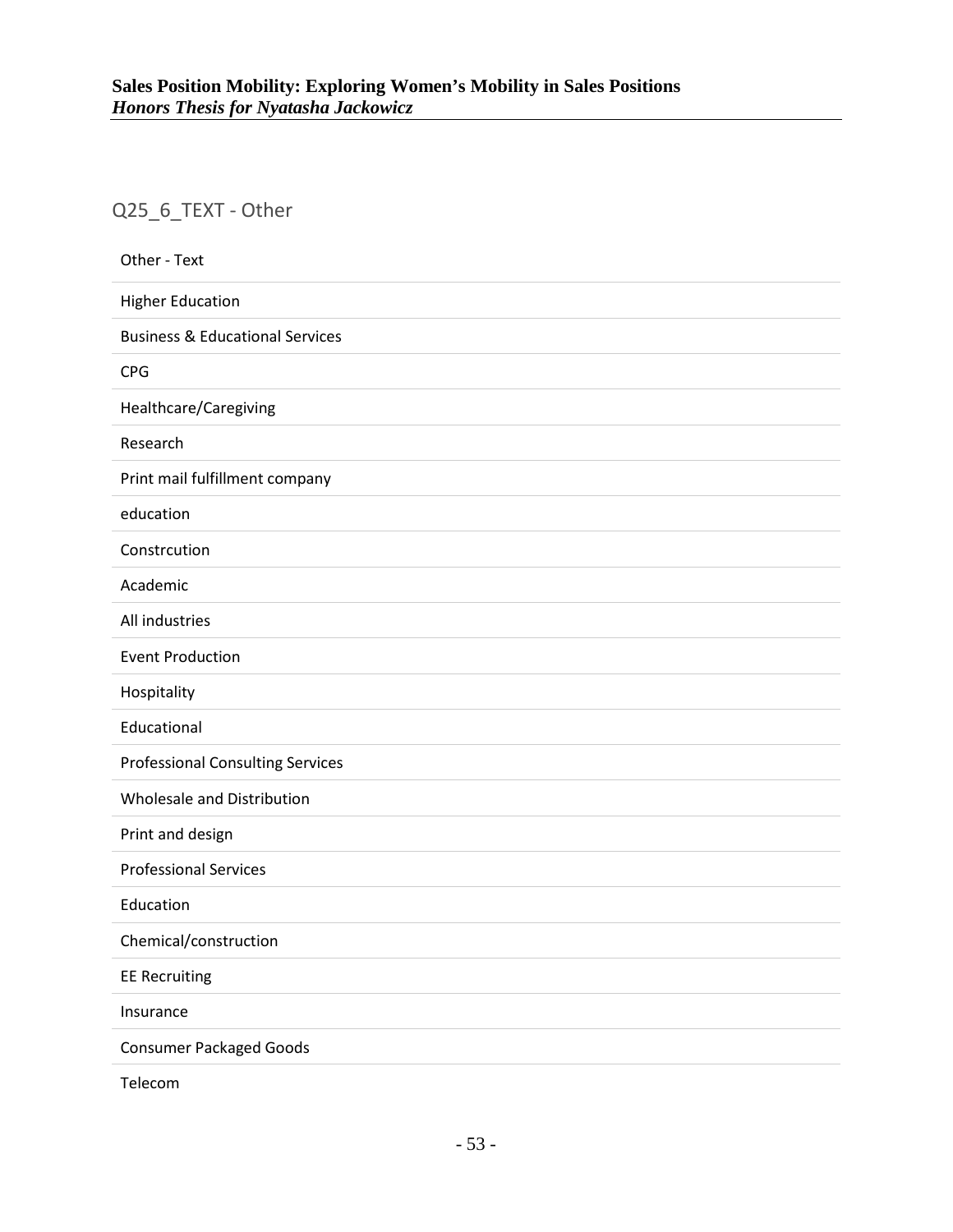Manufacturing

Workplace Essentials

Toys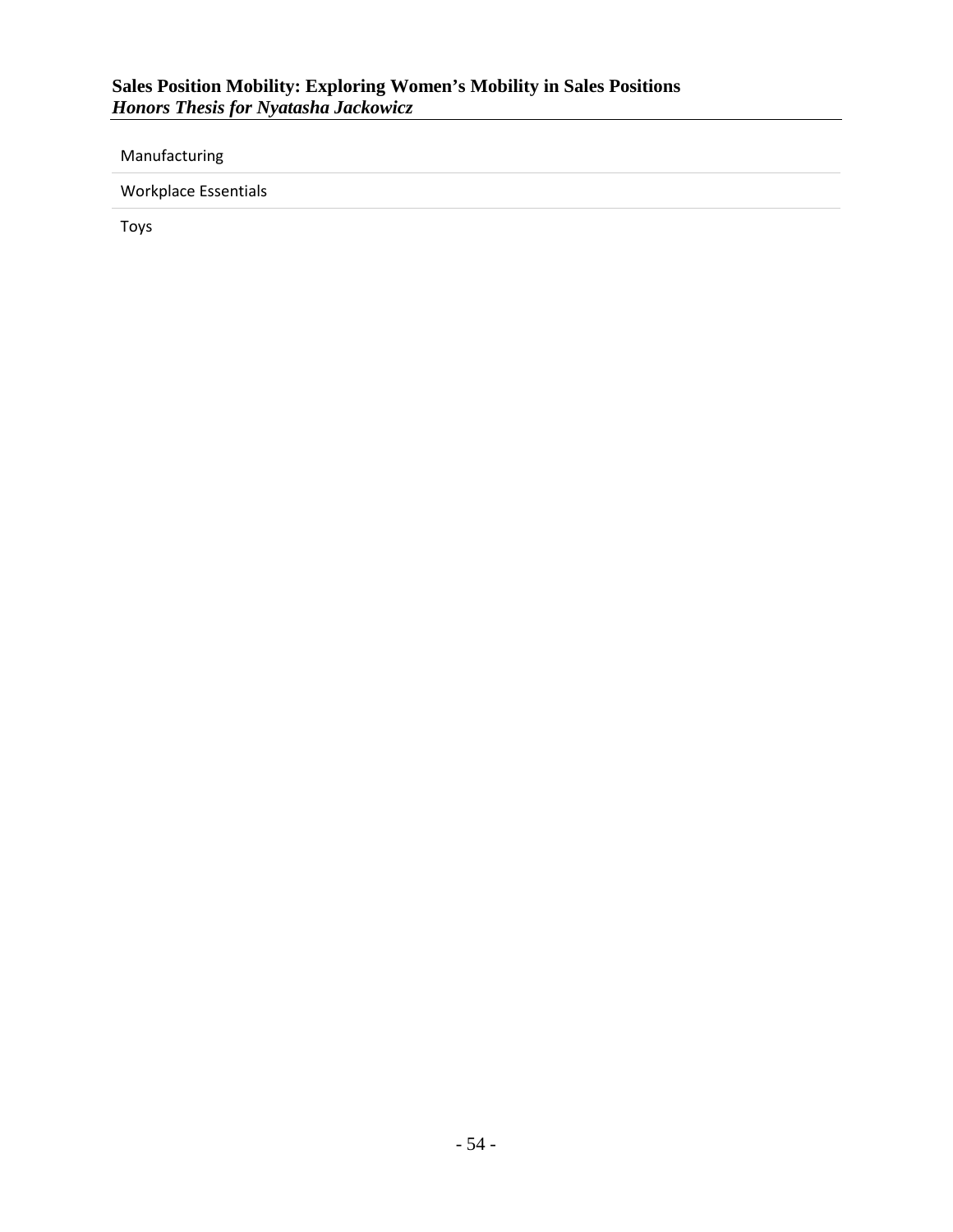

**Q24 - How long have you worked in your current sales position?**

| Field                                                       | Minimum | Maximum | Mean | Std<br>Deviation | Variance | Count |
|-------------------------------------------------------------|---------|---------|------|------------------|----------|-------|
| How long have you worked in<br>your current sales position? | 1.00    | 7.00    | 3.99 | 1.98             | 3.93     | 68    |

| $\sharp$ | Answer      | %      | Count |
|----------|-------------|--------|-------|
| 1        | 0-6 months  | 11.76% | 8     |
| 2        | 6-12 months | 19.12% | 13    |
| 3        | 1-2 years   | 17.65% | 12    |
| 5        | 2-5 years   | 26.47% | 18    |
| 6        | 5-10 years  | 11.76% | 8     |
| 7        | $10+$ years | 13.24% | 9     |
|          | Total       | 100%   | 68    |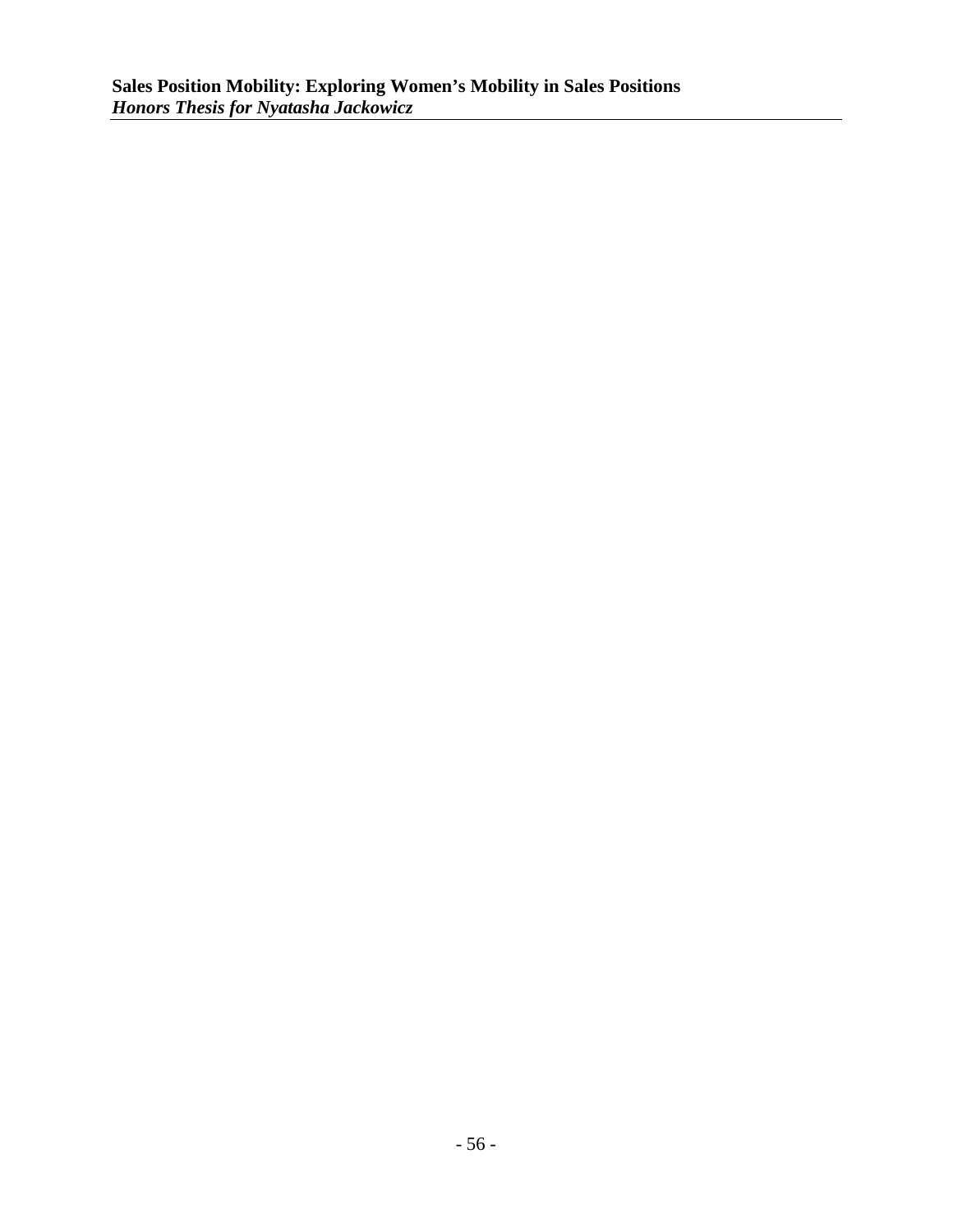

### **Q4 - What path did your sales career follow?**

| Field                                                        | Minimum | Maximum | Mean | Std<br>Deviation | Variance | Count |
|--------------------------------------------------------------|---------|---------|------|------------------|----------|-------|
| What path did your sales career<br>follow? - Selected Choice | 1.00    | 5.00    | 3.79 | 1.48             | 2 19     | 68    |

| # | Answer                                                 | %     | Count |
|---|--------------------------------------------------------|-------|-------|
|   | An Inside Sales Role to an Outside Sales Role   13.24% |       | q     |
|   | An Outside Sales Role to an Inside Sales Role          | 7.35% |       |
|   | Stayed in the same role $\vert$ 20.59%                 |       | 14    |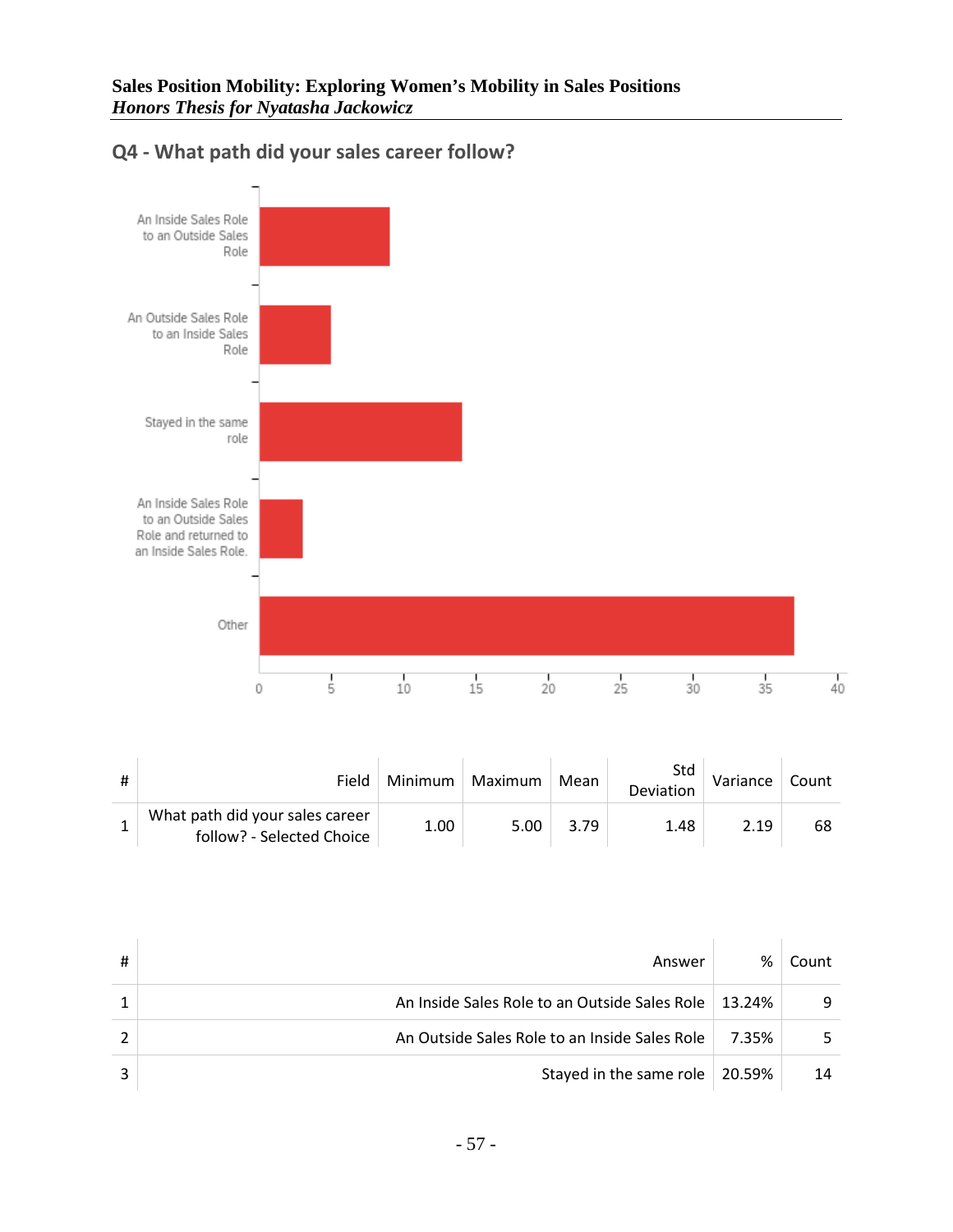| An Inside Sales Role to an Outside Sales Role and returned to an Inside Sales<br>Role. | 4.41%                |    |
|----------------------------------------------------------------------------------------|----------------------|----|
|                                                                                        | Other $\vert$ 54.41% | 37 |
| Total                                                                                  | 100%                 | 68 |

### Q4\_5\_TEXT - Other

Other - Text

Always outside sales

Account Management via Accounting to Systems Engineering (Software Sales/Outside) to Outside Sales

An Inside Sales Role to Internal Sales Manager to Outside Relationship Manager with sales component

Outside Sales Role to and Inside Sales Role to an Outside Sales Role.

advanced to executive level through sales career - focus on sales strategy, go to market execution

inside sales to recruiting

Marketing

outside sales to teaching sales

Agency recruiting to Corporate recruiting

Stayed in inside sales but have moved around from BDR, AE, and Onboarding roles

I started in sales managment.

Outside Sales Role to Inside Sales Role and returned to Outside Sales Role.

alternate between at choice

always outside

Inside Sales to Inside Sales Manager to General Manager

an outside role, to account management, to an inside sales leadership role to more sale leadership roles

Mostly outside roles, but different positions/companies

Outside sales to sales education

Product manager to outside sales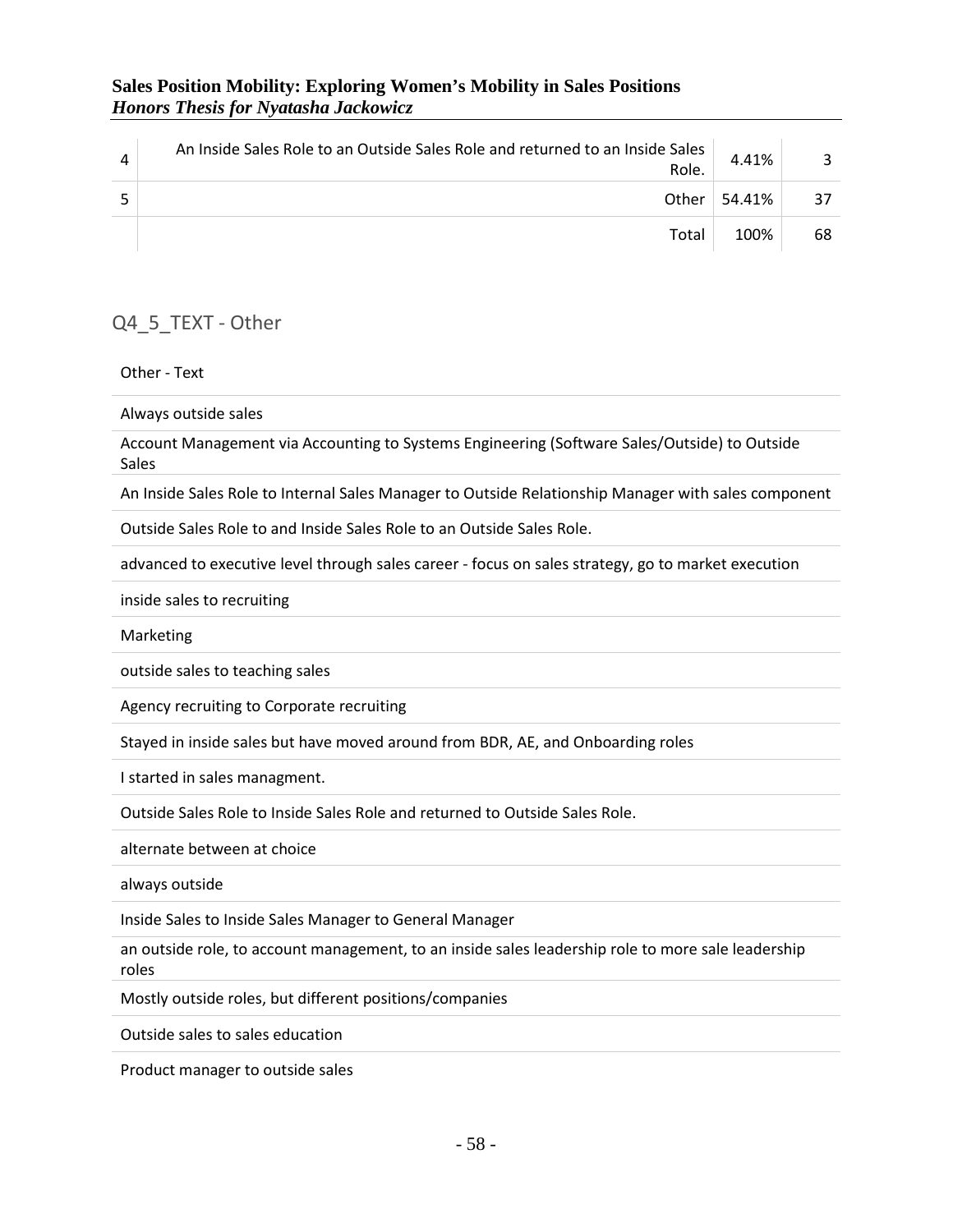| Customer support to a recruiter to sales                                                                                 |
|--------------------------------------------------------------------------------------------------------------------------|
| Outside sales into management                                                                                            |
| Management track                                                                                                         |
| Nonprofit to Sales                                                                                                       |
| Inside Sales, Promotion to Manager of Inside Sales                                                                       |
| <b>Human Resources</b>                                                                                                   |
| I've only had one sales position so far                                                                                  |
| No sales, just recruiting                                                                                                |
| Still in inside. hope to move outside                                                                                    |
| Coaching                                                                                                                 |
| Outside sales role to outside sales manager                                                                              |
| Admissions to Inside sales                                                                                               |
| inside to HR                                                                                                             |
| <b>Vice President Sales</b>                                                                                              |
| Little bit of both Inside role/Outside role to licensing/marketing but still assist in multiple areas of<br>direct sales |
| Leadership                                                                                                               |

### **Q23 - What influenced your decision to change sales roles?**

What influenced your decision to change sales roles?

Advancement Opportunities, Benefits/Benefit Changes, Flexibility to Work from Home

Change in corporate culture and looking to spend less time traveling so I could be home with my family more often

I love corporate recruiting and hiring sales people

Money and opportunity

Career advancement and growth

I wanted to work with students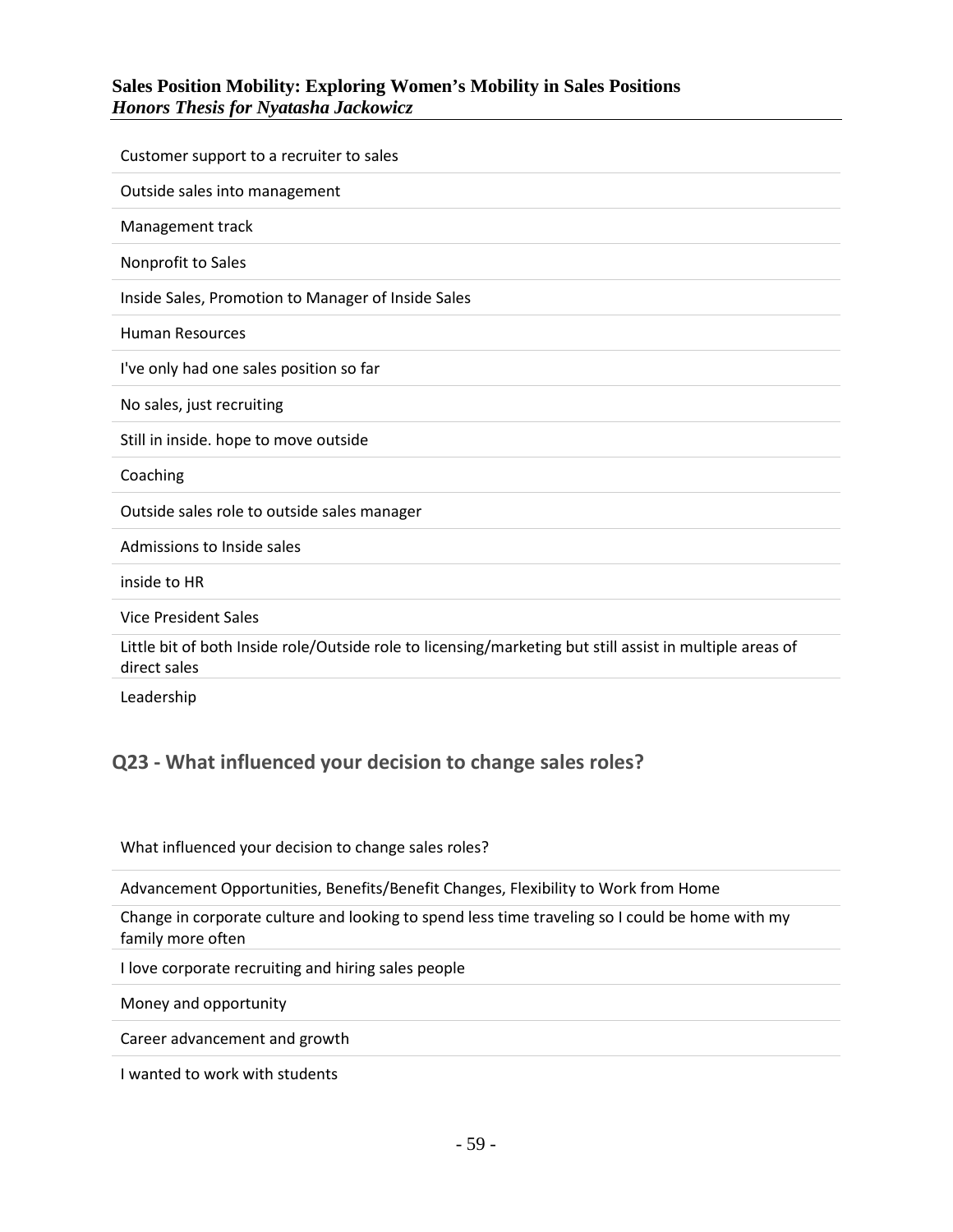I started my career as an SDR, then became an AE which was a natural career progression

Management / company alignment

Money and flexibility

Business need. New positions opened up in new sales roles.

The opportunity to learn.

motivation to meet and partner with people on the cutting edge of technological advancements. I got to work with key government agencies to improve our defense systems. Financial incentives as well.

Money and growth.

Opportunites. Tired of all the travel.

based on client contact and client preference

I moved from agency recruiting to coroporate recruiting 9 years ago

Opportunity for Career Advancement

Door Knocking

Honestly, I almost didn't - I went onto inside with milk when they were rapidly growing and I realized the model needed to be adjusted...

Moving to an Inside Role was ideal when my children were younger as it limited travel

opportunity and promotion, continuing in senior leadership for sales and marketing is my goal

Improved growth opportunity and better-aligned industry

Work/life balance

natural progression

Money, career advancement

More like following the growth path

I wanted to be more client facing and help a business overcome challenges and/or reach goals by providing them with a service to help

I wanted to get into management

I wanted to be able to coach other people within the industry

Great opportunity!

Recruiting experience

N/A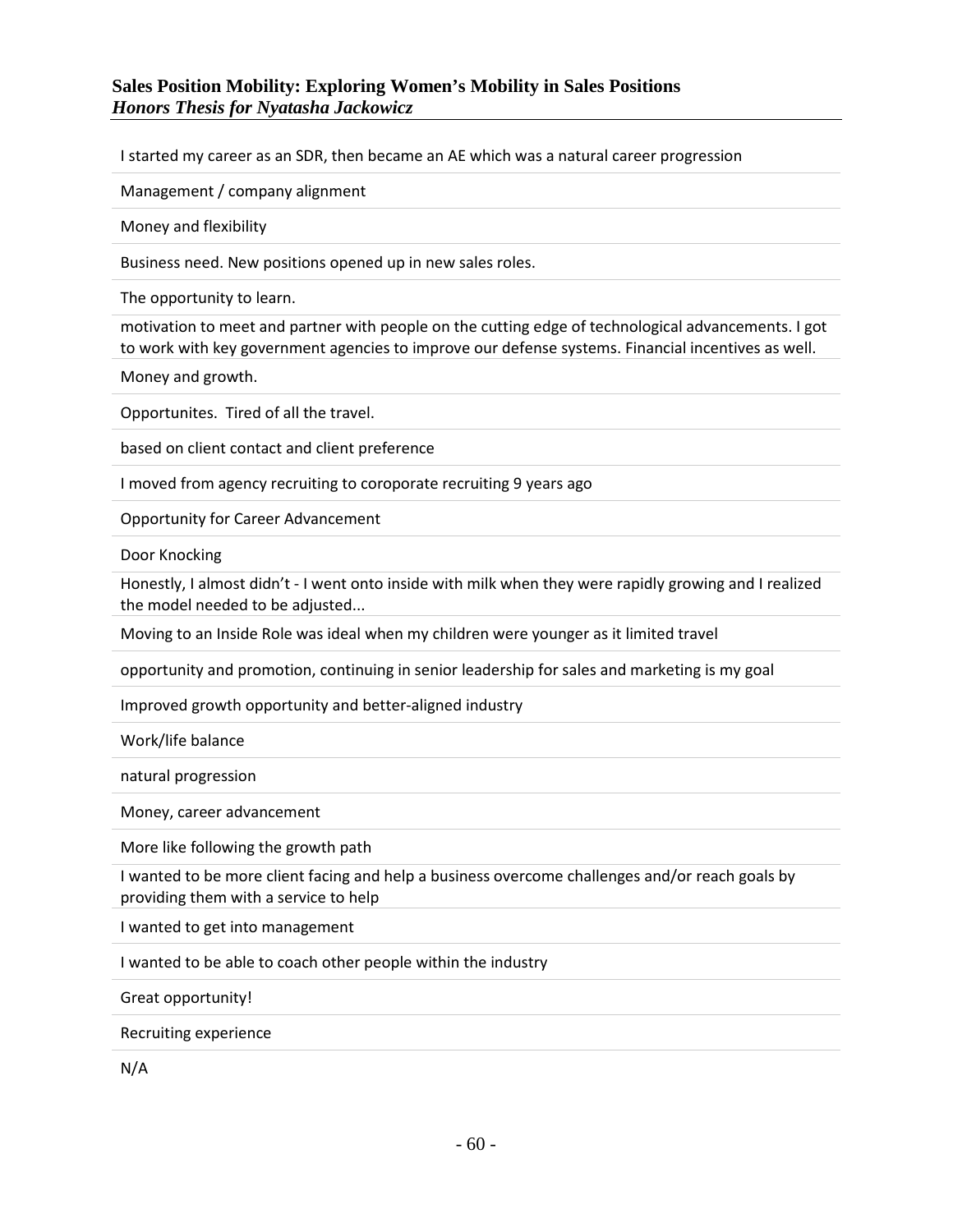Have not changed yet. I am in a program that after 18 months of inside I can go outside

Compensation & focus in IT in our society today

Helping others be successful, making powerful impact on lives

Money

I wanted to sell the company to people rather than sell a product

My boss at this time

Needs of the business

In my industry (technology) inside sales is generally built as a junior position for people to learn. The opportunity to grow my career, learn/challenge myself, interact with customers face to face and make a higher salary drove my change to outside sales.

Better Oppertunity

Something new to bring more challenge and to develop new skills

I preferred being more inside of an office than going out rain or shine driving to different offices. Outside sales is more door to door and it wasn't for me.



### **Q6 - How long have you worked in the Sales Industry?**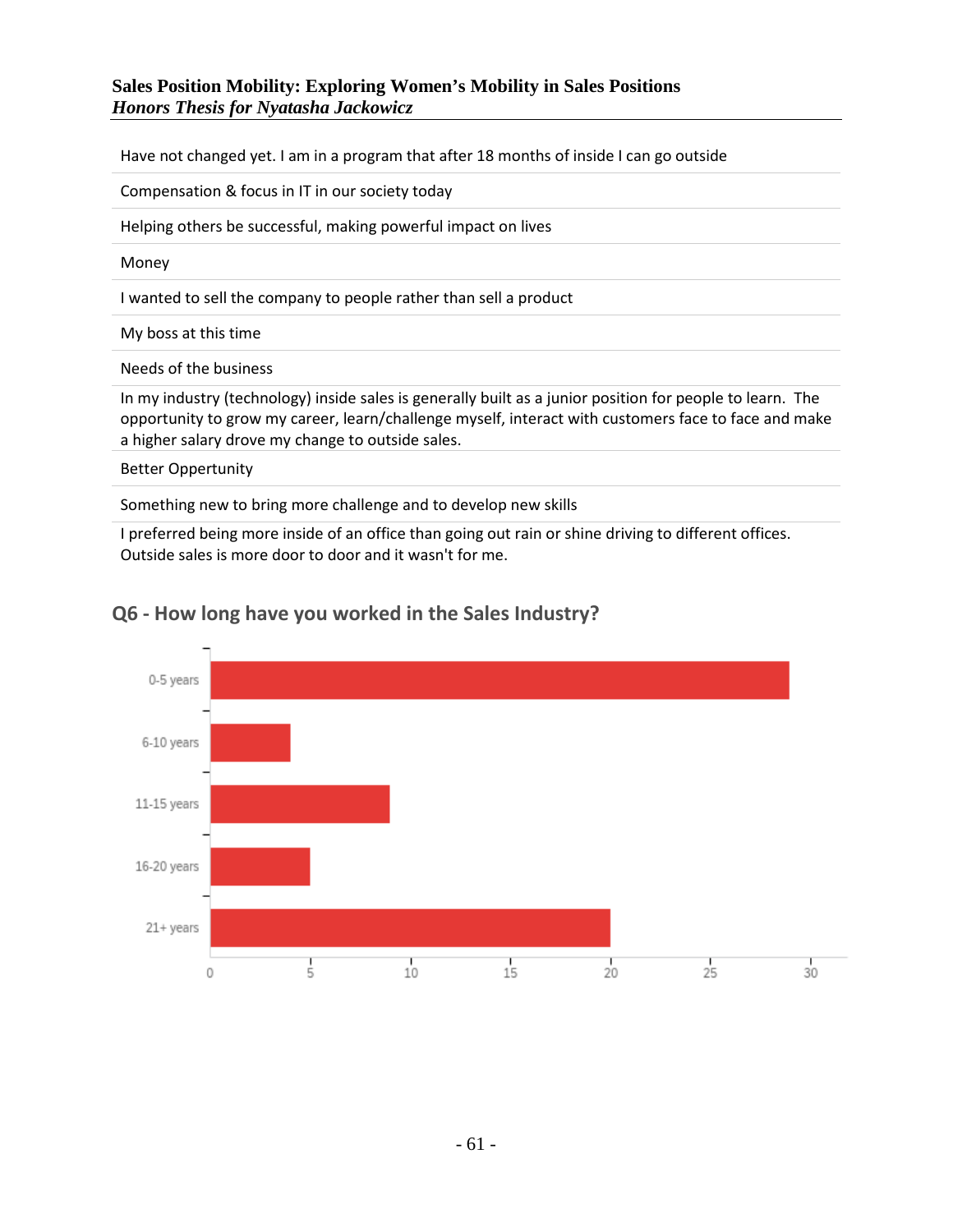| $\#$           | Field                                              | Minimum       | Maximum | Mean         | Std<br>Deviation | Variance | Count          |  |  |
|----------------|----------------------------------------------------|---------------|---------|--------------|------------------|----------|----------------|--|--|
| $\mathbf{1}$   | How long have you worked in<br>the Sales Industry? | 1.00          | 5.00    | 2.75         | 1.73             | 3.00     | 67             |  |  |
|                |                                                    |               |         |              |                  |          |                |  |  |
|                |                                                    |               |         |              |                  |          |                |  |  |
| $\sharp$       |                                                    | Answer        |         |              | $\%$             |          | Count          |  |  |
| $\mathbf{1}$   |                                                    | 0-5 years     |         | 29<br>43.28% |                  |          |                |  |  |
| $\overline{2}$ |                                                    | 6-10 years    |         |              | 5.97%            |          | $\overline{4}$ |  |  |
| 3              |                                                    | $11-15$ years |         |              | 13.43%           |          | 9              |  |  |
| 4              |                                                    | 16-20 years   |         |              | 7.46%            |          | 5              |  |  |
| 5              |                                                    | 21+ years     |         |              | 29.85%           |          | 20             |  |  |
|                |                                                    | Total         |         |              | 100%             |          | 67             |  |  |

**Q7 - On a scale from 1-7, (1=least & 7=most), rank how important is it for your job to have these qualities.**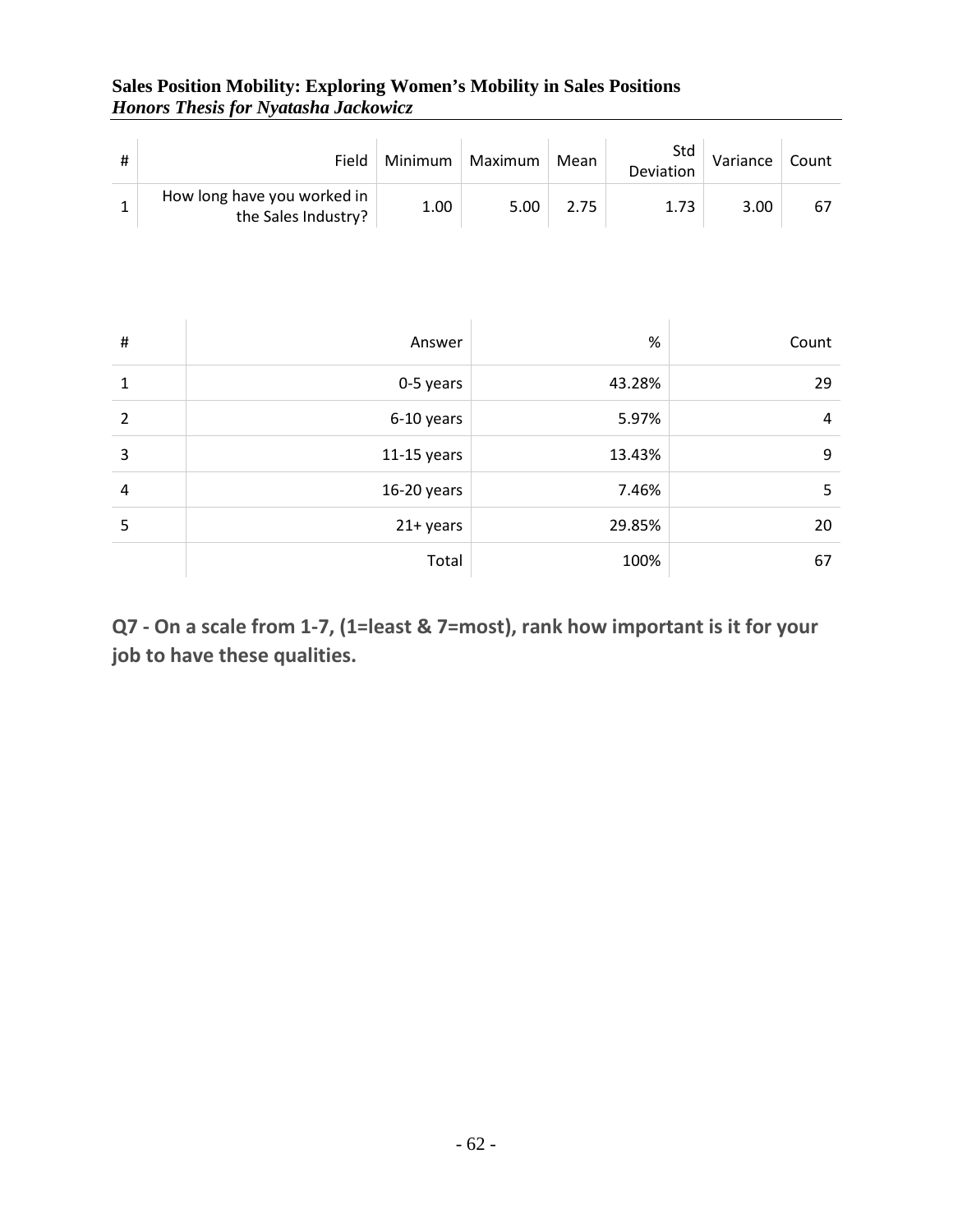

| # | Field                            | <b>Minimum</b> | Maximum | Mean  | <b>Std Deviation</b> | Variance | Count |
|---|----------------------------------|----------------|---------|-------|----------------------|----------|-------|
| 1 | <b>Travel Component</b>          | 11.00          | 16.00   | 13.21 | 1.77                 | 3.12     | 63    |
| າ | Manage Your Own Schedule         | 12.00          | 17.00   | 15.73 | 1.32                 | 1.75     | 63    |
| 3 | <b>Advancement Opportunities</b> | 13.00          | 17.00   | 16.16 | 1.13                 | 1.28     | 63    |
| 4 | Have Set Work Hours              | 11.00          | 17.00   | 13.86 | 1.77                 | 3.14     | 63    |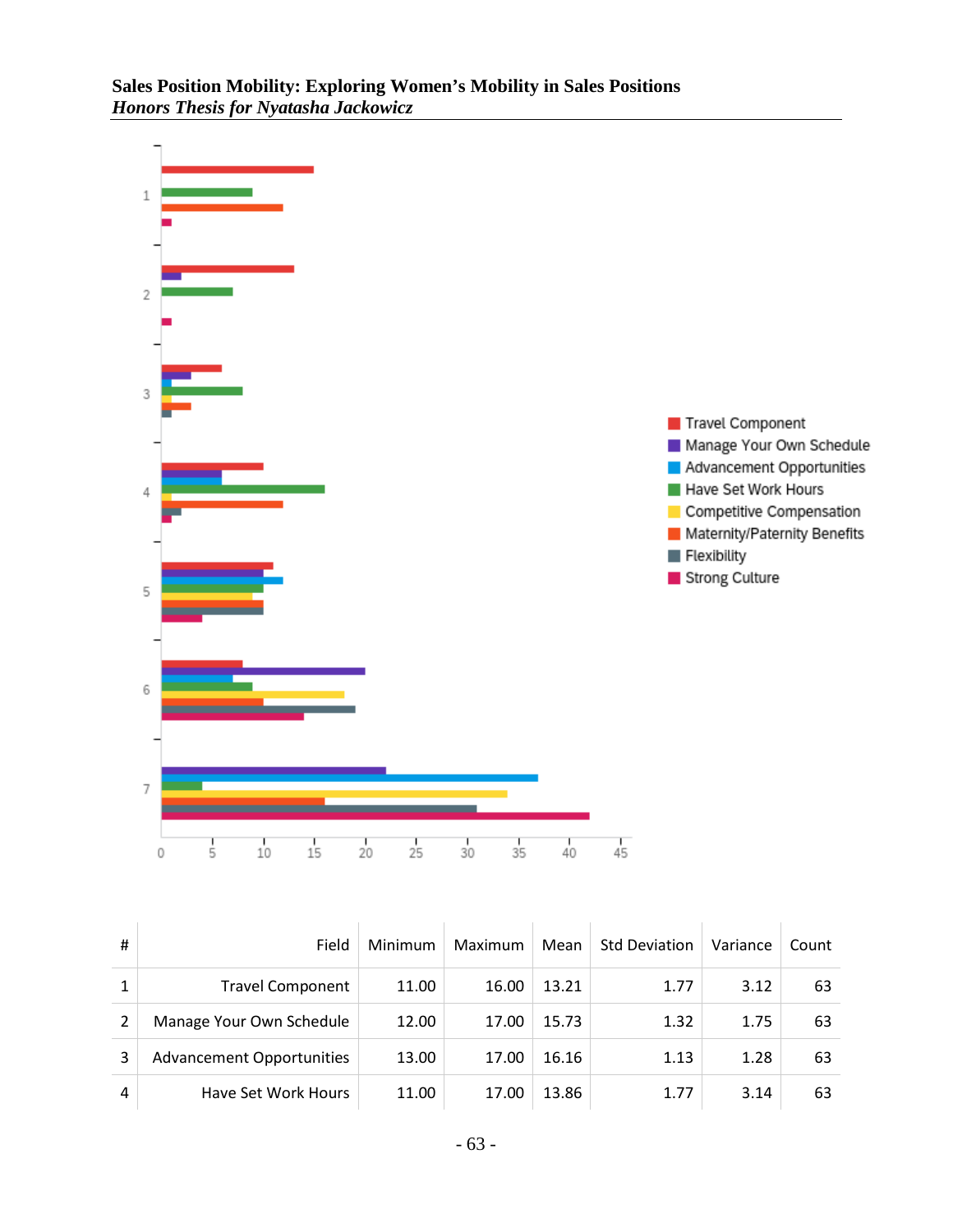|   | <b>Competitive Compensation</b> | 13.00 | 17.00 | 16.32 | 0.89 | 0.79 | 63 |
|---|---------------------------------|-------|-------|-------|------|------|----|
| 6 | Maternity/Paternity Benefits    | 11.00 | 17.00 | 14.62 | 2.11 | 4.46 | 63 |
|   | Flexibility                     | 13.00 | 17.00 | 16.22 | 0.93 | 0.87 | 63 |
| 8 | <b>Strong Culture</b>           | 11.00 | 17.00 | 16.43 | 1.12 | 1.26 | 63 |

| #              | Question                                   | $\mathbf{1}$ |                               | $\overline{2}$ |                   | 3          |                | 4          |                               | 5          |                               | 6          |                     | 7          |                                  | Tot<br>al |
|----------------|--------------------------------------------|--------------|-------------------------------|----------------|-------------------|------------|----------------|------------|-------------------------------|------------|-------------------------------|------------|---------------------|------------|----------------------------------|-----------|
| $\mathbf{1}$   | Travel<br>Component                        | 23.8<br>1%   | $\mathbf{1}$<br>5             | 20.6<br>3%     | $\mathbf{1}$<br>3 | 9.52<br>%  | 6              | 15.8<br>7% | $\mathbf{1}$<br>0             | 17.4<br>6% | $\mathbf{1}$<br>1             | 12.7<br>0% | 8                   | 0.00<br>%  | $\overline{0}$                   | 63        |
| $\overline{2}$ | Manage Your<br>Own<br>Schedule             | 0.00<br>%    | $\Omega$                      | 3.17<br>%      | $\overline{2}$    | 4.76<br>%  | 3              | 9.52<br>%  | 6                             | 15.8<br>7% | 1<br>0                        | 31.7<br>5% | $\overline{2}$<br>0 | 34.9<br>2% | $\overline{2}$<br>$\overline{2}$ | 63        |
| 3              | Advancemen<br>t<br>Opportunitie<br>S       | 0.00<br>%    | $\mathbf 0$                   | 0.00<br>%      | $\mathbf 0$       | 1.59<br>%  | $\mathbf{1}$   | 9.52<br>%  | 6                             | 19.0<br>5% | $\mathbf{1}$<br>$\mathcal{P}$ | 11.1<br>1% | $\overline{7}$      | 58.7<br>3% | 3<br>$\overline{7}$              | 63        |
| 4              | Have Set<br><b>Work Hours</b>              | 14.2<br>9%   | 9                             | 11.1<br>1%     | $\overline{7}$    | 12.7<br>0% | 8              | 25.4<br>0% | $\mathbf{1}$<br>6             | 15.8<br>7% | $\mathbf{1}$<br>$\Omega$      | 14.2<br>9% | 9                   | 6.35<br>%  | $\overline{4}$                   | 63        |
| 5              | Competitive<br>Compensatio<br>n            | 0.00<br>%    | $\overline{0}$                | 0.00<br>%      | $\overline{0}$    | 1.59<br>%  | $\overline{1}$ | 1.59<br>%  | $\mathbf{1}$                  | 14.2<br>9% | 9                             | 28.5<br>7% | 1<br>8              | 53.9<br>7% | 3<br>4                           | 63        |
| 6              | Maternity/Pa<br>ternity<br><b>Benefits</b> | 19.0<br>5%   | $\mathbf{1}$<br>$\mathcal{P}$ | 0.00<br>%      | $\mathbf 0$       | 4.76<br>%  | 3              | 19.0<br>5% | $\mathbf{1}$<br>$\mathcal{P}$ | 15.8<br>7% | $\mathbf{1}$<br>0             | 15.8<br>7% | $\mathbf{1}$<br>0   | 25.4<br>0% | $\mathbf{1}$<br>6                | 63        |
| 7              | Flexibility                                | 0.00<br>%    | $\mathbf 0$                   | 0.00<br>%      | $\mathbf 0$       | 1.59<br>%  | $\overline{1}$ | 3.17<br>%  | $\overline{2}$                | 15.8<br>7% | $\mathbf{1}$<br>0             | 30.1<br>6% | $\mathbf 1$<br>9    | 49.2<br>1% | 3<br>$\mathbf{1}$                | 63        |
| 8              | Strong<br>Culture                          | 1.59<br>%    | $\mathbf 1$                   | 1.59<br>%      | $\mathbf{1}$      | 0.00<br>%  | $\Omega$       | 1.59<br>%  | $\mathbf{1}$                  | 6.35<br>%  | 4                             | 22.2<br>2% | $\mathbf{1}$<br>4   | 66.6<br>7% | 4<br>$\overline{2}$              | 63        |

# **Q16 - What are three adjectives you would use to describe your ideal work environment?**

What are three adjectives you would use to describe your ideal work environment?

Collaborative, supportive, professional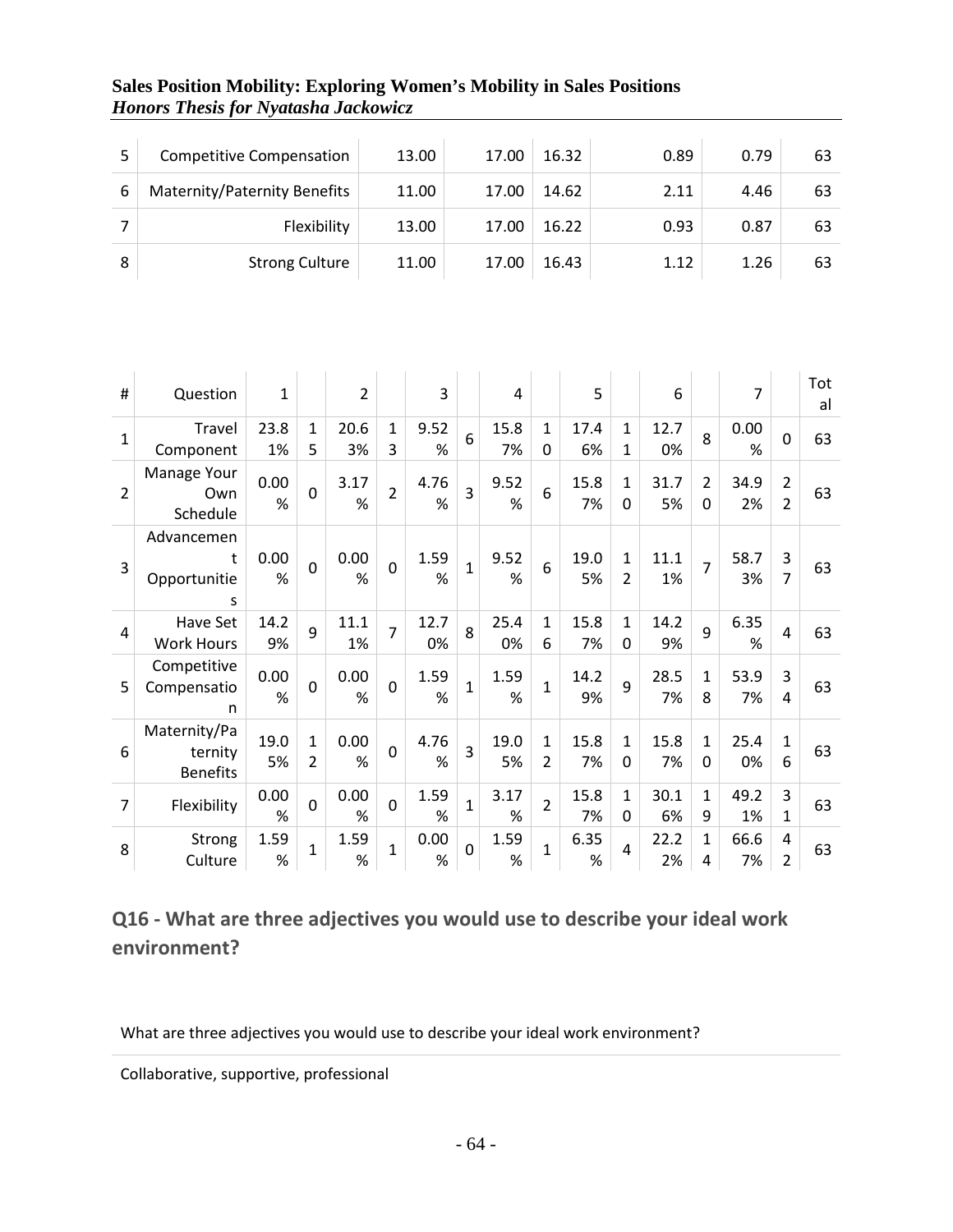| Fun, Challenging and Creative                                                |
|------------------------------------------------------------------------------|
| Ethical, Entrepreneurial, Innovative (& Fun)1                                |
| Engaging, Motivating, Fun                                                    |
| Flexible, Adaptable, Trust                                                   |
| Supportive, inclusive, inspiring                                             |
| Flexible, strong, and stable                                                 |
| Collaborative, Supportive, Flexible                                          |
| flexible - collaboration - integrity (some sales people are back stabbers)12 |
| autonomy, flexibility, creativity                                            |
| Non religious, supportive, inspirational                                     |
| Challenging; Collaborative; Principled                                       |
| supportive environment, collaboration, trust                                 |
| Flexible, challenging, collaborative.                                        |
| collaborative, friendly, innovative                                          |
| Flexible, stable, culture                                                    |
| Positive; forward thinking; training                                         |
| positive, challenging, collaborative                                         |
| Competitive, fun, challenging                                                |
| Healthy competition, constant growth, open to new ideas                      |
| flexibility, empowerment, honest1                                            |
| Collaborative, Innovative and Strategic                                      |
| Challenging; Innovative; Collegial                                           |
| Well-paid, challenging, inspiring                                            |
| Collaborative, challening and rewarding!                                     |
| Flexible, Fast Paced, Enjoyable                                              |
| Energetic, modern, social                                                    |

Team-oriented, fast-paced, process-focused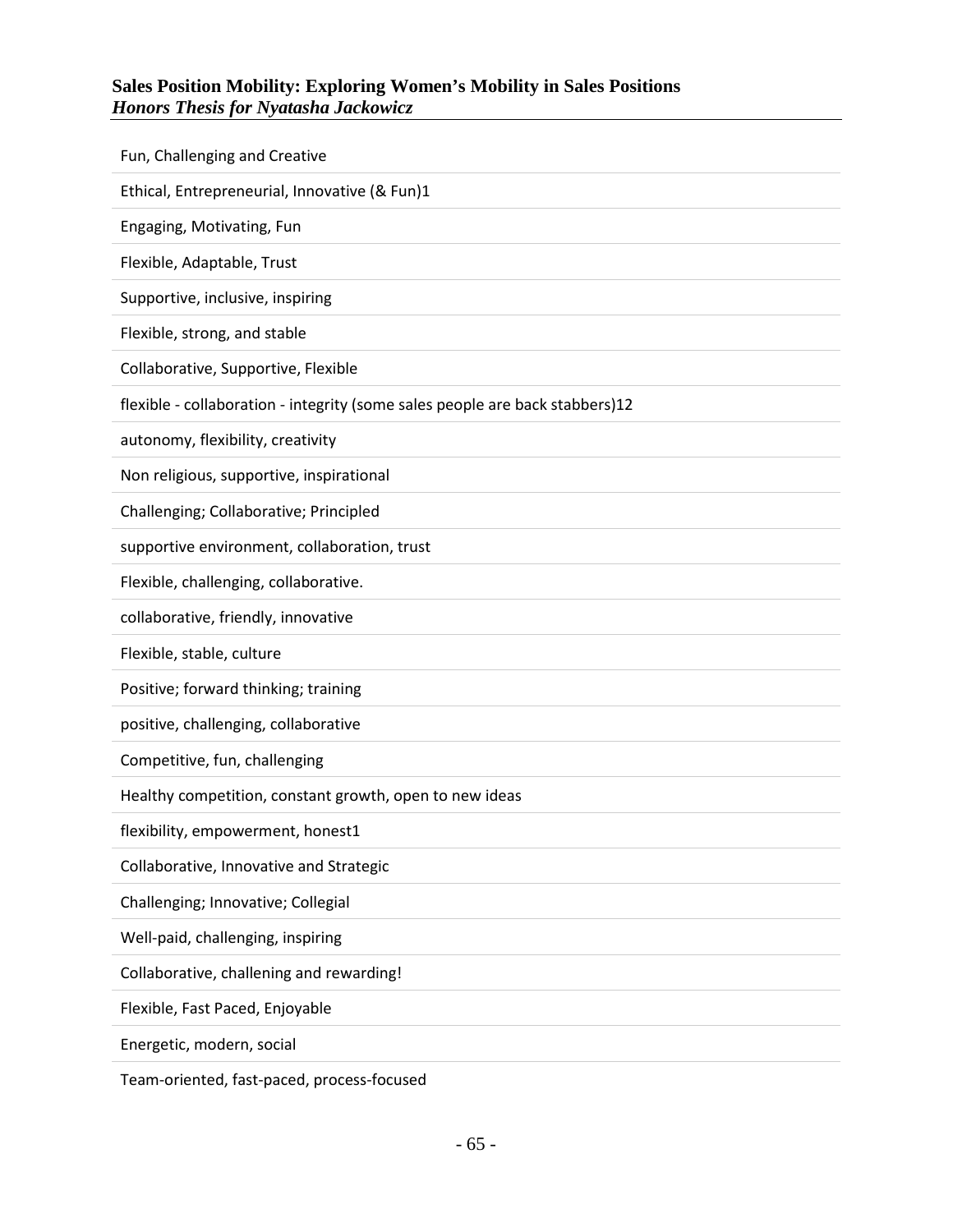| invigorating, collaborative, adaptable            |
|---------------------------------------------------|
| Client-focused, Supportive, Respectful            |
| Flexible, benefits, compensation                  |
| competitive, culture, gratifying                  |
| flexible, casual, entreprenerial                  |
| Flexible supportive and motivating                |
| Team Oriented, Motivated, Growth                  |
| Flexible, Challenging, and Fun                    |
| Positive, competitive, fun                        |
| collaborative, energetic, social                  |
| Engaging, Genuine, Healthy                        |
| High growth, Strong culture, flexibility          |
| Focused, Fun, Productive                          |
|                                                   |
| collaborative, trusted, understanding             |
| competitive, motivating, and rewarding            |
| Flexible. Stable. Fun.                            |
| Energetic, growing, evolving                      |
| Exciting, meaningful, energetic                   |
| Money motivated, company culture, room for growth |
| inclusive, non-judgemental, fresh air             |
| clean, competitive, engaging                      |
| respectful, fair, fun                             |
| innovative, supportive, opportunity to learn/grow |
| collaborative, innovative, secure                 |
| supportive, fun, productive                       |

Growth-Oriented, Flexible, Challenging,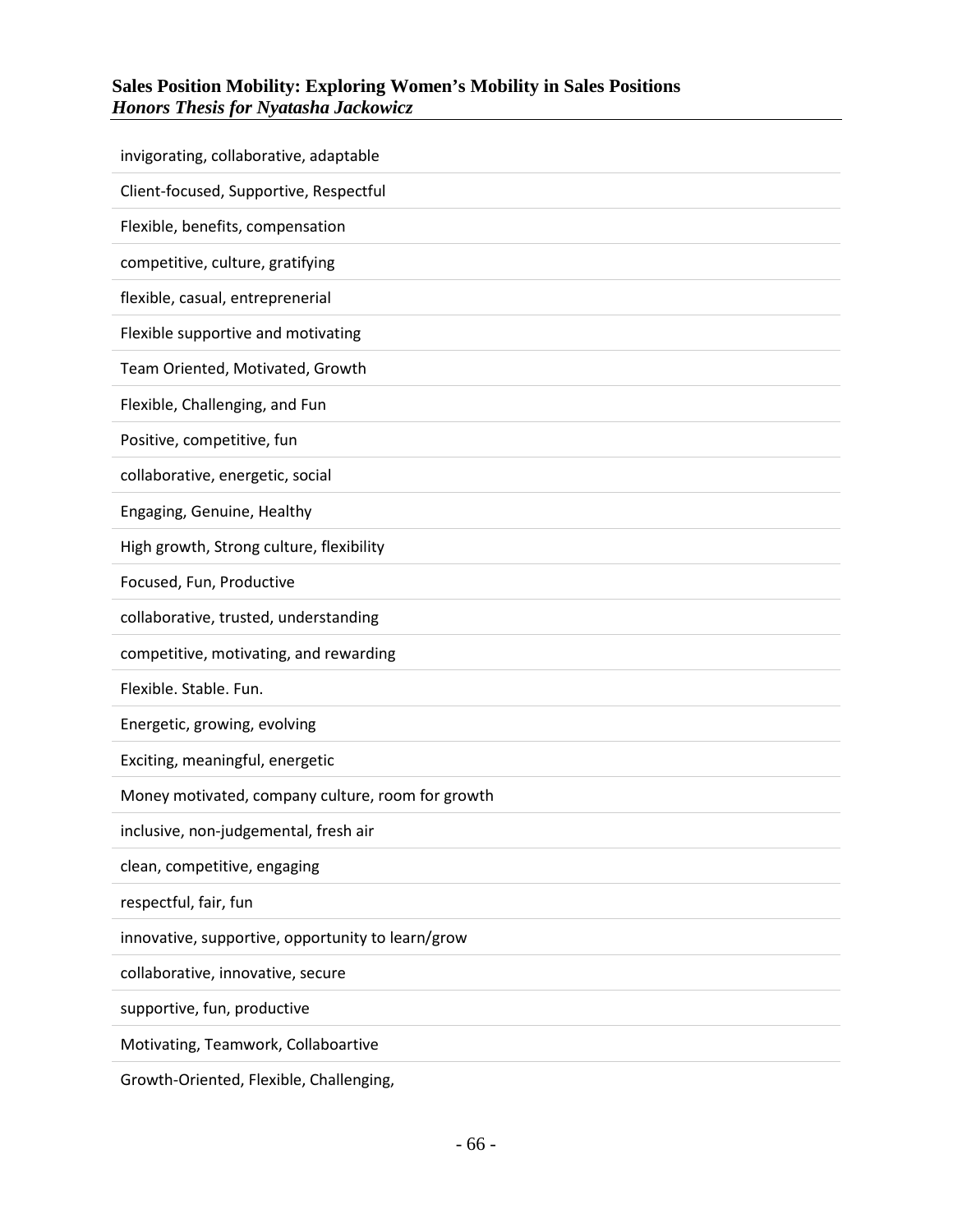**Q13 - What motivated you to get into sales? Rank in order of importance.**



| #              | Field           | Minimum | Maximum | Mean | <b>Std Deviation</b> | Variance | Count |
|----------------|-----------------|---------|---------|------|----------------------|----------|-------|
| J.             | Compensation    | 1.00    | 5.00    | 1.90 | 1.16                 | 1.33     | 58    |
| $\mathfrak{p}$ | Set Work Hours  | 2.00    | 8.00    | 5.90 | 1.57                 | 2.47     | 58    |
| 3              | <b>Benefits</b> | 2.00    | 8.00    | 4.07 | 1.59                 | 2.51     | 58    |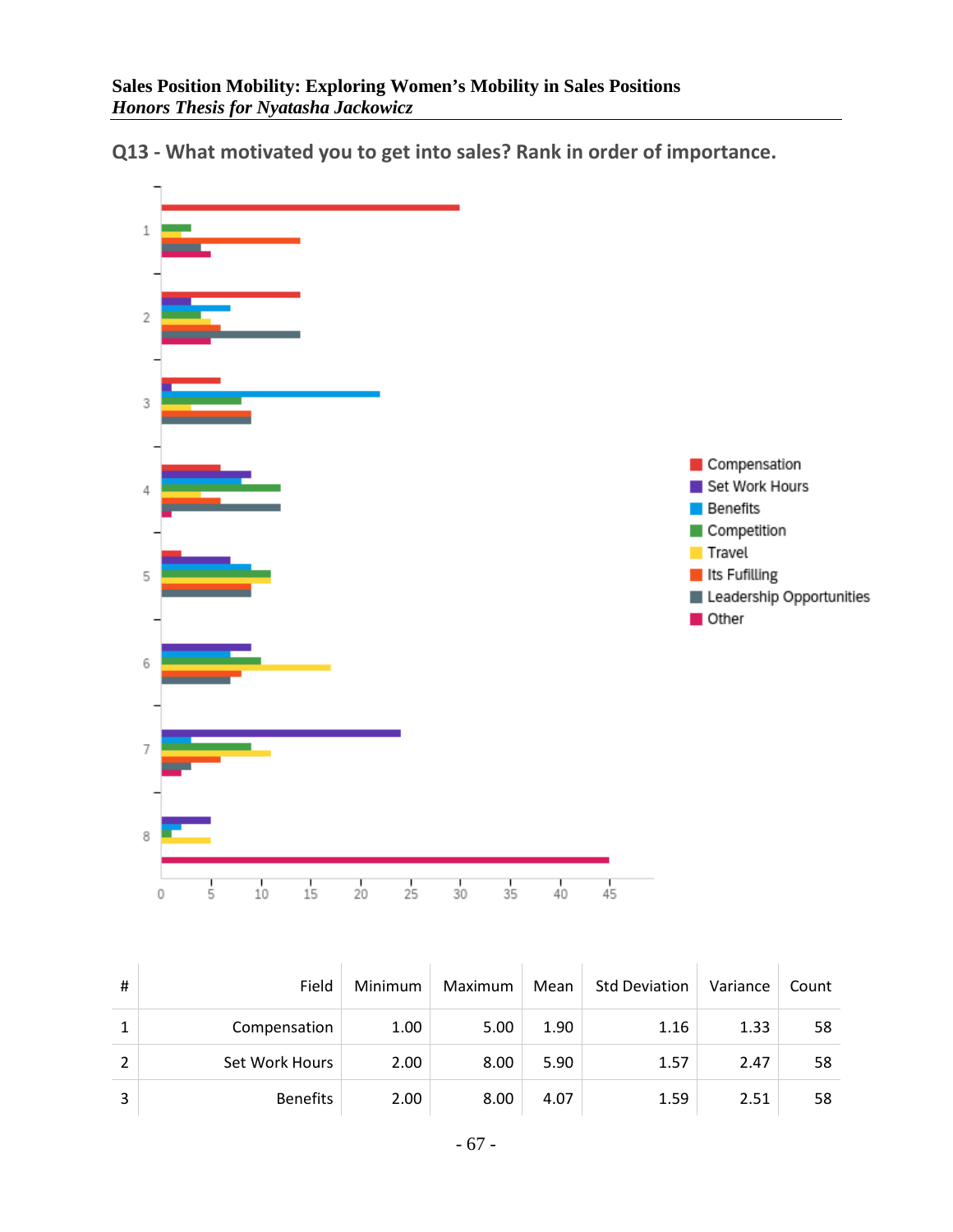| 4 | Competition              | 1.00 | 8.00 | 4.64 | 1.74 | 3.02 | 58 |
|---|--------------------------|------|------|------|------|------|----|
| 5 | Travel                   | 1.00 | 8.00 | 5.36 | 1.82 | 3.30 | 58 |
| 6 | Its Fufilling            | 1.00 | 7.00 | 3.66 | 2.06 | 4.26 | 58 |
| 7 | Leadership Opportunities | 1.00 | 7.00 | 3.71 | 1.66 | 2.76 | 58 |
| 8 | Other                    | 1.00 | 8.00 | 6.78 | 2.48 | 6.14 | 58 |

| #              | Questio<br>n                        | $\mathbf{1}$ |                | $\overline{2}$ |                   | 3          |                                  | 4          |                                | 5          |                              | 6          |                   | 7          |                              | 8          |                | To<br>tal |
|----------------|-------------------------------------|--------------|----------------|----------------|-------------------|------------|----------------------------------|------------|--------------------------------|------------|------------------------------|------------|-------------------|------------|------------------------------|------------|----------------|-----------|
| $\mathbf{1}$   | Compen<br>sation                    | 51.<br>72%   | 3<br>0         | 24.<br>14%     | 1<br>4            | 10.<br>34% | 6                                | 10.<br>34% | 6                              | 3.4<br>5%  | $\overline{2}$               | 0.0<br>0%  | $\overline{0}$    | 0.0<br>0%  | $\mathbf 0$                  | 0.0<br>0%  | $\overline{0}$ | 58        |
| $\overline{2}$ | Set<br>Work<br>Hours                | 0.0<br>0%    | $\overline{0}$ | 5.1<br>7%      | 3                 | 1.7<br>2%  | $\mathbf{1}$                     | 15.<br>52% | 9                              | 12.<br>07% | $\overline{7}$               | 15.<br>52% | 9                 | 41.<br>38% | $\overline{2}$<br>4          | 8.6<br>2%  | 5              | 58        |
| 3              | <b>Benefits</b>                     | 0.0<br>0%    | 0              | 12.<br>07%     | $\overline{7}$    | 37.<br>93% | $\overline{2}$<br>$\overline{2}$ | 13.<br>79% | 8                              | 15.<br>52% | 9                            | 12.<br>07% | $\overline{7}$    | 5.1<br>7%  | 3                            | 3.4<br>5%  | $\overline{2}$ | 58        |
| $\overline{4}$ | Competi<br>tion                     | 5.1<br>7%    | 3              | 6.9<br>0%      | 4                 | 13.<br>79% | 8                                | 20.<br>69% | 1<br>$\overline{2}$            | 18.<br>97% | $\mathbf{1}$<br>1            | 17.<br>24% | $\mathbf{1}$<br>0 | 15.<br>52% | 9                            | 1.7<br>2%  | $\overline{1}$ | 58        |
| 5              | Travel                              | 3.4<br>5%    | $\overline{2}$ | 8.6<br>2%      | 5                 | 5.1<br>7%  | 3                                | 6.9<br>0%  | 4                              | 18.<br>97% | $\mathbf{1}$<br>$\mathbf{1}$ | 29.<br>31% | $\mathbf{1}$<br>7 | 18.<br>97% | $\mathbf{1}$<br>$\mathbf{1}$ | 8.6<br>2%  | 5              | 58        |
| 6              | Its<br><b>Fufilling</b>             | 24.<br>14%   | 1<br>4         | 10.<br>34%     | 6                 | 15.<br>52% | 9                                | 10.<br>34% | 6                              | 15.<br>52% | 9                            | 13.<br>79% | 8                 | 10.<br>34% | 6                            | 0.0<br>0%  | $\overline{0}$ | 58        |
| $\overline{7}$ | Leaders<br>hip<br>Opportu<br>nities | 6.9<br>0%    | 4              | 24.<br>14%     | $\mathbf{1}$<br>4 | 15.<br>52% | 9                                | 20.<br>69% | $\mathbf{1}$<br>$\overline{2}$ | 15.<br>52% | 9                            | 12.<br>07% | $\overline{7}$    | 5.1<br>7%  | 3                            | 0.0<br>0%  | 0              | 58        |
| 8              | Other                               | 8.6<br>2%    | 5              | 8.6<br>2%      | 5                 | 0.0<br>0%  | $\Omega$                         | 1.7<br>2%  | $\mathbf{1}$                   | 0.0<br>0%  | $\mathbf 0$                  | 0.0<br>0%  | $\mathbf 0$       | 3.4<br>5%  | $\overline{2}$               | 77.<br>59% | 4<br>5         | 58        |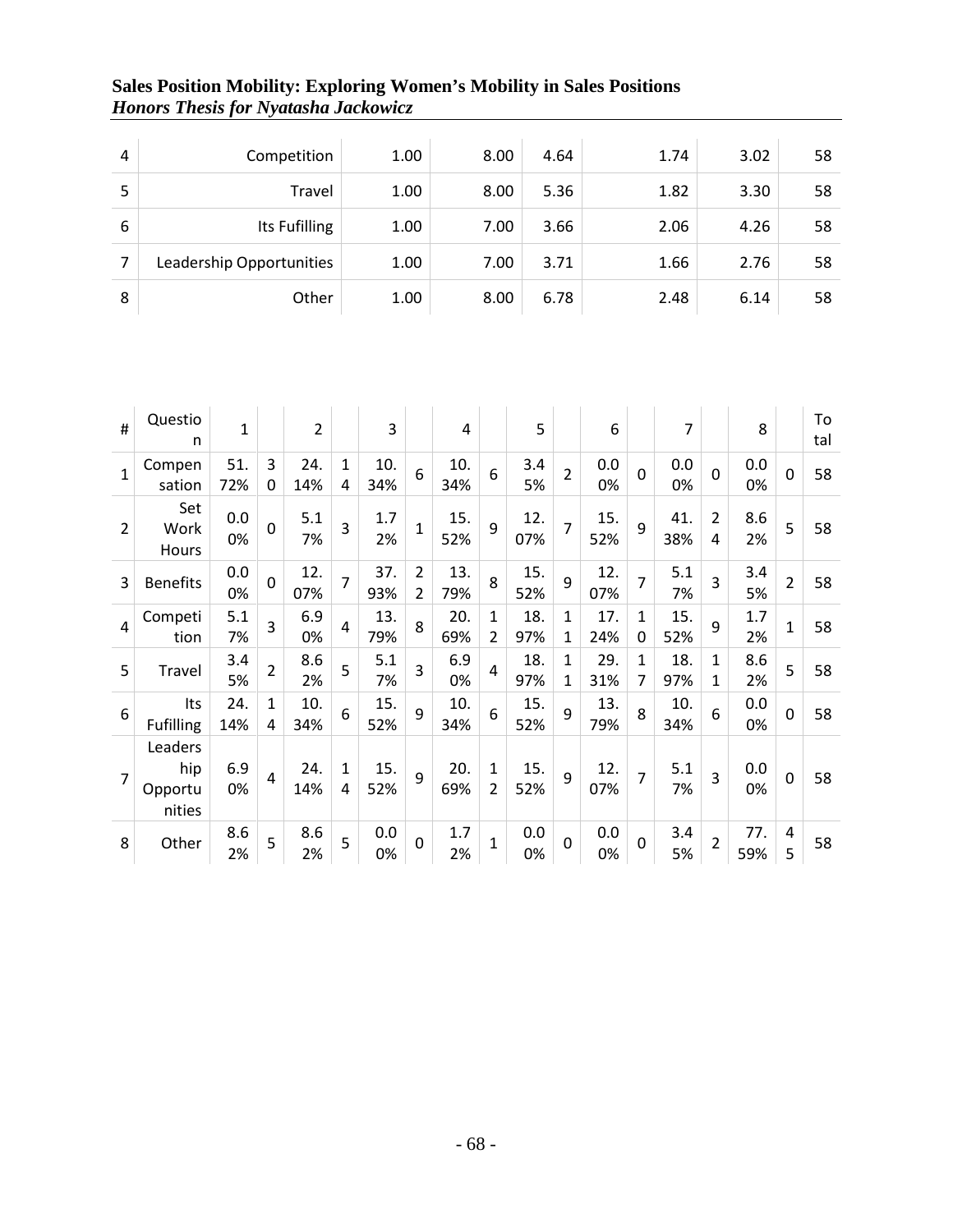### **Q26 - All things being equal, I:**



| Field                        | Minimum | Maximum | Mean | Std Deviation | Variance | Count |
|------------------------------|---------|---------|------|---------------|----------|-------|
| All things being equal, $I:$ | 1.00    | 4.00    | 2.58 | 0.89          | 0.79     | 62    |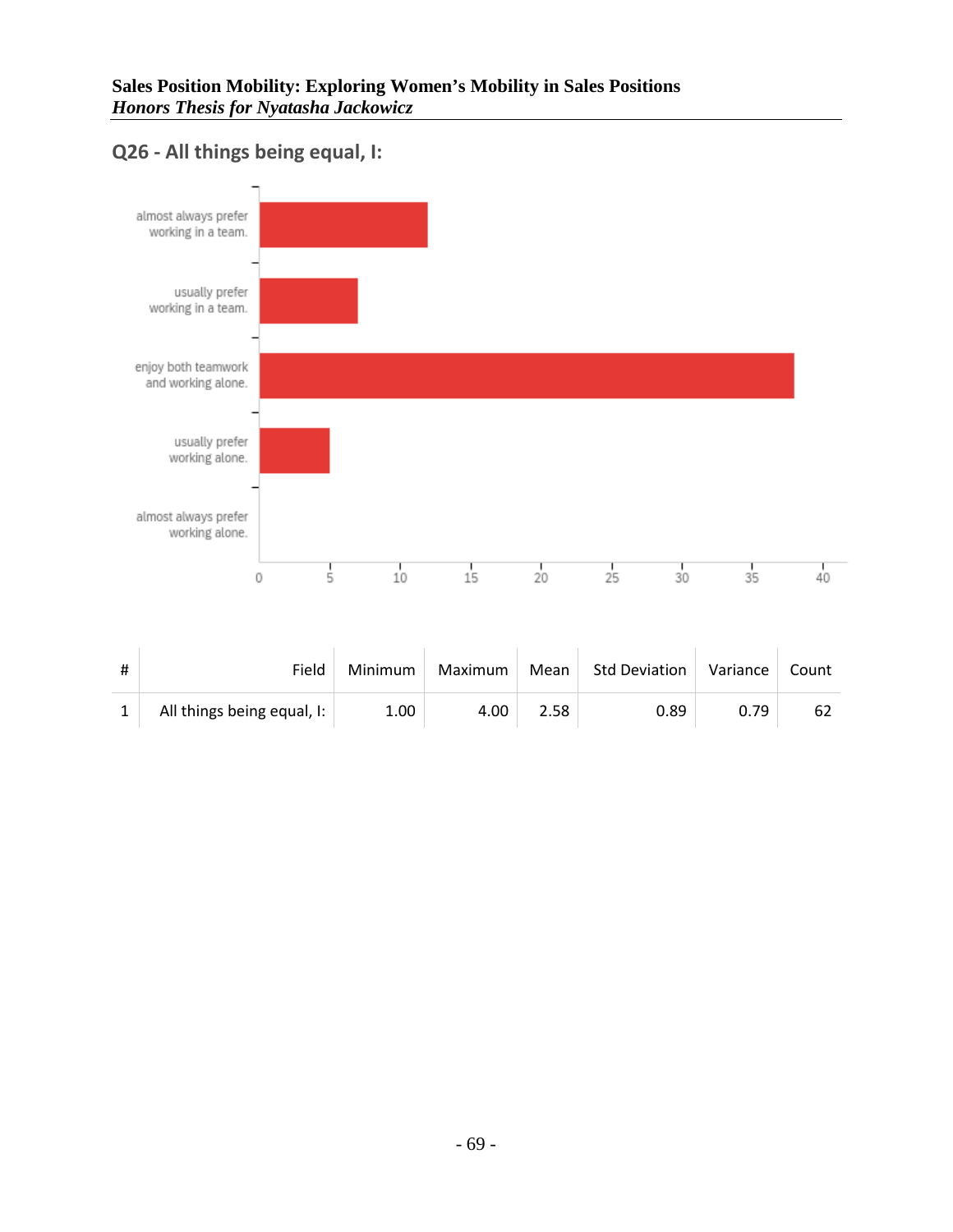

**Q27 - I tend to be reserved when dealing with people I don't know very well.**

| Field                                                                        | Minimum | Maximum | Mean | Std<br>Deviation | Variance | Count |
|------------------------------------------------------------------------------|---------|---------|------|------------------|----------|-------|
| I tend to be reserved when<br>dealing with people I don't<br>know very well. | 1.00    | 5.00    | 3.79 | 1.02             | 1.04     | 62    |

| #              | Answer              | %      | Count |
|----------------|---------------------|--------|-------|
| 1              | Always              | 6.45%  | 4     |
| $\mathfrak{p}$ | Most of the time    | 3.23%  | 2     |
| 3              | About half the time | 16.13% | 10    |
| 4              | Sometimes           | 53.23% | 33    |
| 5              | Never               | 20.97% | 13    |
|                | Total               | 100%   | 62    |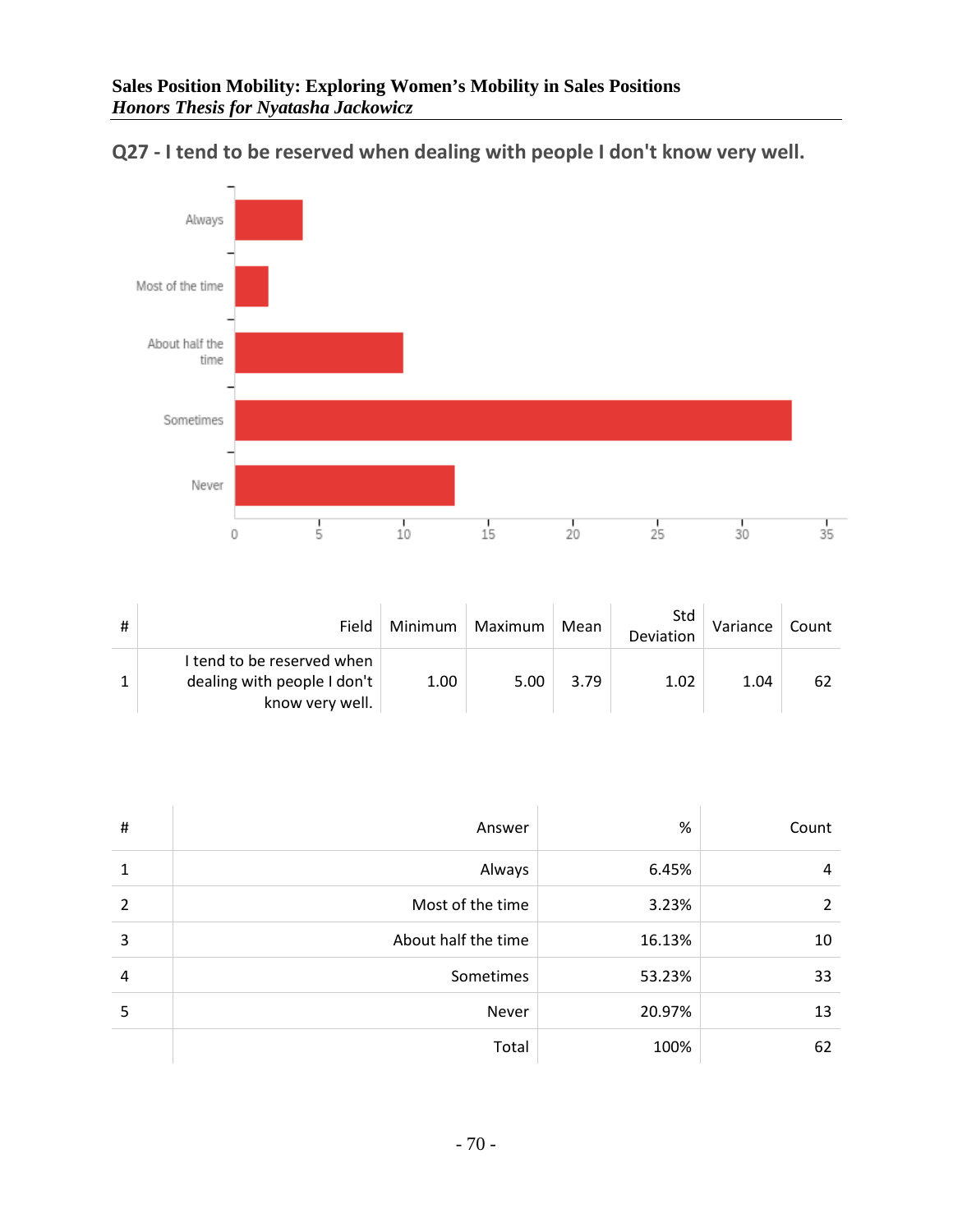### **Q17 - How old are you?**



| # | Field            | Minimum | Maximum | Mean | <b>Std Deviation</b> | Variance | Count |
|---|------------------|---------|---------|------|----------------------|----------|-------|
|   | How old are you? | 1.00    | 4.00    | 2.44 | 0.81                 | 0.66     | 63    |

| # | Answer          | %      | Count |
|---|-----------------|--------|-------|
| 1 | 18-22 years old | 6.35%  | 4     |
| 2 | 23-39 years old | 57.14% | 36    |
| 3 | 40-54 years old | 22.22% | 14    |
| 4 | 55-75 years old | 14.29% | 9     |
| 5 | 76+ years old   | 0.00%  | 0     |
|   | Total           | 100%   | 63    |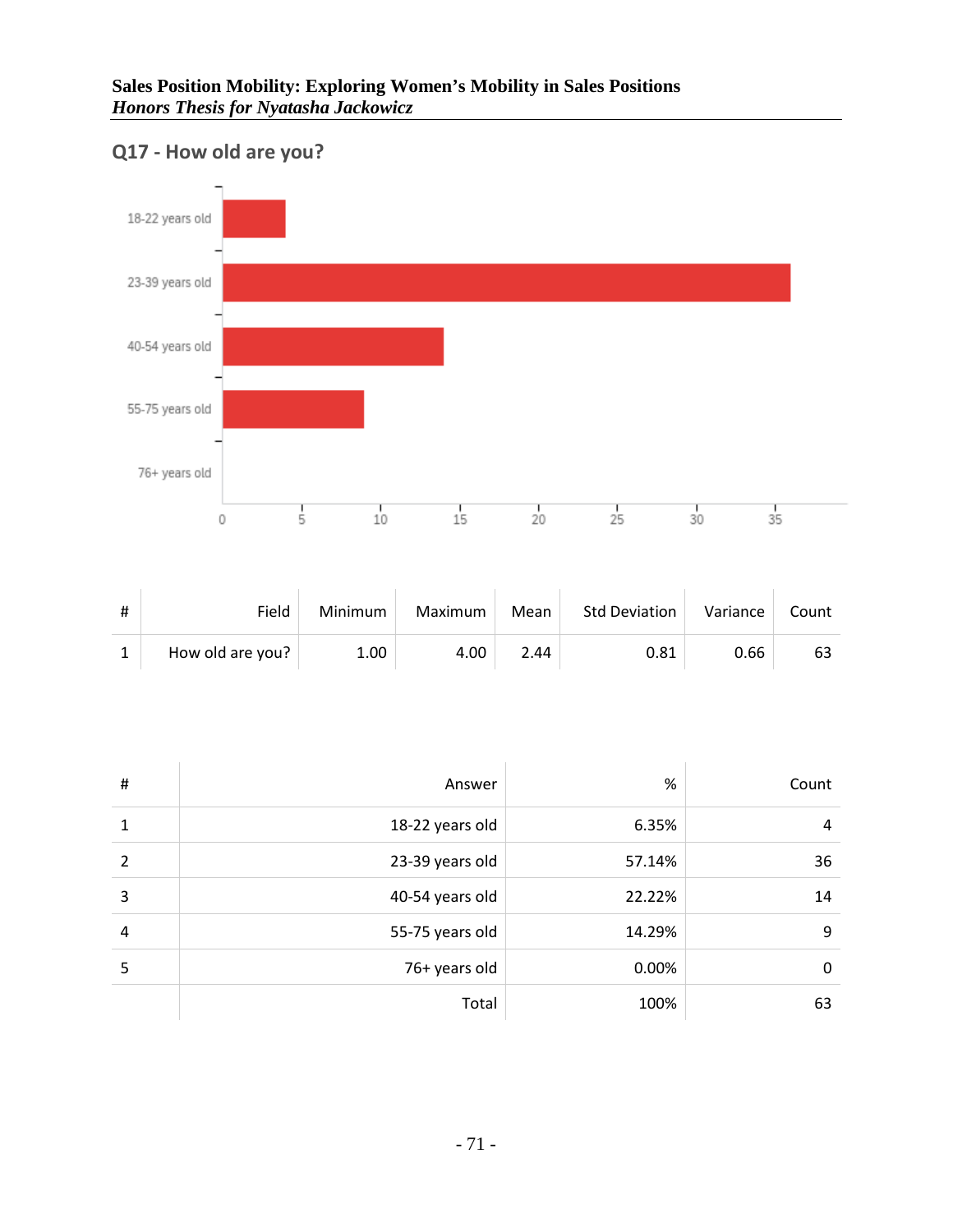

# **Q18 - What is your ethnicity?**

| $\sharp$       | Answer                 | %      | Count          |
|----------------|------------------------|--------|----------------|
| 1              | Caucasian/European     | 86.36% | 57             |
| $\overline{2}$ | Asian                  | 1.52%  | 1              |
| 3              | African American       | 3.03%  | 2              |
| 4              | <b>Native American</b> | 3.03%  | $\overline{2}$ |
| 5              | Hispanic               | 3.03%  | $\overline{2}$ |
| 6              | Other                  | 3.03%  | $\overline{2}$ |
| 7              | Rather Not Respond     | 0.00%  | 0              |
|                | Total                  | 100%   | 66             |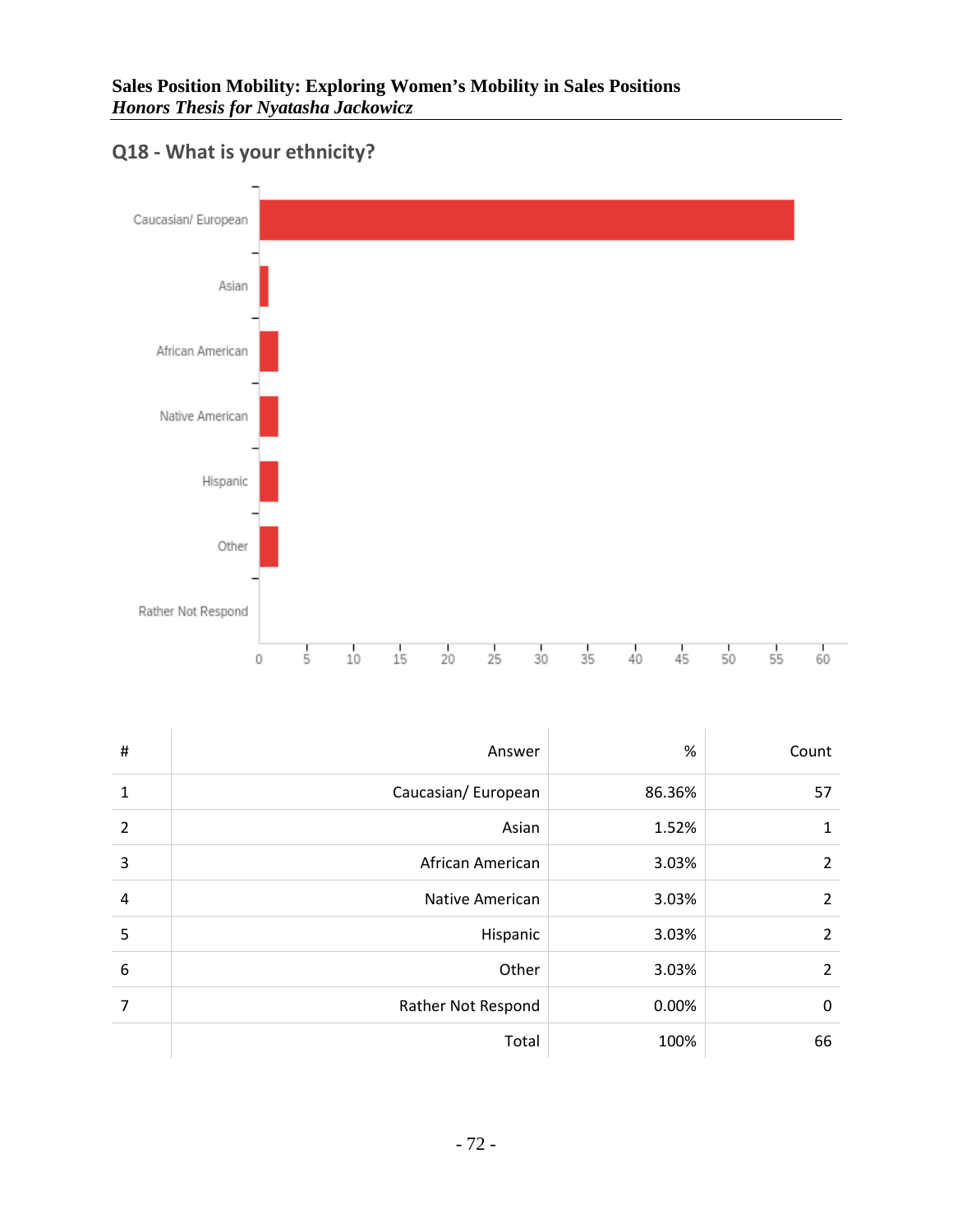### **Sales Position Mobility: Exploring Women's Mobility in Sales Positions** *Honors Thesis for Nyatasha Jackowicz*

## Q18\_6\_TEXT - Other

Other - Text

#### white

Mixed (Black and White)

# **Q19 - What is your gender?**



| # | Field                | Minimum | Maximum | Mean | <b>Std Deviation</b> | Variance | Count |
|---|----------------------|---------|---------|------|----------------------|----------|-------|
|   | What is your gender? | 2.00    | 2.00    | 2.00 | 0.00                 | 0.00     | 63    |

| # | Answer | %       | Count |
|---|--------|---------|-------|
|   | Female | 100.00% | 63    |
|   | Total  | 100%    | 63    |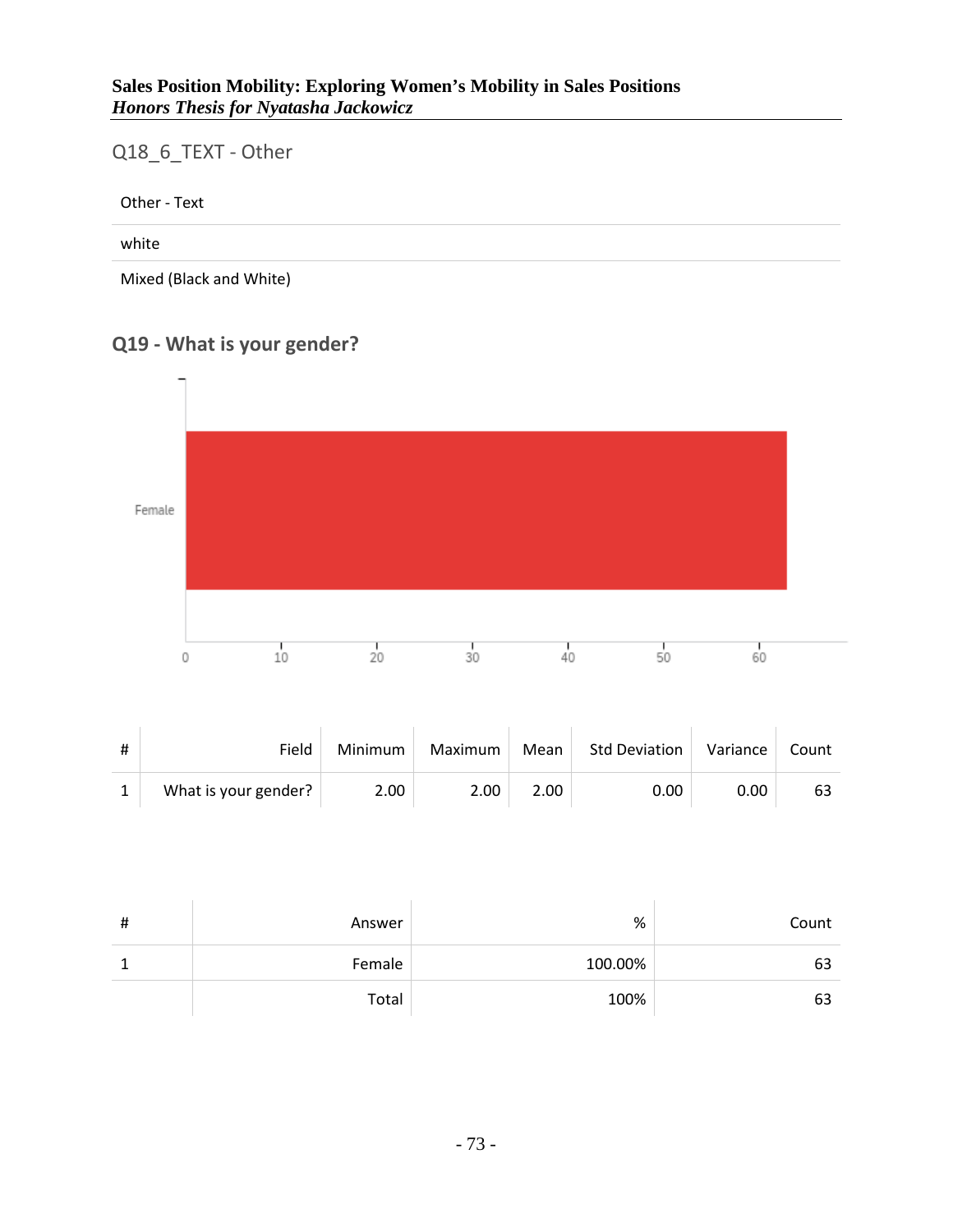

# **Q20 - What is your marital status?**

| Field                        | Minimum | Maximum           |      | Mean   Std Deviation   Variance |      | Count |
|------------------------------|---------|-------------------|------|---------------------------------|------|-------|
| What is your marital status? | 1.00    | 2.00 <sub>1</sub> | 1.35 | 0.48                            | 0.23 | 63    |

| # | Answer  | $\%$   | Count |
|---|---------|--------|-------|
|   | Single  | 65.08% | 41    |
| ว | Married | 34.92% | 22    |
|   | Total   | 100%   | 63    |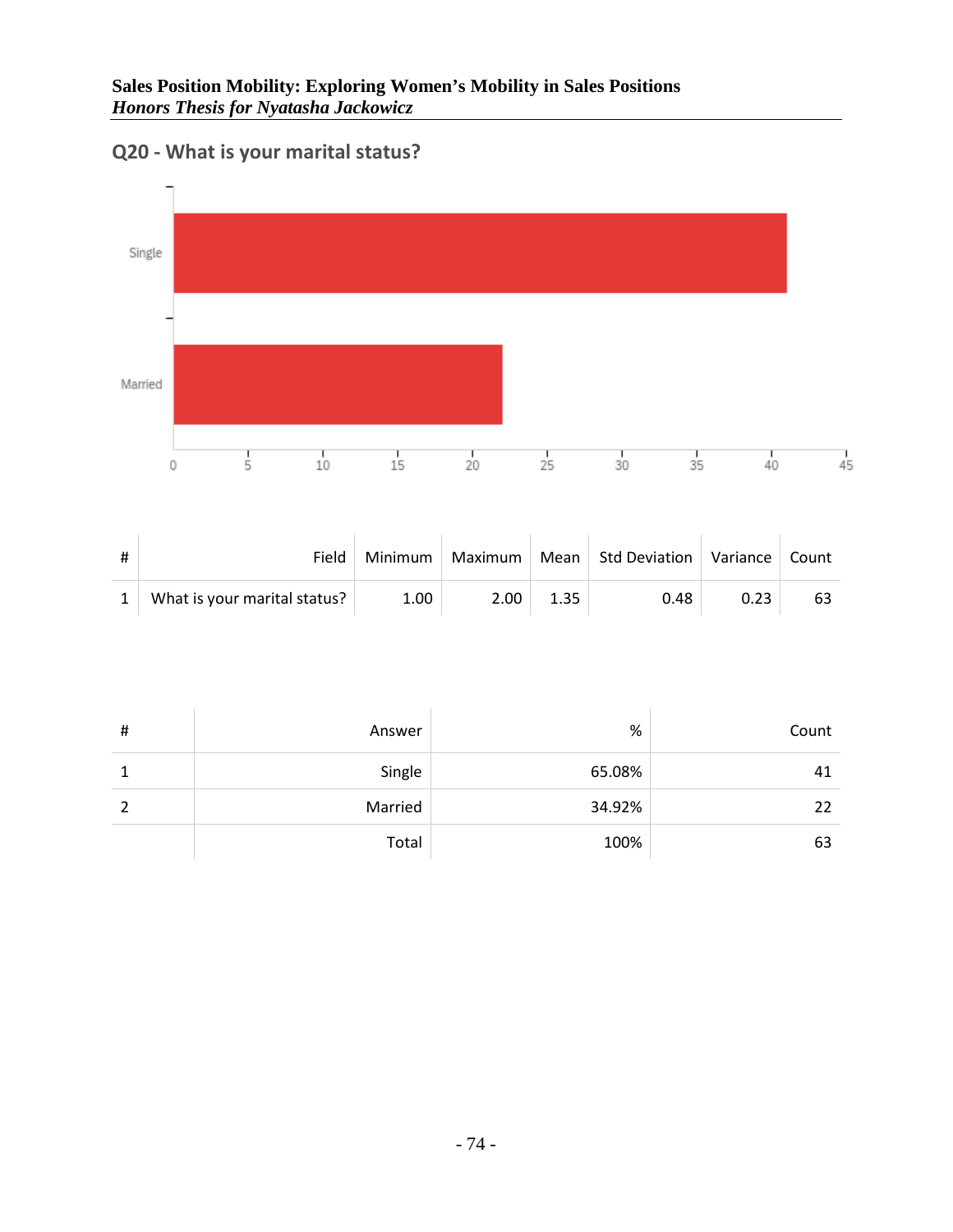### **REFERENCES**

- 1. Babakus, E., Cravens, D., Johnston, M., Moncrief, W. (2000). Examining Gender Differences in Field Sales Organizations. Journal of Business Research, 49(3)245-257. [https://doi.org/10.1016/S0148-2963\(99\)00019-3](https://doi-org.bryant.idm.oclc.org/10.1016/S0148-2963(99)00019-3)
- 2. Bagozzi, R. P. (1978). Salesforce Performance and Satisfaction as a Function of Individual Difference, Interpersonal, and Situational Factors. *Journal of Marketing Research (JMR)*, *15*(4), 517–531.<https://doi-org.bryant.idm.oclc.org/10.2307/3150622>
- 3. Barnes, J. W., Jackson, D. W., Hutt, M. D., & Kumar, A. (2006). The Role of Culture Strength in Shaping Sales Force Outcomes. *Journal of Personal Selling & Sales Management*, *26*(3), 255–270. [https://doi-org.bryant.idm.oclc.org/10.2753/PSS0885-](https://doi-org.bryant.idm.oclc.org/10.2753/PSS0885-3134260301) [3134260301](https://doi-org.bryant.idm.oclc.org/10.2753/PSS0885-3134260301)
- 4. Bellizzi, J. A. (1995). Committing and Supervising Unethical Sales Force Behavior: The Effects of Victim Gender, Victim Status, and Sales Force Motivational Techniques. *Journal of Personal Selling & Sales Management*, *15*(2), 1–15. Retrieved from
- 5. Busch, P., & Bush, R. F. (1978). Women Contrasted to Men in the Industrial Salesforce: Job Satisfaction, Values, Role Clarity, Performance, and Propensity to Leave. *Journal of Marketing Research (JMR)*, *15*(3), 438–448. [https://doi](https://doi-org.bryant.idm.oclc.org/10.2307/3150592)[org.bryant.idm.oclc.org/10.2307/3150592](https://doi-org.bryant.idm.oclc.org/10.2307/3150592)
- 6. Busch, P., & Wilson, D. T. (1976). An Experimental Analysis of a Salesman's Expert and Referent Bases of Social Power in the Buyer-Seller Dyad. *Journal of Marketing Research (JMR)*, *13*(1), 3–11.<https://doi-org.bryant.idm.oclc.org/10.2307/3150896>
- 7. Chang, C.-C., & Dubinsky, A. J. (2005). Organizational Justice in the Sales Force: A Literature Review with Propositions. *Journal of Business-to-Business Marketing*, *12*(1), 35–71. [https://doi-org.bryant.idm.oclc.org/10.1300/J033v12n01\\_03](https://doi-org.bryant.idm.oclc.org/10.1300/J033v12n01_03)
- 8. Comer, L. B., Jolson, M. A., Dubinsky, A. J., & Yammarino, F. J. (1995). When the Sales Manager is a Woman: An Exploration into the Relationship Between Salespeople's Gender and their Responses to Leadership Styles. *Journal of Personal Selling & Sales Management*, *15*(4), 17–32. Retrieved from [http://search.ebscohost.com.bryant.idm.oclc.org/login.aspx?direct=true&db=bth&AN=95](http://search.ebscohost.com.bryant.idm.oclc.org/login.aspx?direct=true&db=bth&AN=9512060314&site=ehost-live) [12060314&site=ehost-live](http://search.ebscohost.com.bryant.idm.oclc.org/login.aspx?direct=true&db=bth&AN=9512060314&site=ehost-live)
- 9. Comer, L. B., & Jolson, M. A. (1991). Perceptions of Gender Stereotypic Behavior: An Exploratory Study of Women in Selling. *Journal of Personal Selling & Sales Management*, *11*(1), 43–59. Retrieved from [http://search.ebscohost.com.bryant.idm.oclc.org/login.aspx?direct=true&db=bth&AN=66](http://search.ebscohost.com.bryant.idm.oclc.org/login.aspx?direct=true&db=bth&AN=6652858&site=ehost-live) [52858&site=ehost-live](http://search.ebscohost.com.bryant.idm.oclc.org/login.aspx?direct=true&db=bth&AN=6652858&site=ehost-live)
- 10. Comer, L. B., Nicholls, J. A. F., & Vermillion, L. J. (1998). Diversity in the Sales Force: Problems and Challenges. *Journal of Personal Selling & Sales Management*, *18*(4), 1–20. Retrieved from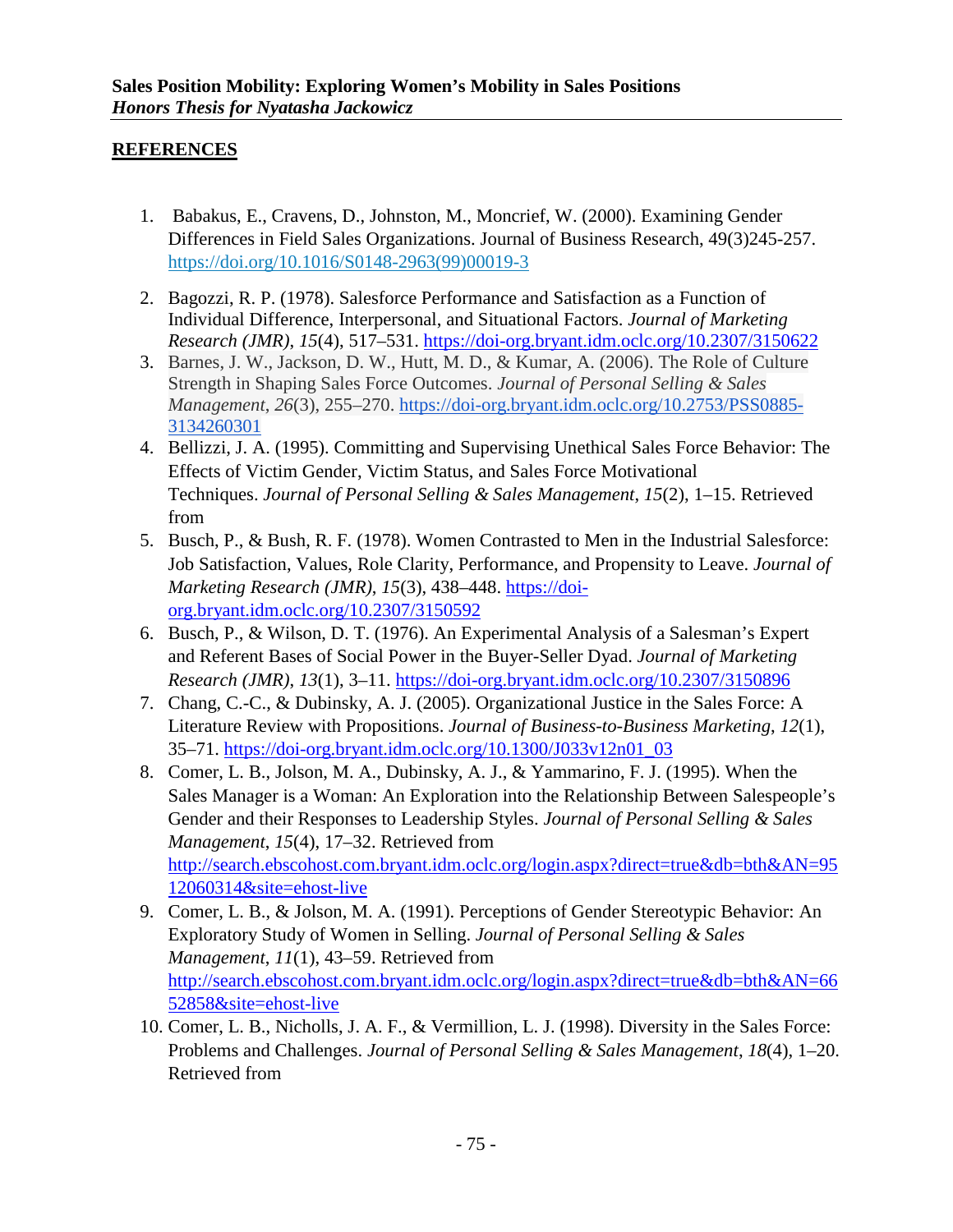[http://search.ebscohost.com.bryant.idm.oclc.org/login.aspx?direct=true&db=bth&AN=13](http://search.ebscohost.com.bryant.idm.oclc.org/login.aspx?direct=true&db=bth&AN=1343525&site=ehost-live) [43525&site=ehost-live](http://search.ebscohost.com.bryant.idm.oclc.org/login.aspx?direct=true&db=bth&AN=1343525&site=ehost-live)

- 11. Dion, P. A., Eastering, D., Javalgi, R. (1997). Women in the business-to-business salesforce: Some differences in performance factors. *Journal Of Industrial Marketing Management*, 26(5), 447-457. [https://doi.org/10.1016/S0019-8501\(96\)00152-6](https://doi-org.bryant.idm.oclc.org/10.1016/S0019-8501(96)00152-6)
- 12. Donoho, C., Heinze, T. & Kondo, C. (2012). Gender Differences in Personal Selling Ethics Evaluations: Do They Exist and What Does Their Existence Mean for Teaching Sales Ethics? Journal of Marketing Education, 34(1), 55-66. Retrieved from <https://journals-sagepub-com.bryant.idm.oclc.org/doi/pdf/10.1177/0273475311430805>
- 13. Fine, L. M., & Pullins, E. B. (1998). Peer Mentoring in the Industrial Sales Force: An Exploratory Investigation of Men and Women in Developmental Relationships. *Journal of Personal Selling & Sales Management*, *18*(4), 89–103. Retrieved from [http://search.ebscohost.com.bryant.idm.oclc.org/login.aspx?direct=true&db=bth&AN=13](http://search.ebscohost.com.bryant.idm.oclc.org/login.aspx?direct=true&db=bth&AN=1343548&site=ehost-live) [43548&site=ehost-live](http://search.ebscohost.com.bryant.idm.oclc.org/login.aspx?direct=true&db=bth&AN=1343548&site=ehost-live)
- 14. Fugate, D. L., Decker, P. J., & Brewer, J. J. (1988). Women in Professional Selling: A Human Resource Management Perspective. *Journal of Personal Selling & Sales Management*, *8*(3), 33. Retrieved from [http://search.ebscohost.com.bryant.idm.oclc.org/login.aspx?direct=true&db=bth&AN=66](http://search.ebscohost.com.bryant.idm.oclc.org/login.aspx?direct=true&db=bth&AN=6653620&site=ehost-live) [53620&site=ehost-live](http://search.ebscohost.com.bryant.idm.oclc.org/login.aspx?direct=true&db=bth&AN=6653620&site=ehost-live)
- 15. Kanuk, L. (1978). Women in Industrial Selling. *Journal of Marketing*, *42*(1), 87–91. <https://doi-org.bryant.idm.oclc.org/10.2307/1250333>
- 16. Longfellow, T. A. (1995). Ingroup and Outgroup Status in the Sales Force: Is Gender a Factor? *Journal of Personal Selling & Sales Management*, *15*(2), 71. Retrieved from [http://search.ebscohost.com.bryant.idm.oclc.org/login.aspx?direct=true&db=bth&AN=96](http://search.ebscohost.com.bryant.idm.oclc.org/login.aspx?direct=true&db=bth&AN=9605143671&site=ehost-live) [05143671&site=ehost-live](http://search.ebscohost.com.bryant.idm.oclc.org/login.aspx?direct=true&db=bth&AN=9605143671&site=ehost-live)
- 17. Lundgren, S. R. (1995). Cold Call Sales Effectiveness: An Investigation of Source Perceptions and Gender Differences. *Advances in Consumer Research*, *22*(1), 606–610. Retrieved from [http://search.ebscohost.com.bryant.idm.oclc.org/login.aspx?direct=true&db=bth&AN=83](http://search.ebscohost.com.bryant.idm.oclc.org/login.aspx?direct=true&db=bth&AN=83374031&site=ehost-live) [374031&site=ehost-live](http://search.ebscohost.com.bryant.idm.oclc.org/login.aspx?direct=true&db=bth&AN=83374031&site=ehost-live)
- 18. Morgan, L., & Martin, K. (2006). Taking Women Professionals out of the Office: The Case of Women in Sales. *Gender and Society,20*(1), 108-128. Retrieved from <http://www.jstor.org.bryant.idm.oclc.org/stable/27640868>
- 19. Piercy, N. F., Cravens, D. W., & Lane, N. (2001). Sales Manager Behavior Control Strategy and Its Consequences: The Impact of Gender Differences. *Journal of Personal Selling & Sales Management*, *21*(1), 39–49. Retrieved from [http://search.ebscohost.com.bryant.idm.oclc.org/login.aspx?direct=true&db=bth&AN=43](http://search.ebscohost.com.bryant.idm.oclc.org/login.aspx?direct=true&db=bth&AN=4386248&site=ehost-live) [86248&site=ehost-live](http://search.ebscohost.com.bryant.idm.oclc.org/login.aspx?direct=true&db=bth&AN=4386248&site=ehost-live)
- 20. Plank, R. E., & Reid, D. A. (1994). The Mediating Role of Sales Behaviors: An Alternative Perspective of Sales Performance and Effectiveness. *Journal of Personal Selling & Sales Management*, *14*(3), 43–56. Retrieved from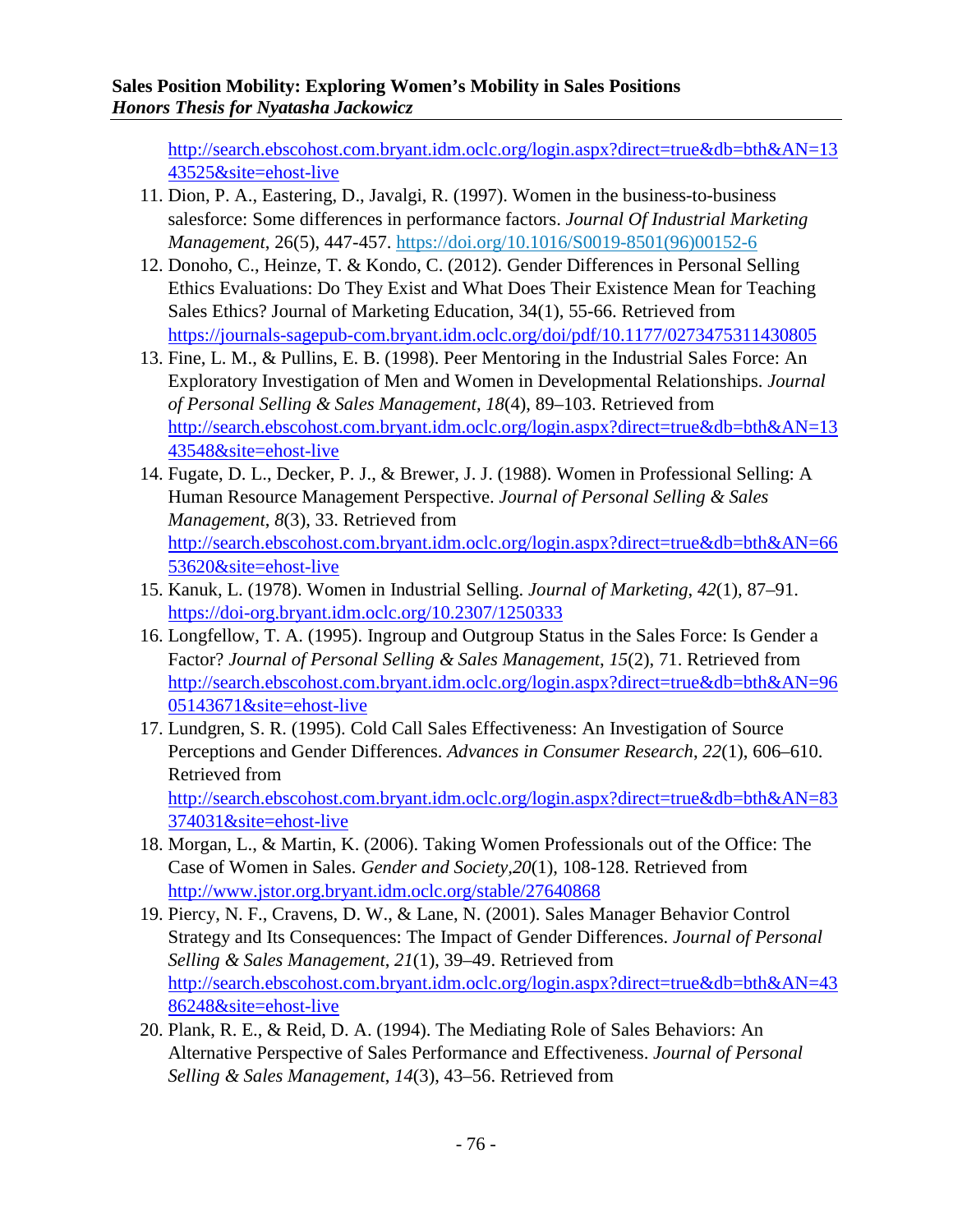[http://search.ebscohost.com.bryant.idm.oclc.org/login.aspx?direct=true&db=bth&AN=94](http://search.ebscohost.com.bryant.idm.oclc.org/login.aspx?direct=true&db=bth&AN=9412304445&site=ehost-live) [12304445&site=ehost-live](http://search.ebscohost.com.bryant.idm.oclc.org/login.aspx?direct=true&db=bth&AN=9412304445&site=ehost-live)

- 21. Pullins, E. B., Reid, D. A., & Plank, R. E. (2004). Gender Issues in Buyer--Seller Relationships: Does Gender Matter in Purchasing? *Journal of Supply Chain Management*, *40*(3), 40–48. [https://doi-org.bryant.idm.oclc.org/10.1111/j.1745-](https://doi-org.bryant.idm.oclc.org/10.1111/j.1745-493X.2004.tb00173.x) [493X.2004.tb00173.x](https://doi-org.bryant.idm.oclc.org/10.1111/j.1745-493X.2004.tb00173.x)
- 22. Rosenbaum, B. L. (2001). Seven Emerging Sales Competencies. *Business Horizons*, *44*(1), 33. [https://doi-org.bryant.idm.oclc.org/10.1016/S0007-6813\(01\)80006-9](https://doi-org.bryant.idm.oclc.org/10.1016/S0007-6813(01)80006-9)
- 23. Russ, F. A., & McNeilly, K. M. (1988). Has Sex Stereotyping Disappeared? A Study of Perceptions of Women and Men in Sales. *Journal of Personal Selling & Sales Management*, *8*(3), 43. Retrieved from [http://search.ebscohost.com.bryant.idm.oclc.org/login.aspx?direct=true&db=bth&AN=66](http://search.ebscohost.com.bryant.idm.oclc.org/login.aspx?direct=true&db=bth&AN=6653761&site=ehost-live) [53761&site=ehost-live](http://search.ebscohost.com.bryant.idm.oclc.org/login.aspx?direct=true&db=bth&AN=6653761&site=ehost-live)
- 24. Russ, F. A., & McNeilly, K. M. (1988). Has Sex Stereotyping Disappeared? A Study of Perceptions of Women and Men in Sales. *Journal of Personal Selling & Sales Management*, *8*(3), 43. Retrieved from [http://search.ebscohost.com.bryant.idm.oclc.org/login.aspx?direct=true&db=bth&AN=66](http://search.ebscohost.com.bryant.idm.oclc.org/login.aspx?direct=true&db=bth&AN=6653761&site=ehost-live) [53761&site=ehost-live](http://search.ebscohost.com.bryant.idm.oclc.org/login.aspx?direct=true&db=bth&AN=6653761&site=ehost-live)
- 25. Rutherford, B., Marshall, G., Park, J.(2014). The moderating effects of gender and inside versus outside sales role in multifaceted job satisfaction. Journal of Business Research, 67(9), 1850-1856. [https://doi.org/10.1016/j.jbusres.2013.12.004](https://doi-org.bryant.idm.oclc.org/10.1016/j.jbusres.2013.12.004)
- 26. Sayre, S., Joyce, M. L., & Lambert, D. R. (1991). Gender and Sales Ethics: Are Women Penalized Less Severely Than Their Male Counterparts? *Journal of Personal Selling & Sales Management*, *11*(4), 49–54. Retrieved from [http://search.ebscohost.com.bryant.idm.oclc.org/login.aspx?direct=true&db=bth&AN=66](http://search.ebscohost.com.bryant.idm.oclc.org/login.aspx?direct=true&db=bth&AN=6663125&site=ehost-live) [63125&site=ehost-live](http://search.ebscohost.com.bryant.idm.oclc.org/login.aspx?direct=true&db=bth&AN=6663125&site=ehost-live)
- 27. Schul, Patrick L. "The Emerging Role of Women in Industrial Selling: A decade of Change." Journal of Marketing, vol 56, no 3, Jul. 1992, pg 38. <https://search.proquest.com/docview/227823681/abstract/6807D38D2E324A86PQ/4>
- 28. Sharma, A., Levy, M., & Evanschitzky, H. (2007). The Variance in Sales Performance Explained by the Knowledge Structures of Salespeople. *Journal of Personal Selling & Sales Management*, *27*(2), 169–181. [https://doi](https://doi-org.bryant.idm.oclc.org/10.2753/PSS0885-3134270204)[org.bryant.idm.oclc.org/10.2753/PSS0885-3134270204](https://doi-org.bryant.idm.oclc.org/10.2753/PSS0885-3134270204)
- 29. Swan, J. E., Futrell, C. M., & Todd, J. T. (1978). SAME JOB--DIFFERENT VIEWS: Women and Men in Industrial Sales. *Journal of Marketing*, *42*(1), 92–100. [https://doi](https://doi-org.bryant.idm.oclc.org/10.2307/1250334)[org.bryant.idm.oclc.org/10.2307/1250334](https://doi-org.bryant.idm.oclc.org/10.2307/1250334)
- 30. Swan, J. E., Rink, D. R., Kiser, G. E., & Martin, W. S. (1984). Industrial Buyer Image of the Saleswoman. *Journal of Marketing*, 48(1), 110-116. [https://doi](https://doi-org.bryant.idm.oclc.org/10.1177/002224298404800112)[org.bryant.idm.oclc.org/10.1177/002224298404800112](https://doi-org.bryant.idm.oclc.org/10.1177/002224298404800112)
- 31. Tanrikulu, C. (2017). Sex and gender identity differences in psychological job outcomes among salespeople. *Revista Brasileira de Gestão de Negócios*, *19*(66), 499–518. <https://doi-org.bryant.idm.oclc.org/10.7819/rbgn.v0i0.2302>